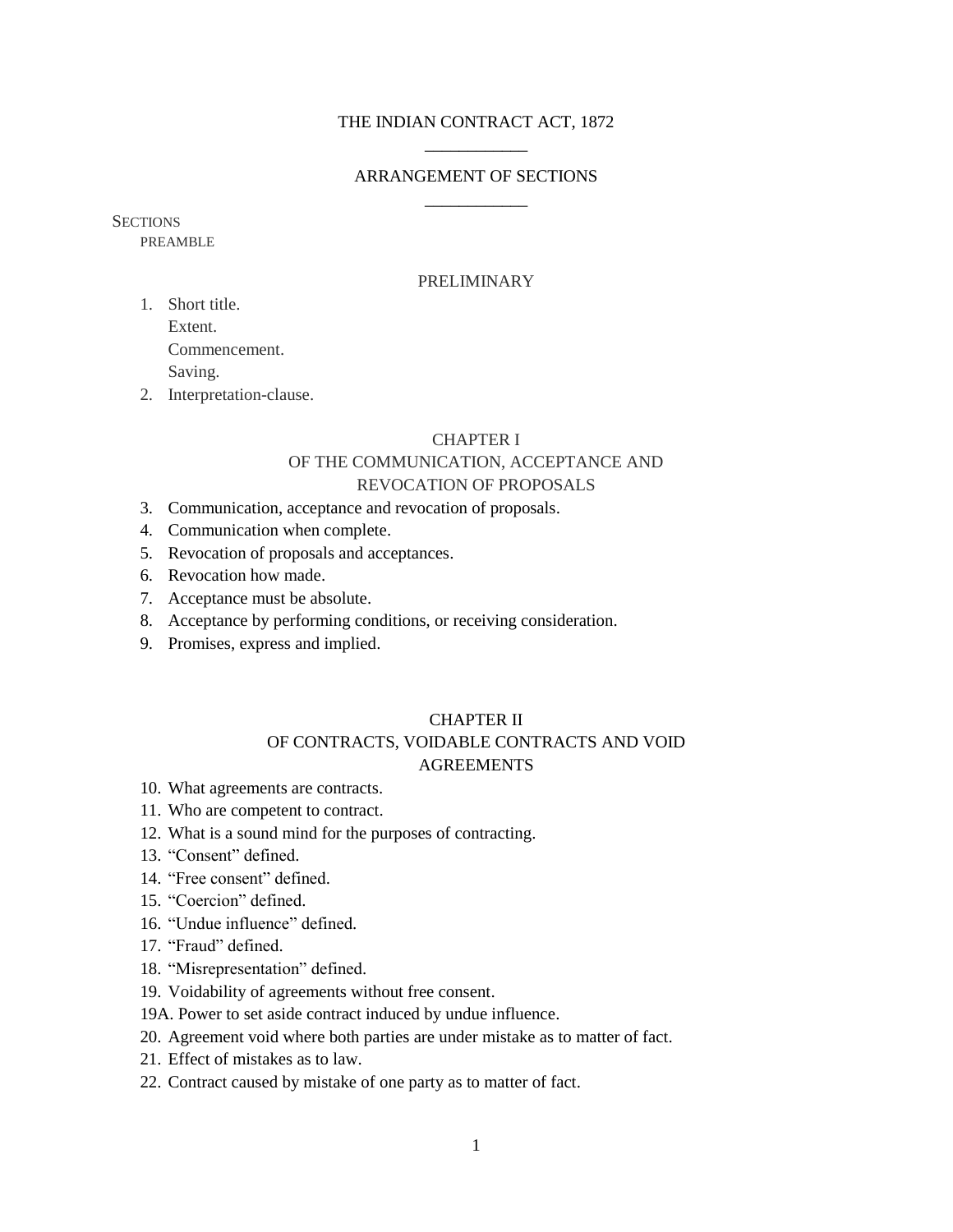**SECTIONS** 

23. What considerations and objects are lawful, and what not.

## *Void agreements*

- 24. Agreement void, if considerations and objects unlawful in part.
- 25. Agreement without consideration, void, unless it is in writing and registered, or is a promise to compensate for something done, or is a promise to pay a debt barred by limitation law.
- 26. Agreement in restraint of marriage, void.
- 27. Agreement in restraint of trade, void. Saving of agreement not to carry on business of which good-will is sold.
- 28. Agreements in restraint of legal proceeding void. Saving of contract to refer to arbitration dispute that may arise. Saving of contract to refer questions that have already arisen. Saving of a guarantee agreement of a bank or a financial institution.
- 29. Agreements void for uncertainty.
- 30. Agreements by way of wager, void.

Exception in favour of certain prizes for horse-racing. Section 294A of the Indian Penal Code not affected.

## CHAPTER III

## OF CONTINGENT CONTRACTS

- 31. "Contingent contract" defined.
- 32. Enforcement of contracts contingent on an event happening.
- 33. Enforcement of contracts contingent on an event not happening.
- 34. When event on which contract is contingent to be deemed impossible, if it is the future conduct of a living person.
- 35. When contracts become void which are contingent on happening of specified event within fixed time.

When contracts may be enforced, which are contingent on specified event not happening within fixed time.

36. Agreement contingent on impossible events void.

## CHAPTER IV OF THE PERFORMANCE OF CONTRACTS

### *Contracts which must be performed*

- 37. Obligation of parties to contracts.
- 38. Effect of refusal to accept offer of performance.
- 39. Effect of refusal of party to perform promise wholly.

## *By whom contracts must be performed*

- 40. Person by whom promise is to be performed.
- 41. Effect of accepting performance from third person.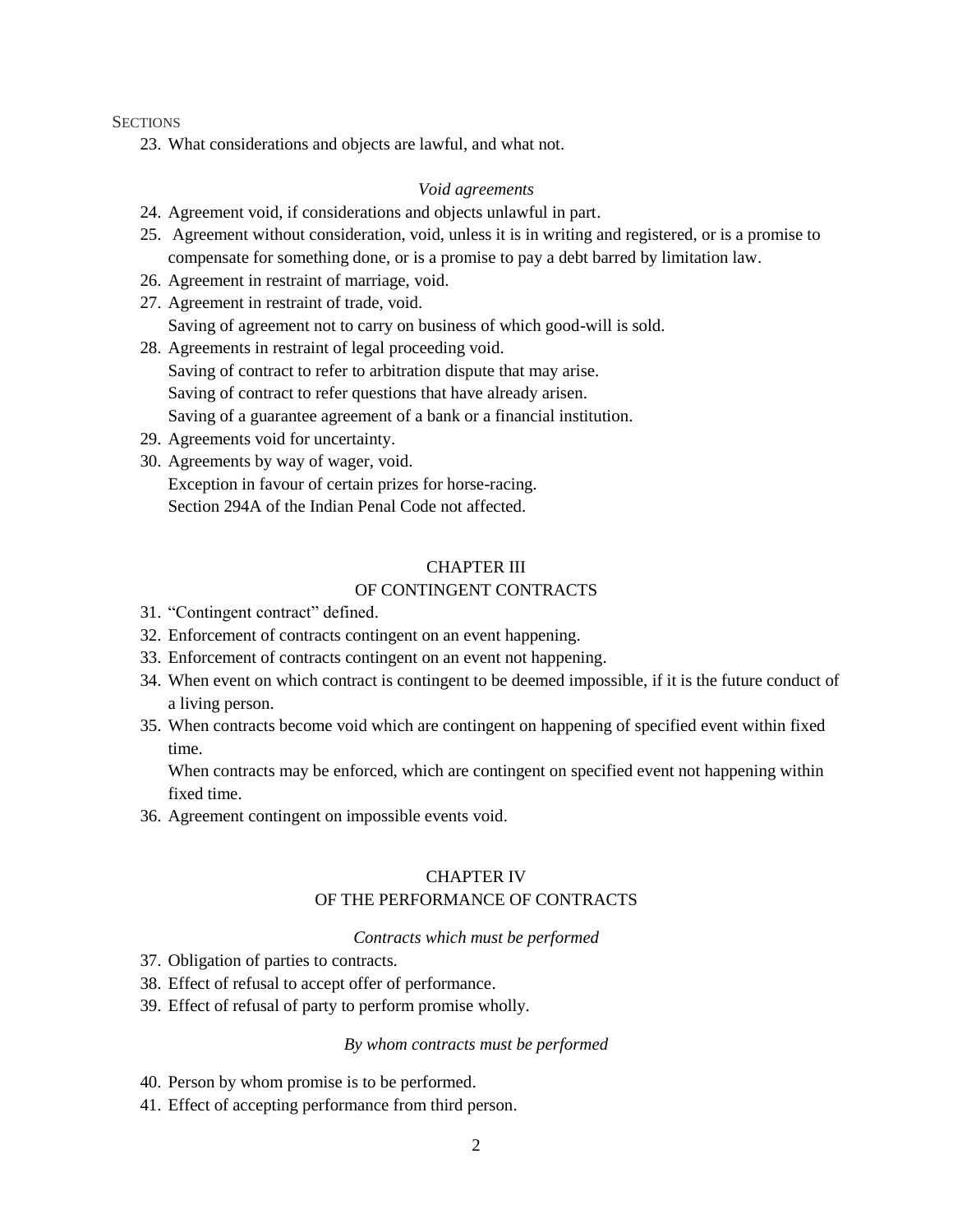## **SECTIONS**

- 42. Devolution of joint liabilities.
- 43. Any one of joint promisors may be compelled to perform. Each promisor may compel contribution. Sharing of loss by default in contribution.
- 44. Effect of release of one joint promisor.
- 45. Devolution of joint rights.

## *Time and place for performance*

- 46. Time for performance of promise, when no application is to be made and no time is specified.
- 47. Time and place for performance of promise, where time is specified and no application to be made.
- 48. Application for performance on certain day to be at proper time and place.
- 49. Place for performance of promise, where no application to be made and no place fixed for performance.
- 50. Performance in manner or at time prescribed or sanctioned by promise.

## *Performance of reciprocal promises*

- 51. Promisor not bound to perform, unless reciprocal promisee ready and willing to perform.
- 52. Order of performance of reciprocal promises.
- 53. Liability of party preventing event on which the contract is to take effect.
- 54. Effect of default as to that promise which should be first performed, in contract consisting of reciprocal promises.
- 55. Effect of failure to perform at fixed time, in contract in which time is essential. Effect of such failure when time is not essential.

Effect of acceptance of performance at time other than that agreed upon.

- 56. Agreement to do impossible act. Contract to do an act afterwards becoming impossible or unlawful. Compensation for loss through non-performance of act known to be impossible or unlawful.
- 57. Reciprocal promise to do things legal, and also other things illegal.
- 58. Alternative promise, one branch being illegal.

## *Appropriation of payments*

- 59. Application of payment where debt to be discharged is indicated.
- 60. Application of payment where debt to be discharged is not indicated.
- 61. Application of payment where neither party appropriates.

## *Contracts which need not be performed*

- 62. Effect of novation, rescission, and alteration of contract.
- 63. Promise may dispense with or remit performance of promise.
- 64. Consequences of rescission of voidable contract.
- 65. Obligation of person who has received advantage under void agreement, or contract that becomes void.
- 66. Mode of communicating or revoking rescission of voidable contract.
- 67. Effect of neglect of promisee to afford promisor reasonable facilities for performance.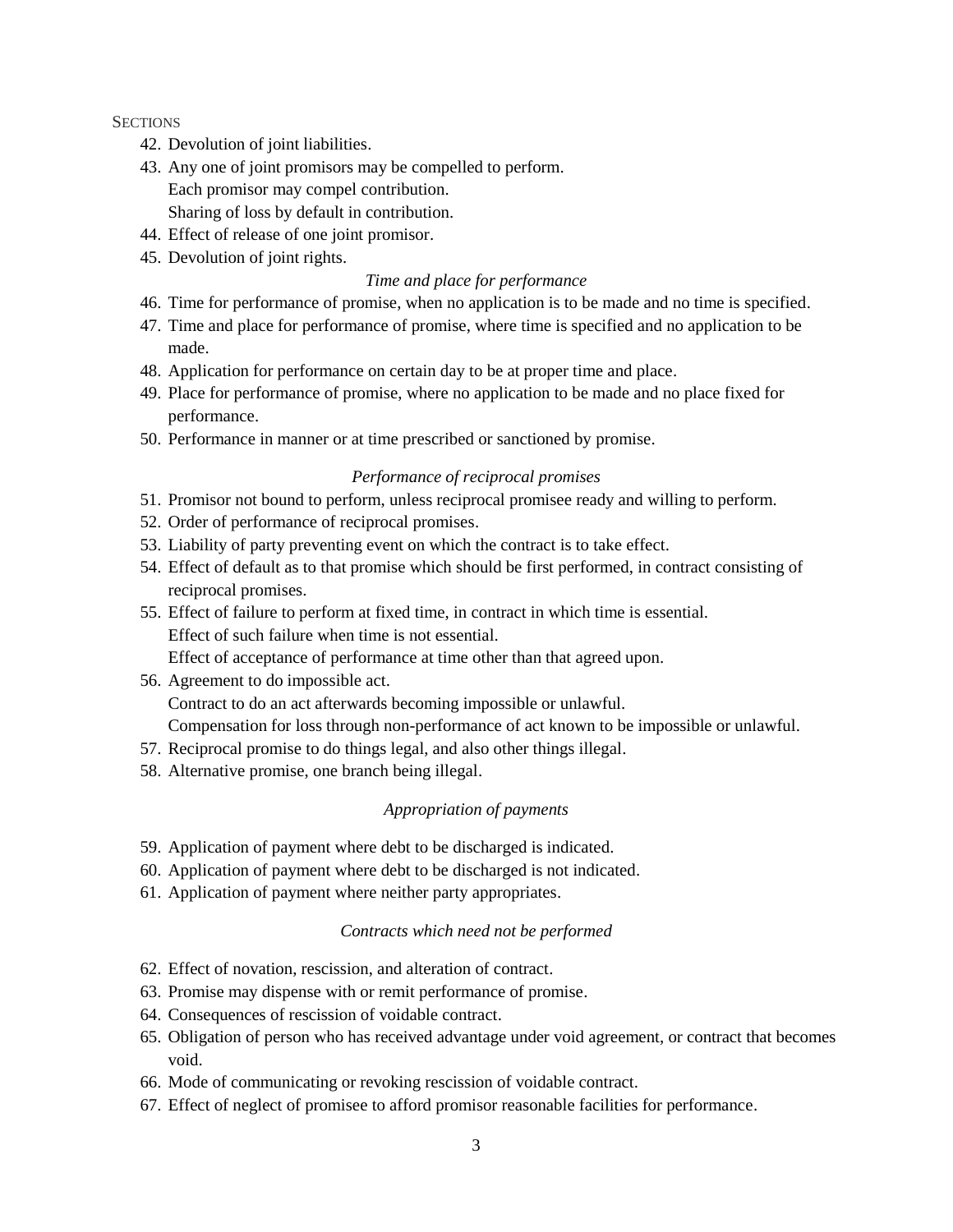## CHAPTER V

## OF CERTAIN RELATIONS RESEMBLING THOSE CREATED BY CONTRACT

## **SECTIONS**

- 68. Claim for necessaries supplied to person incapable of contracting, or on his account.
- 69. Reimbursement of person paying money due by another, in payment of which he is interested.
- 70. Obligation of person enjoying benefit of non-gratuitous act.
- 71. Responsibility of finder of goods.
- 72. Liability of person to whom money is paid, or thing delivered, by mistake or under coercion.

## CHAPTER VI

## OF THE CONSEQUENCES OF BREACH OF CONTRACT

- 73. Compensation for loss or damage caused by breach of contract. Compensation for failure to discharge obligation resembling those created by contract.
- 74. Compensation for breach of contract where penalty stipulated for.
- 75. Party rightfully rescinding contract, entitled to compensation.

## [*CHAPTER* VII *SALE OF GOODS*.] [*Repealed.*].

| 76. [Repealed.].  |                                     |
|-------------------|-------------------------------------|
| 77. [Repealed.].  |                                     |
| 78. [Repealed.].  |                                     |
| 79. [Repealed.].  |                                     |
| 80. [Repealed.].  |                                     |
| 81. [Repealed.].  |                                     |
| 82. [Repealed.].  |                                     |
| 83. [Repealed.].  |                                     |
| 84. [Repealed.].  |                                     |
| 85. [Repealed.].  |                                     |
| 86. [Repealed.].  |                                     |
| 87. [Repealed.].  |                                     |
| 88. [Repealed.].  |                                     |
| 89. [Repealed.].  |                                     |
|                   | [DELIVERY.] [Repealed.].            |
| 90. [Repealed.].  |                                     |
| 91. [Repealed.].  |                                     |
| 92. [Repealed.].  |                                     |
| 93. [Repealed.].  |                                     |
| 94. [Repealed.]   |                                     |
|                   | [SELLER'S LIEN.] [Repealed.].       |
| 95. [Repealed.].  |                                     |
| 96. [Repealed.].  |                                     |
| 97. [Repealed.].  |                                     |
| 98. [Repealed.].  |                                     |
|                   | [STOPPAGE IN TRANSIT.] [Repealed.]. |
| 99. [Repealed.].  |                                     |
| 100. [Repealed.]. |                                     |
| 101. [Repealed.]. |                                     |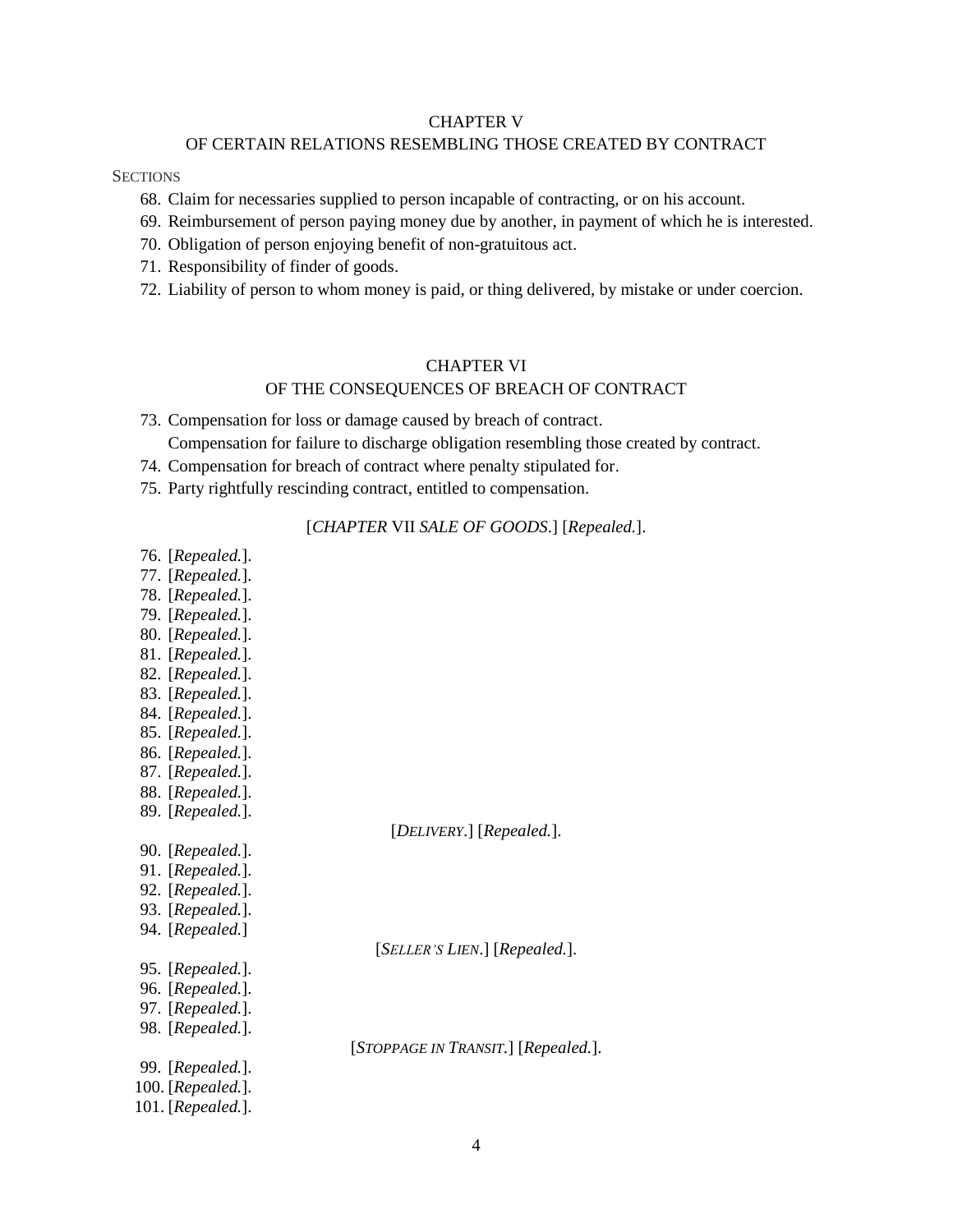| <b>SECTIONS</b>            |                          |
|----------------------------|--------------------------|
| 102. [ <i>Repealed.</i> ]. |                          |
| 103. [Repealed.].          |                          |
| 104. [Repealed.].          |                          |
| 105. [Repealed.].          |                          |
| 106. [Repealed.].          |                          |
|                            | $[RESALE.]$ [Repealed.]. |
| 107. [Repealed.].          |                          |
|                            | [TITLE.] [Repealed.].    |
| 108. [ <i>Repealed.</i> ]. |                          |
|                            | [WARRANTY.] Repealed.].  |
| 109. [Repealed.].          |                          |
| 110. [Repealed.].          |                          |
| 111. [ <i>Repealed.</i> ]. |                          |
| 112. [Repealed.].          |                          |
| 113. [Repealed.].          |                          |
| 114. [Repealed.].          |                          |
| 115. [Repealed.].          |                          |
| 116. [Repealed.].          |                          |

#### [*MISCELLANEOUS*.] [*Repealed.*].

119. [*Repealed.*].

117. [*Repealed.*]. 118. [*Repealed.*].

- 120. [*Repealed.*].
- 121. [*Repealed.*].
- 122. [*Repealed.*].
- 123. [*Repealed.*].

### **CHAPTERVIII** OF INDEMNITY AND GUARANTEE

- 124. "Contract of indemnity" defined.
- 125. Rights of indemnity-holder when sued.
- 126. "Contract of guarantee", "surety", "principal debtor" and "creditor".
- 127. Consideration for guarantee.
- 128. Surety"s liability.
- 129. "Continuing guarantee".
- 130. Revocation of continuing guarantee.
- 131. Revocation of continuing guarantee by surety"s death.
- 132. Liability of two persons, primarily liable, not affected by arrangement between them that one shall be surety on other's default.
- 133. Discharge of surety by variance in terms of contract.
- 134. Discharge of surety by release or discharge of principal debtor.
- 135. Discharge of surety when creditor compounds with, gives time to, or agrees not to sue, principal debtor.
- 136. Surety not discharged when agreement made with third person to give time to principal debtor.
- 137. Creditor's forbearance to sue does not discharge surety.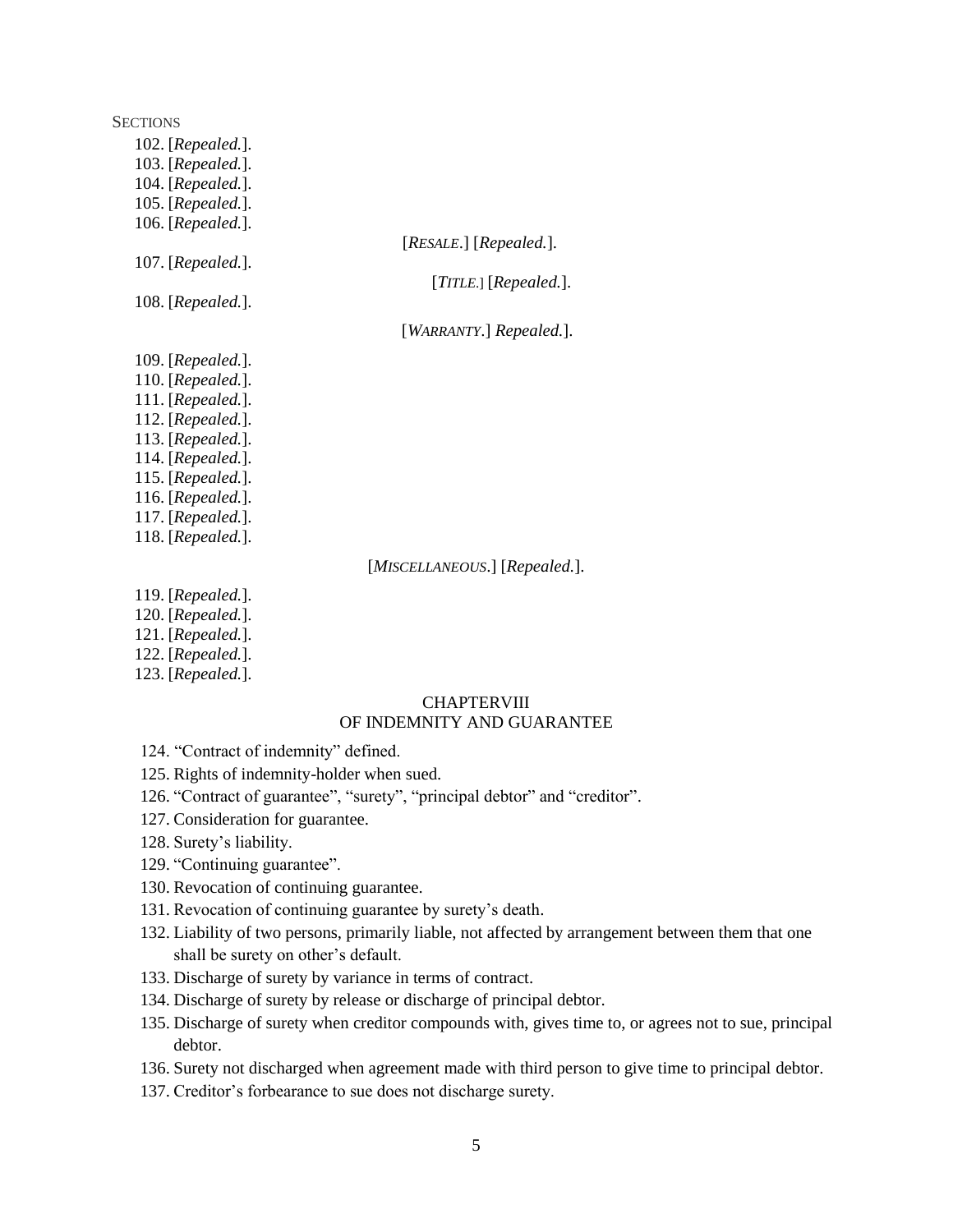## **SECTIONS**

- 138. Release of one co-surety does not discharge others.
- 139. Discharge of surety of creditor"s act or omission impairing surety"s eventual remedy.
- 140. Rights of surety on payment or performance.
- 141. Surety's right to benefit of creditor's securities.
- 142. Guarantee obtained by misrepresentation invalid.
- 143. Guarantee obtained by concealment invalid.
- 144. Guarantee on contract that creditor shall not act on it until co-surety joins.
- 145. Implied promise to indemnify surety.
- 146. Co-sureties liable to contribute equally.
- 147. Liability of co-sureties bound in different sums.

# CHAPTER IX

## OF BAILMENT

148. "Bailment", "bailor" and "bailee" defined.

149. Delivery to bailee how made.

150. Bailor"s duty to disclose faults in goods bailed.

151. Care to be taken by bailee.

152. Bailee when not liable for loss, etc., of thing bailed.

153. Termination of bailment by bailee"s act inconsistent with conditions.

154. Liability of bailee making unauthorized use of goods bailed.

- 155. Effect of mixture, with bailor"s consent, of his goods with bailee"s.
- 156. Effect of mixture, without bailor"s consent, when the good can be separated.
- 157. Effect of mixture, without bailor"s consent, when the goods cannot be separated.
- 158. Repayment, by bailor, of necessary expenses.
- 159. Restoration of goods lent gratuitously.
- 160. Return of goods bailed, on expiration of time or accomplishment of purpose.
- 161. Bailee"s responsibility when goods are not duly returned.
- 162. Termination of gratuitous bailment by death.
- 163. Bailor entitled to increase or profit from goods bailed.
- 164. Bailor"s responsibility to bailee.
- 165. Bailment by several joint owners.
- 166. Bailee not responsible on re-delivery to bailor without title.
- 167. Right of third person claiming goods bailed.
- 168. Right of finder of goods.

May sue for specific reward offered.

- 169. When finder of thing commonly on sale may sell it.
- 170. Bailee"s particular lien.
- 171. General lien of bankers, factors, wharfingers, attorneys and policy-brokers.

## *Bailments of pledges*

- 172. "Pledge", "Pawnor" and "Pawnee" defined.
- 173. Pawnee's right of retainer.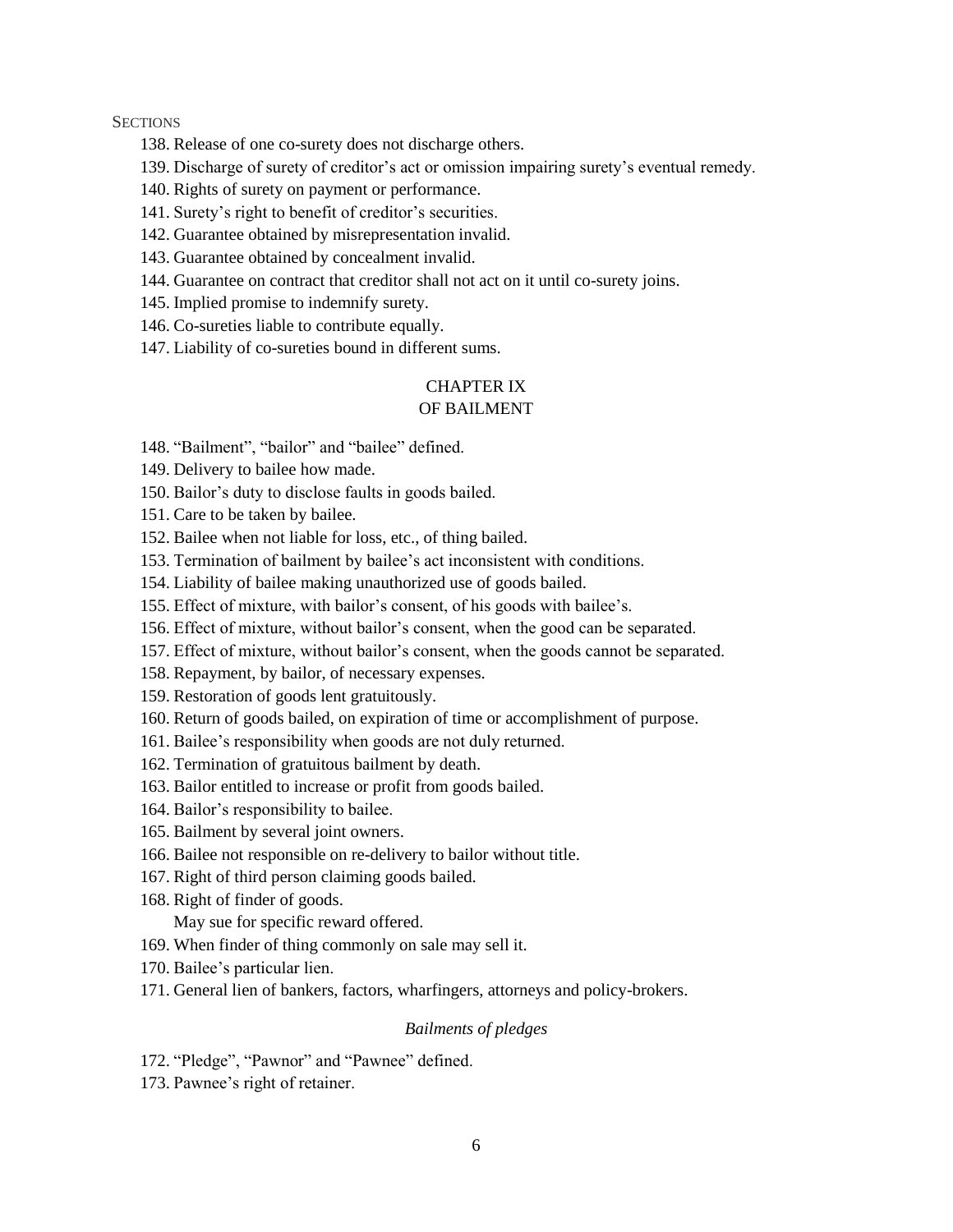## **SECTIONS**

- 174. Pawnee not to retain for debt or promise other than that for which goods pledged. Presumption in case of subsequent advances.
- 175. Pawnee"s right as to extraordinary expenses incurred.
- 176. Pawnee"s right where pawnor makes default.
- 177. Defaulting pawnor's right to redeem.
- 178. Pledge by mercantile agent.
- 178A. Pledge by person in possession under voidable contract.
- 179. Pledge where pawnor has only a limited interest.

## *Suits by bailees or bailors against wrong-doers*

180. Suit by bailor or bailee against wrong-doer.

181. Apportionment of relief or compensation obtained by such suits.

## CHAPTER X **AGENCY**

### *Appointment and authority of agents*

- 182. "Agent" and "principal" defined.
- 183. Who may employ agent.
- 184. Who may be an agent.
- 185. Consideration not necessary.
- 186. Agent's authority may be expressed or implied.
- 187. Definitions of express and implied authority.
- 188. Extent of agent's authority.
- 189. Agent"s authority in an emergency.

## *Sub-agents*

- 190. When agent cannot delegate.
- 191. "Sub-agent" defined.
- 192. Representation of principal by sub-agent properly appointed. Agent"s responsibility for sub-agent. Sub-agent's responsibility.
- 193. Agent"s responsibility for sub-agent appointed without authority.
- 194. Relation between principal and person duly appointed by agent to act in business of agency.
- 195. Agent"s duty in naming such person.

## *Ratification*

- 196. Right of person as to acts done for him without his authority. Effect of ratification.
- 197. Ratification may be expressed or implied.
- 198. Knowledge requisite for valid ratification.
- 199. Effect of ratifying unauthorized act forming part of a transaction.
- 200. Ratification of unauthorized act cannot injure third person.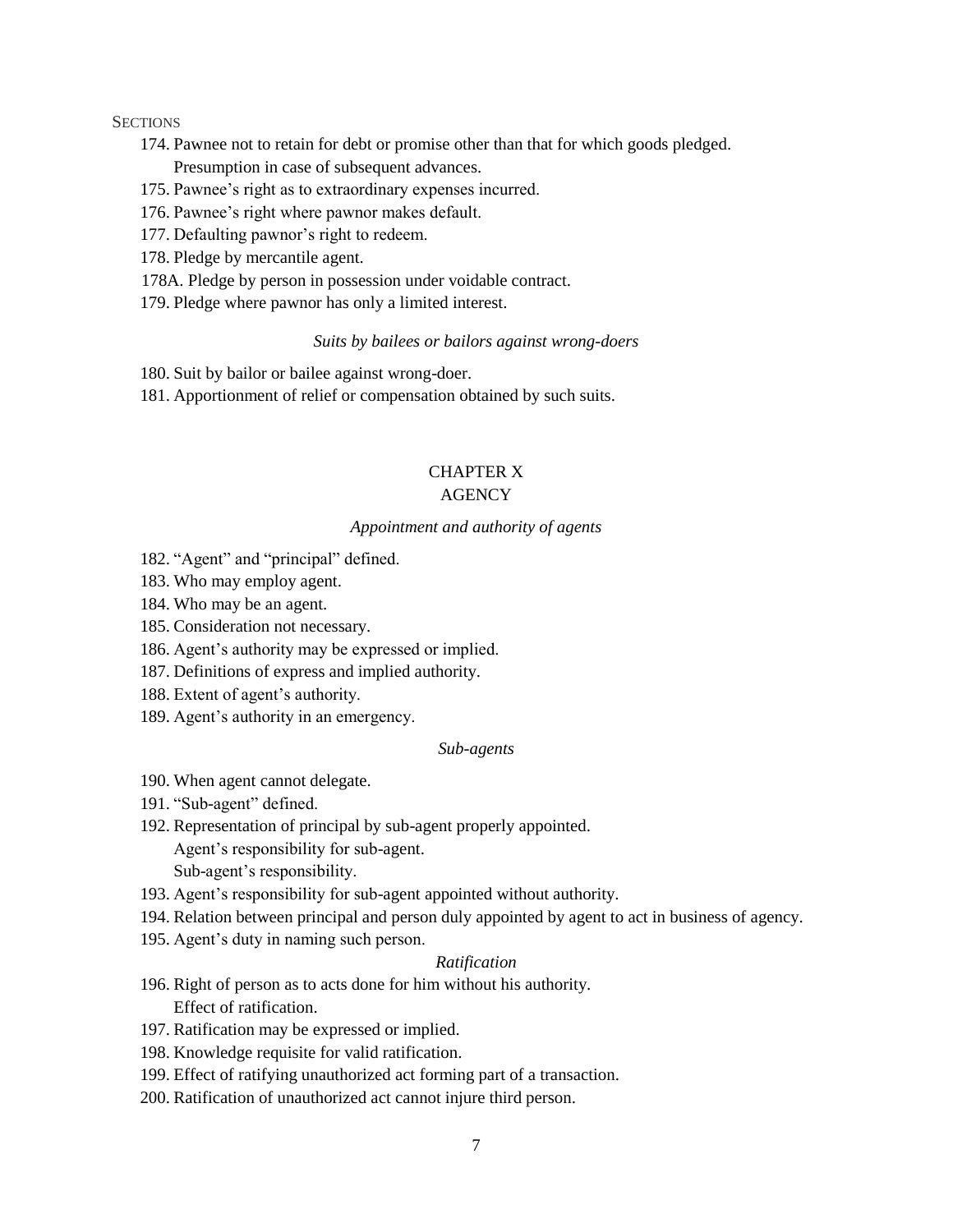## *Revocation of authority*

**SECTIONS** 

- 201. Termination of agency.
- 202. Termination of agency, where agent has an interest in subject-matter.
- 203. When principal may revoke agent"s authority.
- 204. Revocation where authority has been partly exercised.
- 205. Compensation for revocation by principal, or renunciation by agent.
- 206. Notice of revocation or renunciation.
- 207. Revocation and renunciation may be expressed or implied.
- 208. When termination of agent's authority takes effect as to agent, and as to third persons.
- 209. Agent"s duty on termination of agency by principal"s death or insanity.
- 210. Termination of sub-agent's authority.

## *Agent's duty to principal*

- 211. Agent's duty in conducting principal's business.
- 212. Skill and diligence required from agent.
- 213. Agent"s accounts.
- 214. Agent"s duty to communicate with principal.
- 215. Right of principal when agent deals, on his own account, in business of agency without principal"s consent.
- 216. Principal"s right to benefit gained by agent dealing on his own account in business of agency.
- 217. Agent's right of retainer out of sums received on principal's account.
- 218. Agent"s duty to pay sums received for principal.
- 219. When agent"s remuneration becomes due.
- 220. Agent not entitled to remuneration for business misconducted.
- 221. Agent"s lien on principal"s property.

## *Principal's duty to agent*

- 222. Agent to be indemnified against consequences of lawful acts.
- 223. Agent to be indemnified against consequences of acts done in good faith.
- 224. Non-liability of employer of agent to do a criminal act.
- 225. Compensation to agent for injury caused by principal"s neglect.

## *Effect of agency on contracts with third persons*

- 226. Enforcement and consequences of agent"s contracts.
- 227. Principal how far bound, when agent exceeds authority.
- 228. Principal not bound when excess of agent"s authority is not separable.
- 229. Consequences of notice given to agent.
- 230. Agent cannot personally enforce, nor be bound by, contracts on behalf of principal. Presumption of contract to contrary.
- 231. Rights of parties to a contract made by agent not disclosed.
- 232. Performance of contract with agent supposed to be principal.
- 233. Right of person dealing with agent personally liable.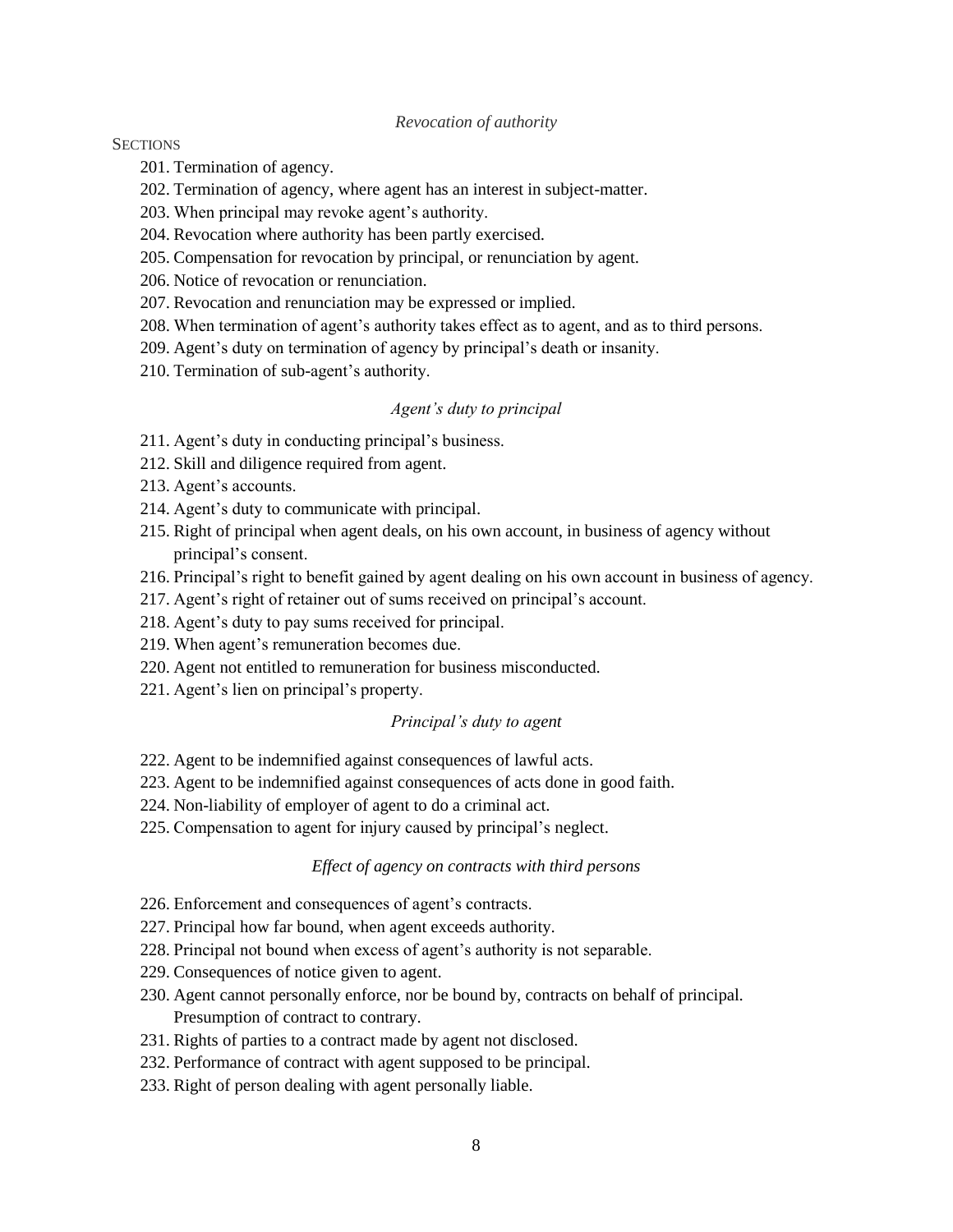**SECTIONS** 

- 234. Consequence of inducing agent or principal to act on belief that principal or agent will be held exclusively liable.
- 235. Liability of pretended agent.
- 236. Person falsely contracting as agent, not entitled to performance.
- 237. Liability of principal inducing belief that agent"s unauthorized acts were authorized.
- 238. Effect, on agreement, of misrepresentation or fraud by agent.

## CHAPTER XI OF PARTNERSHIP

- 239. [*Repealed*.].
- 240. [*Repealed*.].
- 241. [*Repealed*.].
- 242. [*Repealed*.].
- 243. [*Repealed*.].
- 244. [*Repealed*.].
- 245. [*Repealed*.].
- 246. [*Repealed*.].
- 247. [*Repealed*.].
- 248. [*Repealed*.].
- 249. [*Repealed*.].
- 250. [*Repealed*.].
- 251. [*Repealed*.].
- 252. [*Repealed*.].
- 253. [*Repealed*.].
- 254. [*Repealed*.].
- 255. [*Repealed*.].
- 256. [*Repealed*.].
- 257. [*Repealed*.].
- 258. [*Repealed*.].
- 259. [*Repealed*.].
- 260. [*Repealed*.].
- 261. [*Repealed*.].
- 262. [*Repealed*.].
- 263. [*Repealed*.].
- 264. [*Repealed*.].
- 265. [*Repealed*.].
- 266. [*Repealed*.].
- *SCHEDULE*—[*Repealed*.].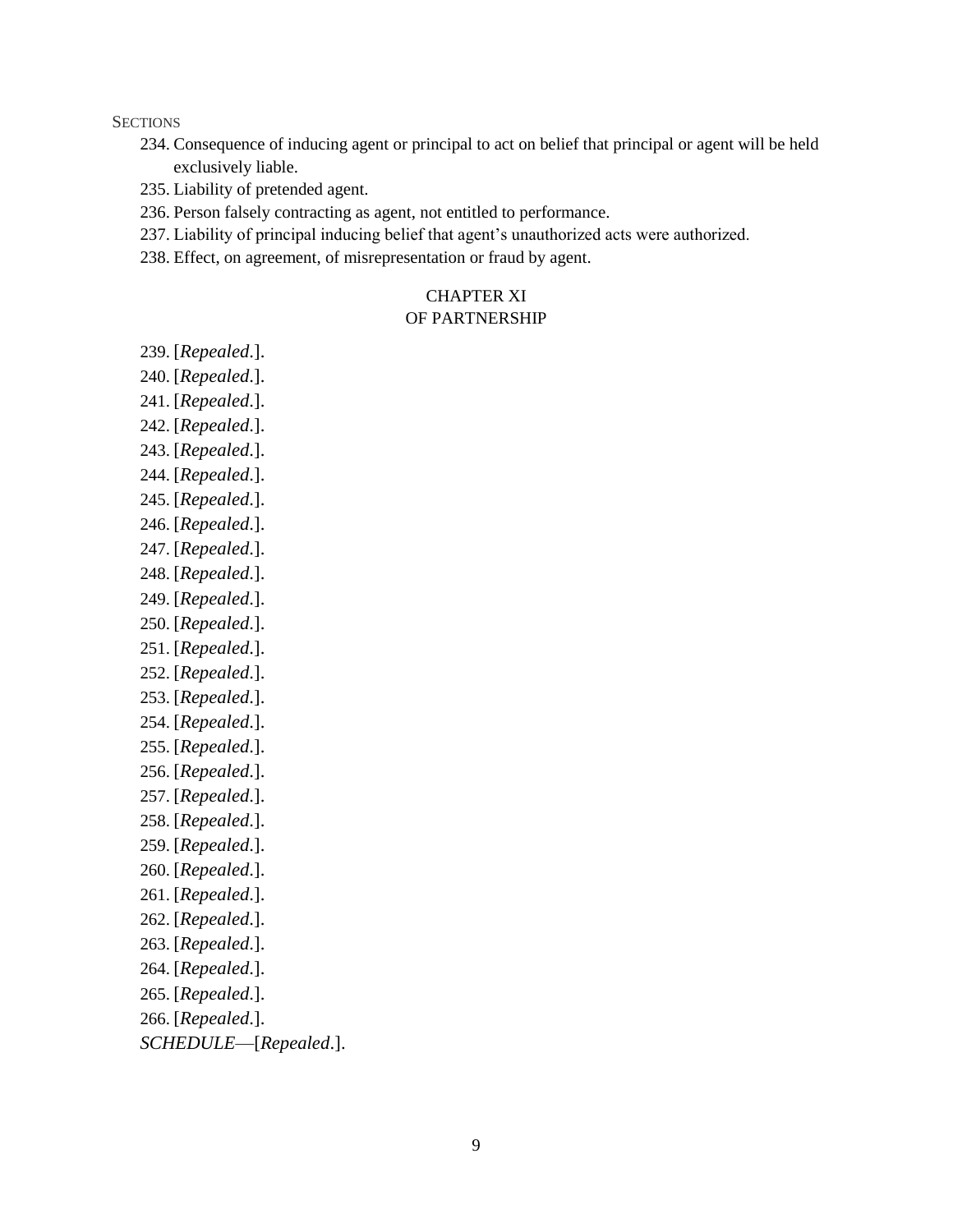## THE INDIAN CONTRACT ACT, 1872

## ACT NO. 9 OF  $1872<sup>1</sup>$

[25*th April*, 1872.]

**Preamble**—WHEREAS it is expedient to define and amend certain parts of the law relating to contracts;

It is hereby enacted as follows:—

l

### **PRELIMINARY**

**1. Short title**.—This Act may be called the Indian Contract Act, 1872.

**Extent, Commencement**.—It extends to the whole of India <sup>2</sup> [except the State of Jammu and Kashmir]; and it shall come into force on the first day of September, 1872.

Saving<sup>—3\*\*\*</sup> Nothing herein contained shall affect the provisions of any Statute, Act or Regulation not hereby expressly repealed, nor any usage or custom of trade, nor any incident of any contract, not inconsistent with the provisions of this Act.

**2. Interpretation-clause**.—In this Act the following words and expressions are used in the following senses, unless a contrary intention appears from the context:—

(*a*) When one person signifies to another his willingness to do or to abstain from doing anything, with a view to obtaining the assent of that other to such act or abstinence, he is said to make a proposal;

The Chapters and sections of the Transfer of Property Act, 1882 (4 of 1882), which relate to contracts are, in places in which that Act is in force, to be taken as part of this Act—see Act 4 of 1882, a. 4.

This Act has been extended to Berar by the Berar Laws Act, 1941 (4 of 1941) to Dadra and Nagar Haveli by Reg. 6 of 1963, s. 2 and Sch. I to Goa, Daman and Diu by Reg. 11 of 1963, s. 3 and Sch., to Laccadive, Minicoy and Amindivi Islands by Reg. 8 of 1965, s. 3 and Sch., to Pondicherry by Act 26 of 1968, s. 3 and Sch. and has been declared to be in force in—

the Sonthal Parganas—see Sonthal Parganas Settlement Regulation, 1872 (3 of 1872), s. 3, as amended by the Sonthal Parganas Justice and Laws Regulation, 1899 (3 of 1899), s. 3.

Panth Piploda—see the Panth Piploda Law Regulation, 1929 (1 of 1929), s. 2.

It has been declared, by notification under s. 3(*a*) of the Scheduled Districts Act, 1874 (14 of 1874), to be in force in—

the Tarai of the Province of Agra—see Gazette of India, 1876, Pt. I, p. 505;

the Districts of Hazaribagh, Lohardaga and Manbhum, and Pargana Dhalbhum and the Kolhan in the District of Singhbhum *see* Gazette of India, 1881, pt. I, p. 504.—The District of Lohardaga included at this time the present District of Palamau which was separated in 1894. The District of Lohardaga is now called the Ranchi District—*see* Calcutta Gazette, 1899, pt. I, p. 44.

<sup>1.</sup> For the Statement of Objects and Reasons for the Bill which was based on a a report of Her Majesty"s Commissioners appointed to prepare a body of substantive law for India, dated 6th July, 1866*, see* Gazette of India, 1867 Extraordinary, p. 34; for the Report of the Select Committee, *see ibid*., Extraordinary, dated 28th March, 1872; for discussions in Council, *see ibid*., 1867, Supplement, p. 1064; *ibid*., 1871, p. 313, and *ibid*., 1872, p. 527. It has been amended in C.P. by C.P. Act 1 of 1915 and in C.P. and Berar by C.P. and Berar Act 15 of 1938.

<sup>2.</sup> Subs. by Act 3 of 1951, s. 3 and Sch., for "except Part B States."

<sup>3.</sup> The words "The enactments mentioned in the Schedule hereto are repealed to the extent specified in the third column thereof, but" rep. by Act 10 of 1914, s. 3 and Sch. II.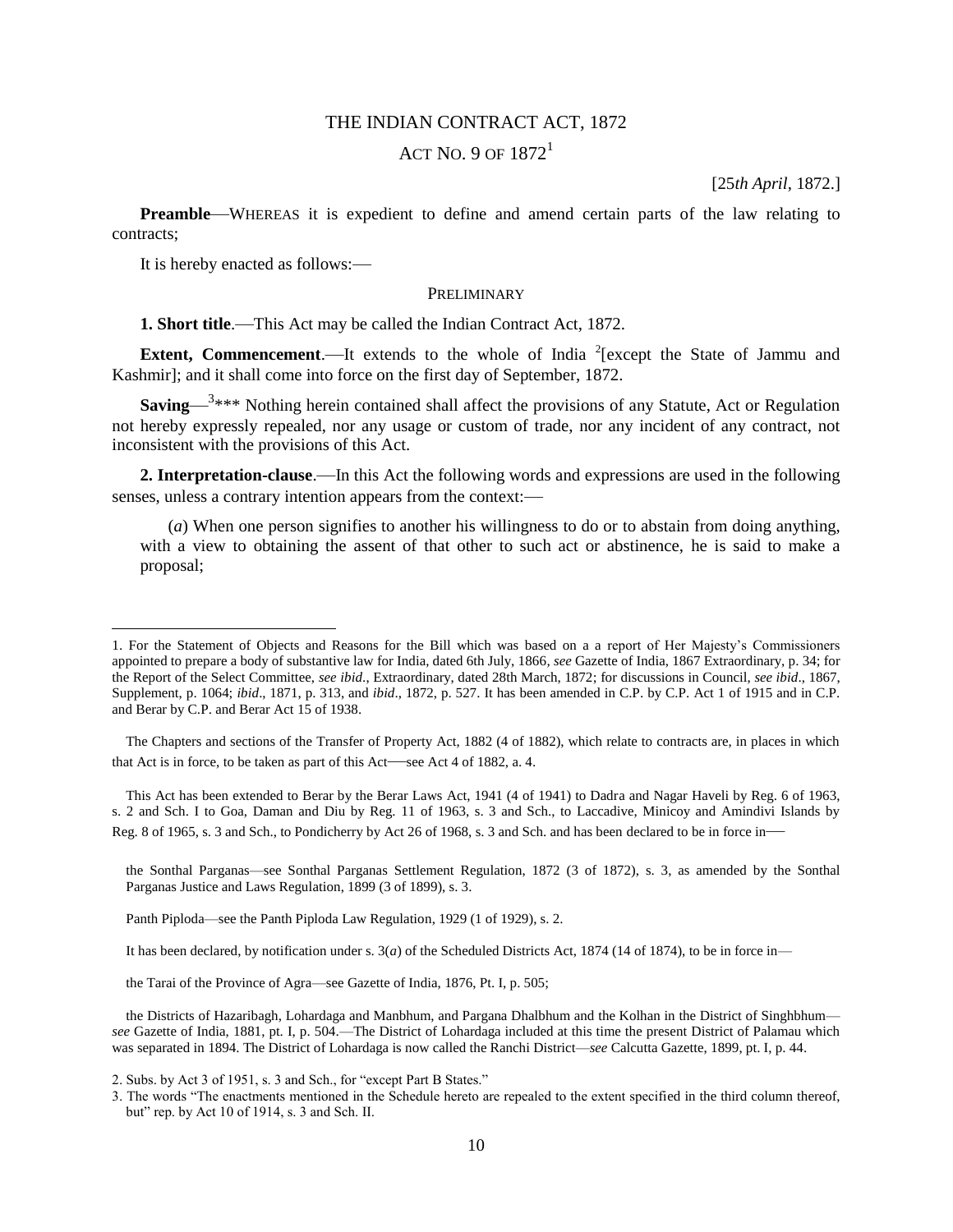(*b*) When the person to whom the proposal is made signifies his assent thereto, the proposal is said to be accepted. A proposal, when accepted, becomes a promise;

(*c*) The person making the proposal is called the "promisor", and the person accepting the proposal is called the "promisee";

(*d*) When, at the desire of the promisor, the promisee or any other person has done or abstained from doing, or does or abstains from doing, or promises to do or to abstain from doing, something, such act or abstinence or promise is called a consideration for the promise;

(*e*) Every promise and every set of promises, forming the consideration for each other, is an agreement;

(*f*) Promises which form the consideration or part of the consideration for each other are called reciprocal promises;

(*g*) An agreement not enforceable by law is said to be void;

(*h*) An agreement enforceable by law is a contract;

(*i*) An agreement which is enforceable by law at the option of one or more of the parties thereto, but not at the option of the other or others, is a voidable contract;

(*j*) A contract which ceases to be enforceable by law becomes void when it ceases to be enforceable.

## CHAPTER I

#### OF THE COMMUNICATION, ACCEPTANCE AND REVOCATION OF PROPOSALS

**3. Communication, acceptance and revocation of proposals.**—The communication of proposals the acceptance of proposals, and the revocation of proposals and acceptances, respectively, are deemed to be made by any act or omission of the party proposing, accepting or revoking by which he intends to communicate such proposal, acceptance or revocation, or which has the effect of communicating it.

**4. Communication when complete**.—The communication of a proposal is complete when it comes to the knowledge of the person to whom it is made.

The communication of an acceptance is complete,—

as against the proposer, when it is put in a course of transmission to him, so as to be out of the power of the acceptor;

as against the acceptor, when it comes to the knowledge of the proposer.

The communication of a revocation is complete,—

as against the person who makes it, when it is put into a course of transmission to the person to whom it is made, so as to be out of the power of the person who makes it;

as against the person to whom it is made, when it comes to his knowledge.

### *Illustrations*

(*a*) A proposes, by letter, to sell a house to B at a certain price.

The communication of the proposal is complete when B receives the letter.

(*b*) B accepts A"s proposal by a letter sent by post.

The communication of the acceptance is complete,

as against A when the letter is post;

as against B, when the letter is received by A.

(*c*) A revokes his proposal by telegram.

The revocation is complete as against A when the telegram is despatched. It is complete as against B when B receives it.

B revokes his acceptance by telegram. B"s revocation is complete as against B when the telegram is despatched, and as against A when it reaches him.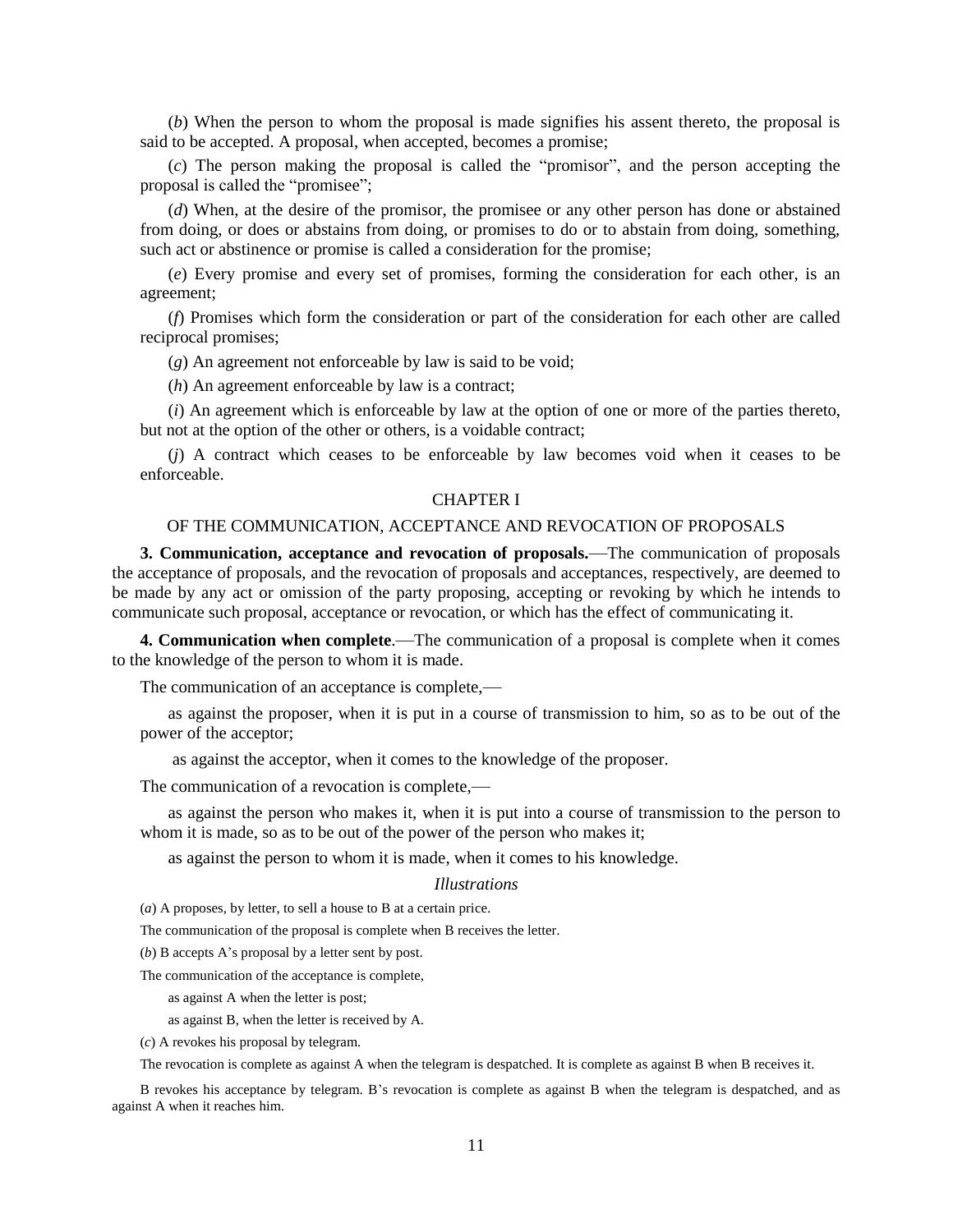**5. Revocation of proposals and acceptances**.—A proposal may be revoked at any time before the communication of its acceptance is complete as against the proposer, but not afterwards.

An acceptance may be revoked at any time before the communication of the acceptance is complete as against the acceptor, but not afterwards.

#### *Illustrations*

A proposes, by a letter sent by post, to sell his house to B.

B accepts the proposal by a letter sent by post.

A may revoke his proposal at any time before or at the moment when B posts his letter of acceptance, but not afterwards.

B may revoke his acceptance at any time before or at the moment when the letter communicating it reaches A, but not afterwards.

**6. Revocation how made**.—A proposal is revoked—

(*1*) by the communication of notice of revocation by the proposer to the other party;

(*2*) by the lapse of the time prescribed in such proposal for its acceptance, or, if no time is so prescribed, by the lapse of a reasonable time, without communication of the acceptance;

(*3*) by the failure of the acceptor to fulfil a condition precedent to acceptance; or

(*4*) by the death or insanity of the proposer, if the fact of his death or insanity comes to the knowledge of the acceptor before acceptance.

**7. Acceptance must be absolute**.—In order to convert a proposal into a promise, the acceptance must—

(*1*) be absolute and unqualified;

 $\overline{a}$ 

(*2*) be expressed in some usual and reasonable manner, unless the proposal prescribes the manner in which it is to be accepted. If the proposal prescribes a manner in which it is to be accepted, and the acceptance is not made in such manner, the proposer may, within a reasonable time after the acceptance is communicated to him, insist that his proposal shall be accepted in the prescribed manner, and not otherwise; but if he fails to do so, he accepts the acceptance.

**8. Acceptance by performing conditions, or receiving consideration**.—Performance of the conditions of a proposal, or the acceptance of any consideration for a reciprocal promise which may be offered with a proposal, is an acceptance of the proposal.

**9. Promises, express and implied**.—In so far as the proposal or acceptance of any promise is made in words, the promise is said to be express. In so far as such proposal or acceptance is made otherwise than in words, the promise is said to be implied.

## CHAPTER II

#### OF CONTRACTS, VOIDABLE CONTRACTS AND VOID AGREEMENTS

**10. What agreements are contracts**.—All agreements are contracts if they are made by the free consent of parties competent to contract, for a lawful consideration and with a lawful object, and are not hereby expressly declared to be void.

Nothing herein contained shall affect any law in force in <sup>1</sup>[India] and not hereby expressly repealed

<sup>1.</sup> Subs. by Act 3 of 1951, s. 3 and Sch., for "Part A States and Part C States" which had been subs. by the A.O. 1950, for "the Provinces".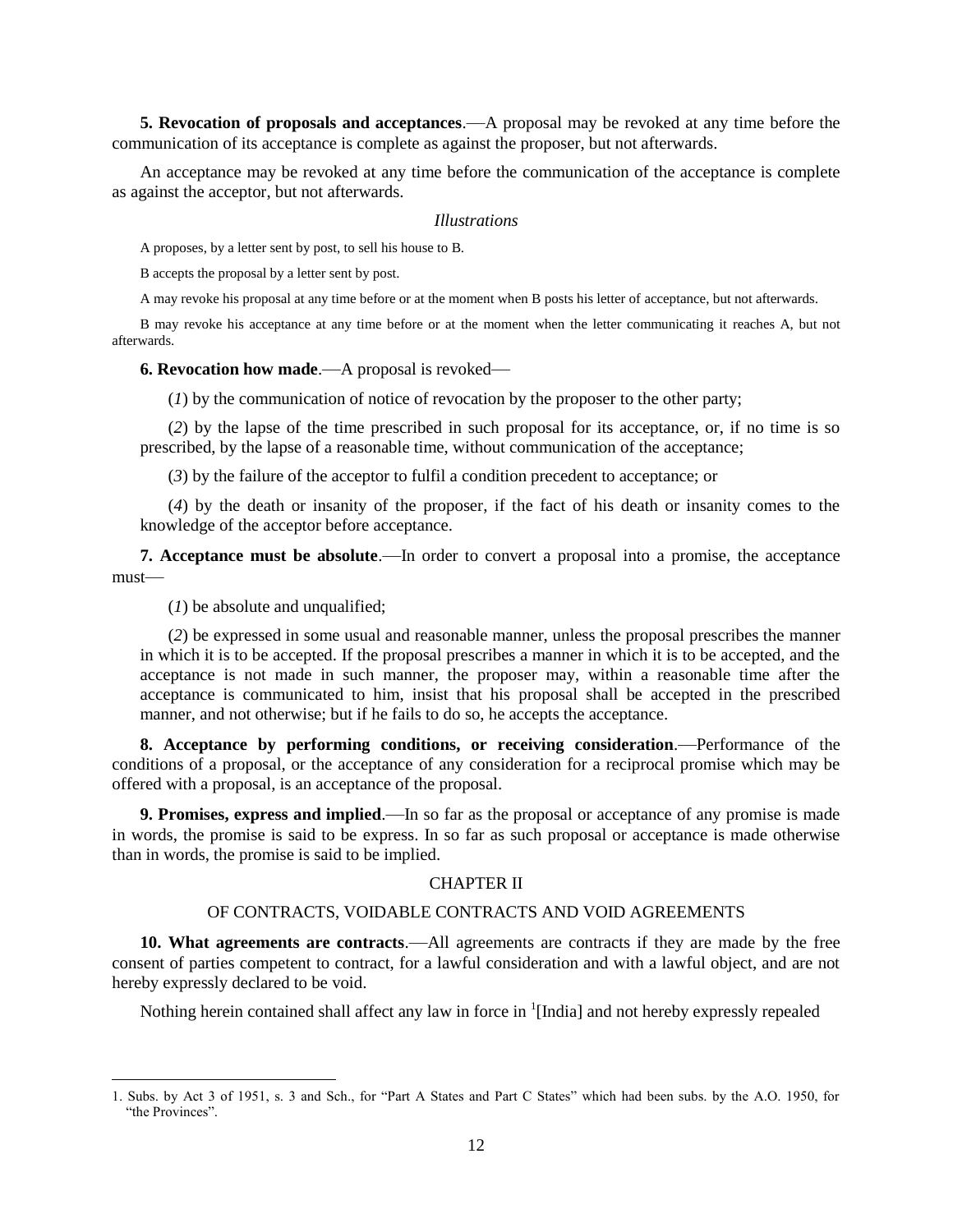by which any contract is required to be made in writing<sup>1</sup> or in the presence of witnesses, or any law relating to the registration of documents.

**11. Who are competent to contract**.—Every person is competent to contract who is of the age of majority according to the law to which he is subject<sup>2</sup>, and who is of sound mind and is not disqualified from contracting by any law to which he is subject.

**12. What is a sound mind for the purposes of contracting**.—A person is said to be of sound mind for the purpose of making a contract, if, at the time when he makes it, he is capable of understanding it and of forming a rational judgment as to its effect upon his interests.

A person who is usually of unsound mind, but occasionally of sound mind, may make a contract when he is of sound mind.

A person who is usually of sound mind, but occasionally of unsound mind, may not make a contract when he is of unsound mind.

#### *Illustrations*

(*a*) A patient in a lunatic asylum, who is at intervals of sound mind, may contract during those intervals.

(*b*) A sane man, who is delirious from fever or who is so drunk that he cannot understand the terms of a contract, or form a rational judgment as to its effect on his interests, cannot contract whilst such delirium or drunkenness lasts.

**13. "Consent" defined**.—Two or more persons are said to consent when they agree upon the same thing in the same sense.

**14. "Free consent" defined**.—Consent is said to be free when it is not caused by—

- (*1*) coercion, as defined in section 15, or
- (*2*) undue influence, as defined in section 16, or
- (*3*) fraud, as defined in section 17, or
- (*4*) misrepresentation, as defined in section 18, or
- (*5*) mistake, subject to the provisions of sections 20, 21 and 22.

Consent is said to be so caused when it would not have been given but for the existence of such coercion, undue influence, fraud, misrepresentation or mistake.

**15. "Coercion" defined**.—"Coercion" is the committing, or threatening to commit, any act forbidden by the Indian Penal Code (45 of 1860) or the unlawful detaining, or threatening to detain, any property, to the prejudice of any person whatever, with the intention of causing any person to enter into an agreement.

*Explanation*.—It is immaterial whether the Indian Penal Code (45 of 1860) is or is not in force in the place where the coercion is employed.

#### *Illustration*

A, on board an English ship on the high seas, causes B to enter into an agreement by an act amounting to criminal intimidation under the Indian Penal Code. (45 of 1860).

A afterwards sues B for breach of contract at Calcutta.

A has employed coercion, although his act is not an offence by the law of England, and although section 506 of the Indian Penal Code (45 of 1860) was not in force at the time when or place where the act was done.

 $3$ [16. "Undue influence" defined.—(*1*) A contract is said to be induced by "undue influence" where the relations subsisting between the parties are such that one of the parties is in a position to dominate the will of the other and uses that position to obtain an unfair advantage over the other.

<sup>1.</sup> *See e.g.*, s. 25, *infra*; the Copyright Act, 1957 (14 of 1957), s. 19; the Carriers Act, 1865 (3 of 1865) ss. 6 and 7; the Companies Act, 1956 (1 of 1956) ss 12, 30, 46 and 109.

<sup>2.</sup> *See* the Indian Majority Act, 1875 (9 of 1875).

<sup>3.</sup> Subs. by Act 6 of 1899, s. 2 for the original s. 16.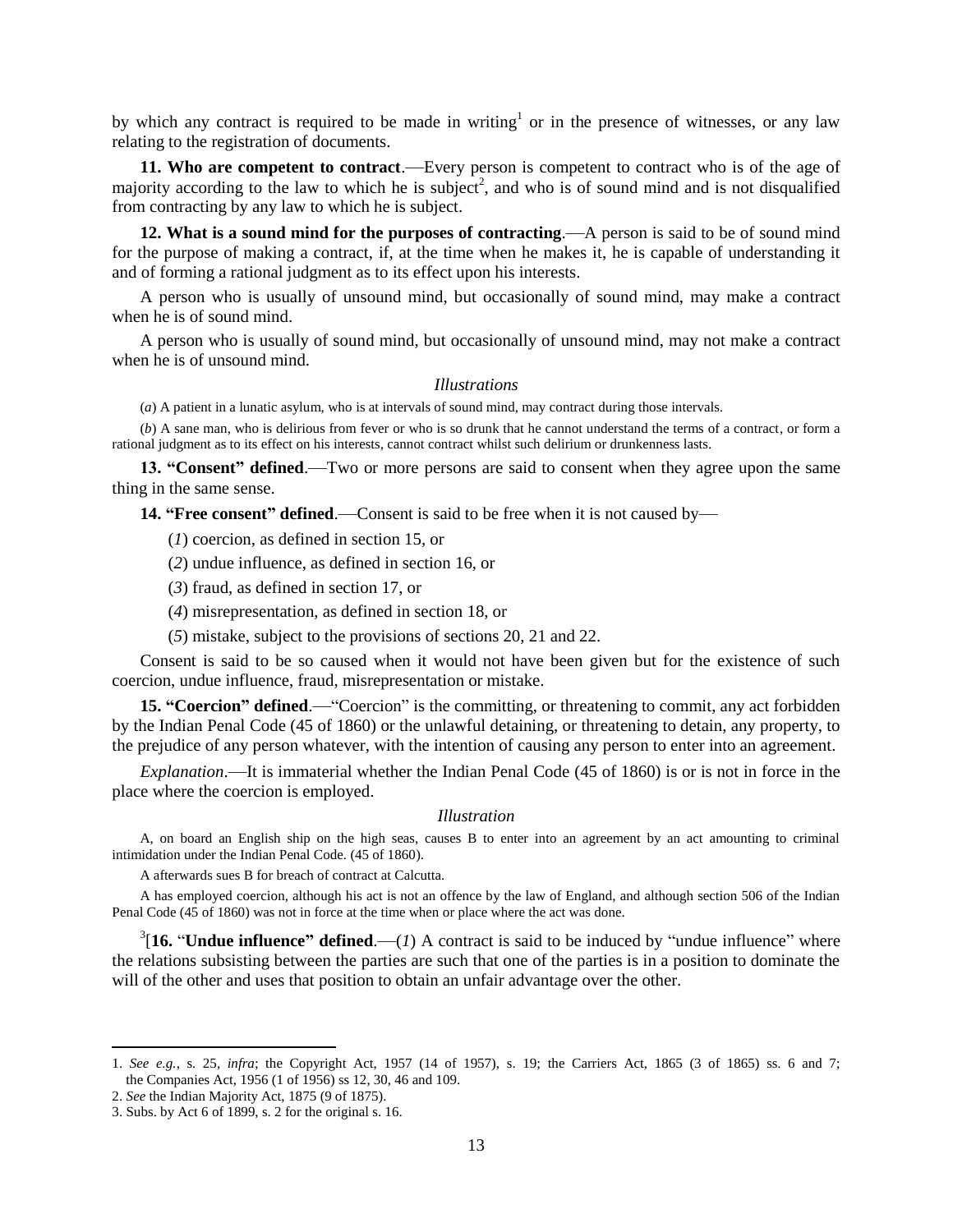(*2*) In particular and without prejudice to the generality of the foregoing principle, a person is deemed to be in a position to dominate the will of another—

(*a*) where he holds a real or apparent authority over the other, or where he stands in a fiduciary relation to the other; or

(*b*) where he makes a contract with a person whose mental capacity is temporarily or permanently affected by reason of age, illness, or mental or bodily distress.

(*3*) Where a person who is in a position to dominate the will of another, enters into a contract with him, and the transaction appears, on the face of it or on the evidence adduced, to be unconscionable, the burden of proving that such contract was not induced by undue influence shall lie upon the person in a position to dominate the will of the other.

Nothing in this sub-section shall affect the provisions of section 111 of the Indian Evidence Act, 1872 (1 of 1872).

#### *Illustrations*

(*a*) A having advanced money to his son, B, during his minority, upon B"s coming of age obtains, by misuse of parental influence, a bond from B for a greater amount than the sum due in respect of the advance. A employs undue influence.

(*b*) A, a man enfeebled by disease or age, is induced, by B"s influence over him as his medical attendant, to agree to pay B an unreasonable sum for his professional services, B employs undue influence.

(*c*) A, being in debt to B, the money-lender of his village, contracts a fresh loan on terms which appear to be unconscionable. It lies on B to prove that the contract was not induced by undue influence.

(*d*) A applies to a banker for a loan at a time when there is stringency in the money market. The banker declines to make the loan except at an unusually high rate of interest. A accepts the loan on these terms. This is a transaction in the ordinary course of business, and the contract is not induced by undue influence.]

**17. "Fraud" defined**.—"Fraud" means and includes any of the following acts committed by a party to a contract, or with his connivance, or by his agent<sup>1</sup>, with intent to deceive another party thereto of his agent, or to induce him to enter into the contract:—

(*1*) the suggestion, as a fact, of that which is not true, by one who does not believe it to be true;

(*2*) the active concealment of a fact by one having knowledge or belief of the fact;

(*3*) a promise made without any intention of performing it;

(*4*) any other act fitted to deceive;

(*5*) any such act or omission as the law specially declares to be fraudulent.

*Explanation*.—Mere silence as to facts likely to affect the willingness of a person to enter into a contract is not fraud, unless the circumstances of the case are such that, regard being had to them, it is the duty of the person keeping silence to speak<sup>2</sup>, or unless his silence is, in itself, equivalent to speech.

## *Illustrations*

(*a*) A sells, by auction, to B, a horse which A knows to be unsound. A says nothing to B about the horse"s unsoundness. This is not fraud in A.

(*b*) B is A"s daughter and has just come of age. Here, the relation between the parties would make it A"s duty to tell B if the horse is unsound.

(*c*) B says to A—"If you do not deny it, I shall assume that the horse is sound." A says nothing. Here, A"s silence is equivalent to speech.

(*d*) A and B, being traders, enter upon a contract. A has private information of a change in prices which would affect B"s willingness to proceed with the contract. A is not bound to inform B.

1. *Cf.* s. 238, *infra*.

 $\overline{a}$ 

<sup>2.</sup> *See* s. 143, *infra*.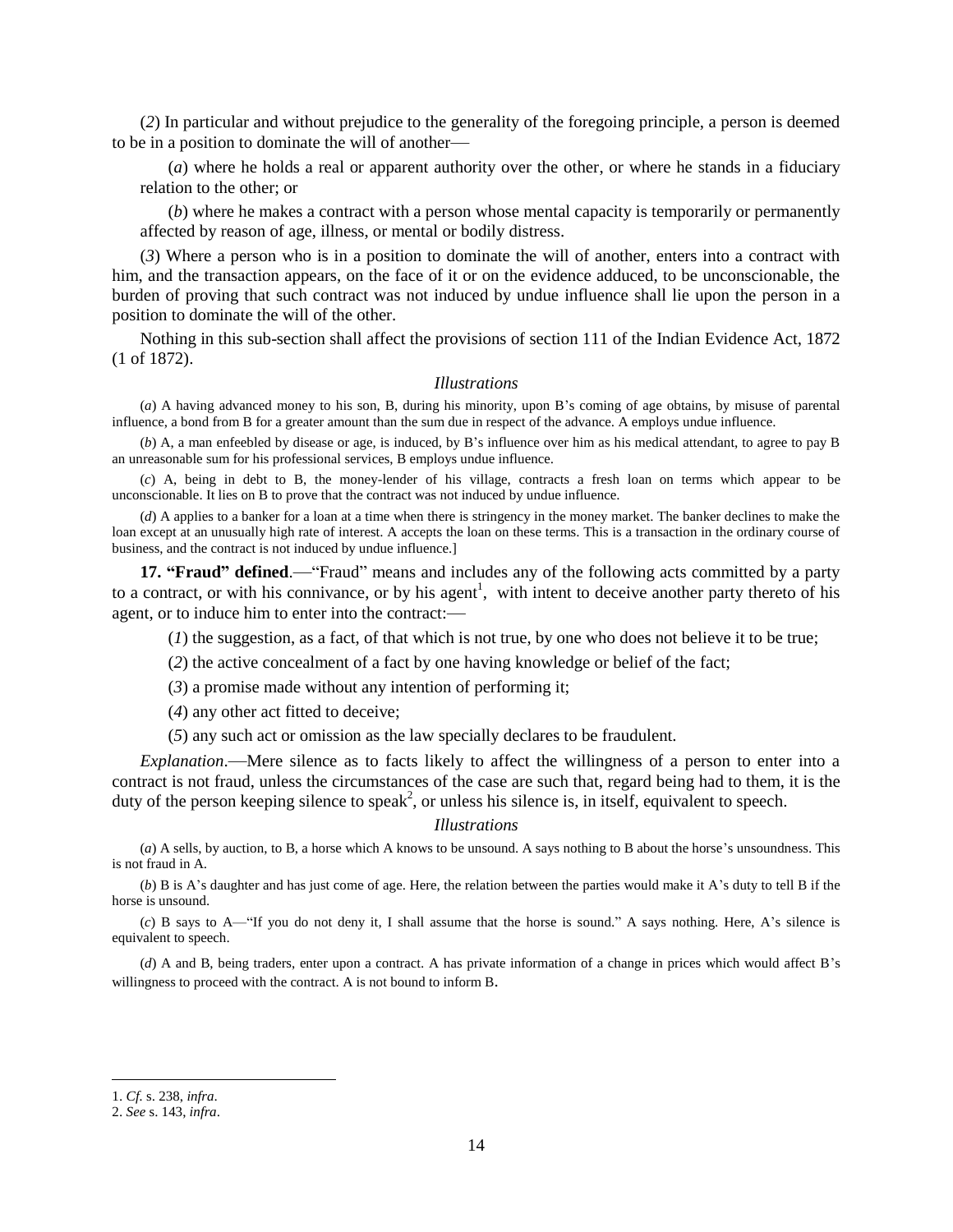#### **18. "Misrepresentation" defined**.—"Misrepresentation" means and includes—

(*1*) the positive assertion, in a manner not warranted by the information of the person making it, of that which is not true, though he believes it to be true;

(*2*) any breach of duty which, without an intent to deceive, gains an advantage to the person committing it, or any one claiming under him; by misleading another to his prejudice, or to the prejudice of any one claiming under him;

(*3*) causing, however innocently, a party to an agreement, to make a mistake as to the substance of the thing which is the subject of the agreement.

**19. Voidability of agreements without free consent**.—When consent to an agreement is caused by coercion, <sup>1</sup>\*\*\* fraud or misrepresentation, the agreement is a contract voidable at the option of the party whose consent was so caused.

A party to a contract whose consent was caused by fraud or misrepresentation, may, if he thinks fit, insist that the contract shall be performed, and that he shall be put in the position in which he would have been if the representations made had been true.

*Exception*.—If such consent was caused by misrepresentation or by silence, fraudulent within the meaning of section 17, the contract, nevertheless, is not voidable, if the party whose consent was so caused had the means of discovering the truth with ordinary diligence.

*Explanation*.—A fraud or misrepresentation which did not cause the consent to a contract of the party on whom such fraud was practised, or to whom such misrepresentation was made, does not render a contract voidable.

#### *Illustrations*

(*a*) A, intending to deceive B, falsely represents that five hundred maunds of indigo are made annually at A"s factory, and thereby induces B to buy the factory. The contract is voidable at the option of B.

(*b*) A, by a misrepresentation, leads B erroneously to believe that, five hundred maunds of indigo are made annually at A"s factory. B examines the accounts of the factory, which show that only four hundred maunds of indigo have been made. After this B buys the factory. The contract is not voidable on account of A"s misrepresentation.

(*c*) A fraudulently informs B that A"s estate is free from incumbrance. B thereupon buys the estate. The estate is subject to a mortgage. B may either avoid the contract, or may insist on its being carried out and the mortgage debt redeemed.

(*d*) B, having discovered a vein of ore on the estate of A, adopts means to conceal, and does conceal, the existence of the ore from A. Through A"s ignorance B is enabled to buy the estate at an under-value. The contract is voidable at the option of A.

(*e*) A is entitled to succeed to an estate at the death of B, B dies: C, having received intelligence of B"s death, prevents the intelligence reaching A, and thus induces A to sell him his interest in the estate. The sale is voidable at the option of A.

2 [**19A. Power to set aside contract induced by undue influence**.—When consent to an agreement is caused by undue influence, the agreement is a contract voidable at the option of the party whose consent was so caused.

Any such contract may be set aside either absolutely or, if the party who was entitled to avoid it has received any benefit thereunder, upon such terms and conditions as to the Court may seem just.

#### *Illustrations*

(*a*) A"s son has forged B"s name to a promissory note. B under threat of prosecuting A"s son, obtains a bond from A for the amount of the forged note. If B sues on this bond, the Court may set the bond aside.

 $\overline{a}$ 

<sup>1.</sup> The words "undue influence" rep. by Act 6 of 1899, s. 3.

<sup>2.</sup> Ins. by Act 6 of 1899, s. 3.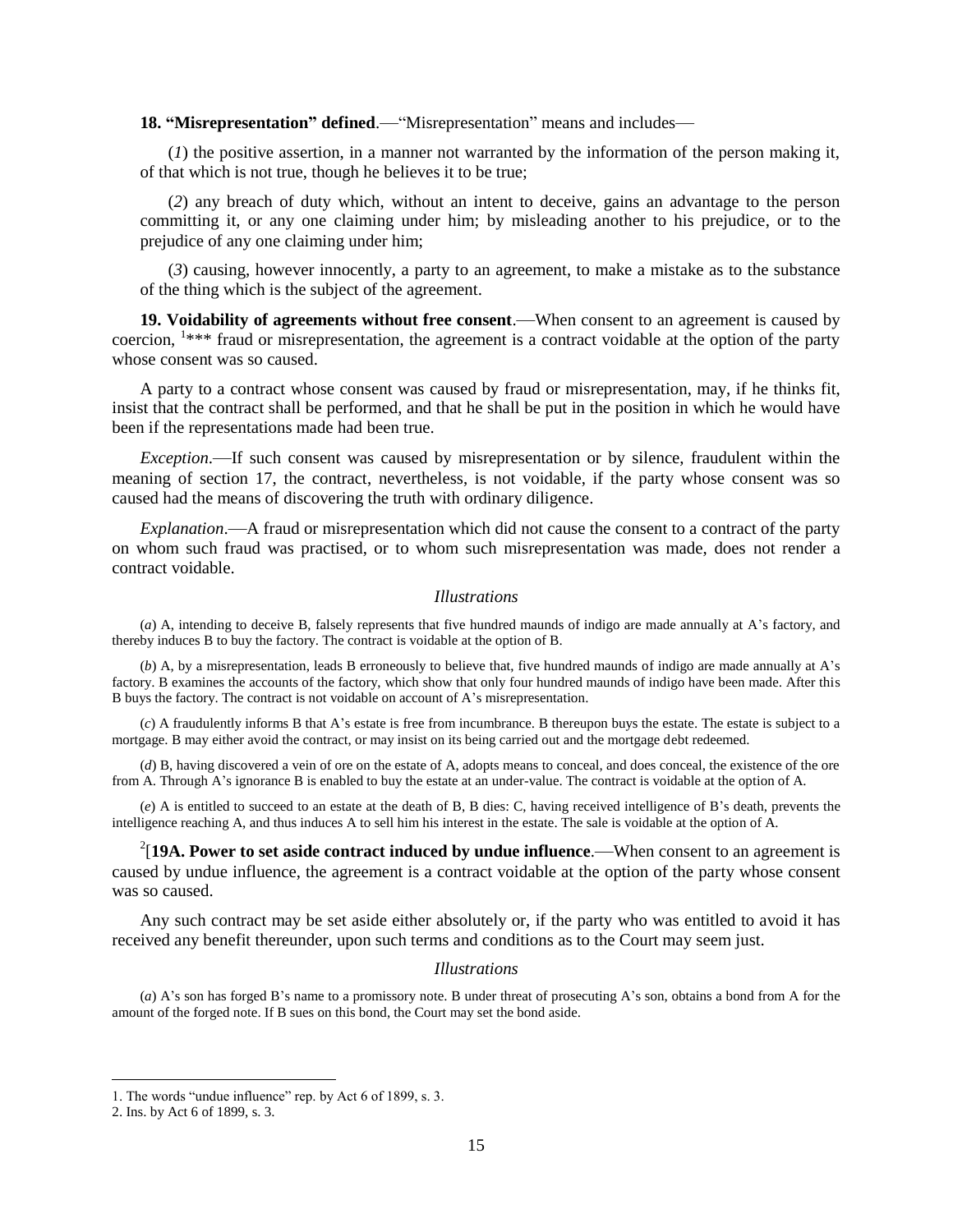(*b*) A, a money-lender, advances Rs. 100 to B, an agriculturist, and, by undue influence, induces B to execute a bond for Rs. 200 with interest at 6 per cent. per month. The Court may set the bond aside, ordering B to repay the Rs. 100 with such interest as may seem just.]

**20. Agreement void where both parties are under mistake as to matter of fact**.—Where both the parties to an agreement are under a mistake as to a matter of fact essential to the agreement, the agreement is void.

*Explanation*.—An erroneous opinion as to the value of the thing which forms the subject-matter of the agreement, is not to be deemed a mistake as to a matter of fact.

#### *Illustrations*

(*a*) A agrees to sell to B a specific cargo of goods supposed to be on its way from England to Bombay. It turns out that, before the day of the bargain, the ship conveying the cargo had been cast away and the goods lost. Neither party was aware of the these facts. The agreement is void.

(*b*) A agrees to buy from B a certain horse. It turns out that the horse was dead at the time of bargain, though neither party was aware of the fact. The agreement is void.

(*c*) A, being entitled to an estate for the life of B, agrees to sell it to C. B was dead at the time of the agreement, but both parties were ignorant of the fact. The agreement is void.

**21. Effect of mistakes as to law**.—A contract is not voidable because it was caused by a mistake as to any law in force in <sup>1</sup>[India]; but a mistake as to a law not in force in <sup>1</sup>[India] has the same effect as a mistake of fact.

 $2_{\ast}$  $*$  \*  $*$  \*  $*$  \*  $*$  \*

 $3*$ 

#### *Illustration*

A and B make a contract grounded on the erroneous belief that a particular debt is barred by the Indian Law of Limitation; the contract is not voidable.

**22. Contract caused by mistake of one party as to matter of fact**.—A contract is not voidable merely because it was caused by one of the parties to it being under a mistake as to a matter of fact.

\* \* \* \* \*

**23. What considerations and objects are lawful, and what not**.—The consideration or object of an agreement is lawful, unless—

it is forbidden by  $law<sup>4</sup>$ ; or

is of such a nature that, if permitted, it would defeat the provisions of any law; or

is fraudulent ; or

involves or implies, injury to the person or property of another; or

the Court regards it as immoral, or opposed to public policy.

In each of these cases, the consideration or object of an agreement is said to be unlawful. Every agreement of which the object or consideration is unlawful is void.

#### *Illustrations*

(*a*) A agrees to sell his house to B for 10,000 rupees. Here B's promise to pay the sum of 10,000 rupees is the consideration for A"s promise to sell the house, and A"s promise to sell the house is the consideration for B"s promise to pay the 10,000 rupees. These are lawful considerations.

1. The original words "British India" have successively been amended by the A.O. 1948 and the A.O. 1950 to read as above.

<sup>2.</sup> Paragraph 2, ins. by the A.O. 1937, and as amended by the A. O. 1948 was Rep. by the A. O. 1950.

<sup>3.</sup> The second *Illustration* to s. 21 rep. by Act 24 of 1917, s. 3 and Sch. II.

<sup>4.</sup> *See* ss. 26, 27, 28 and 30, *infra*.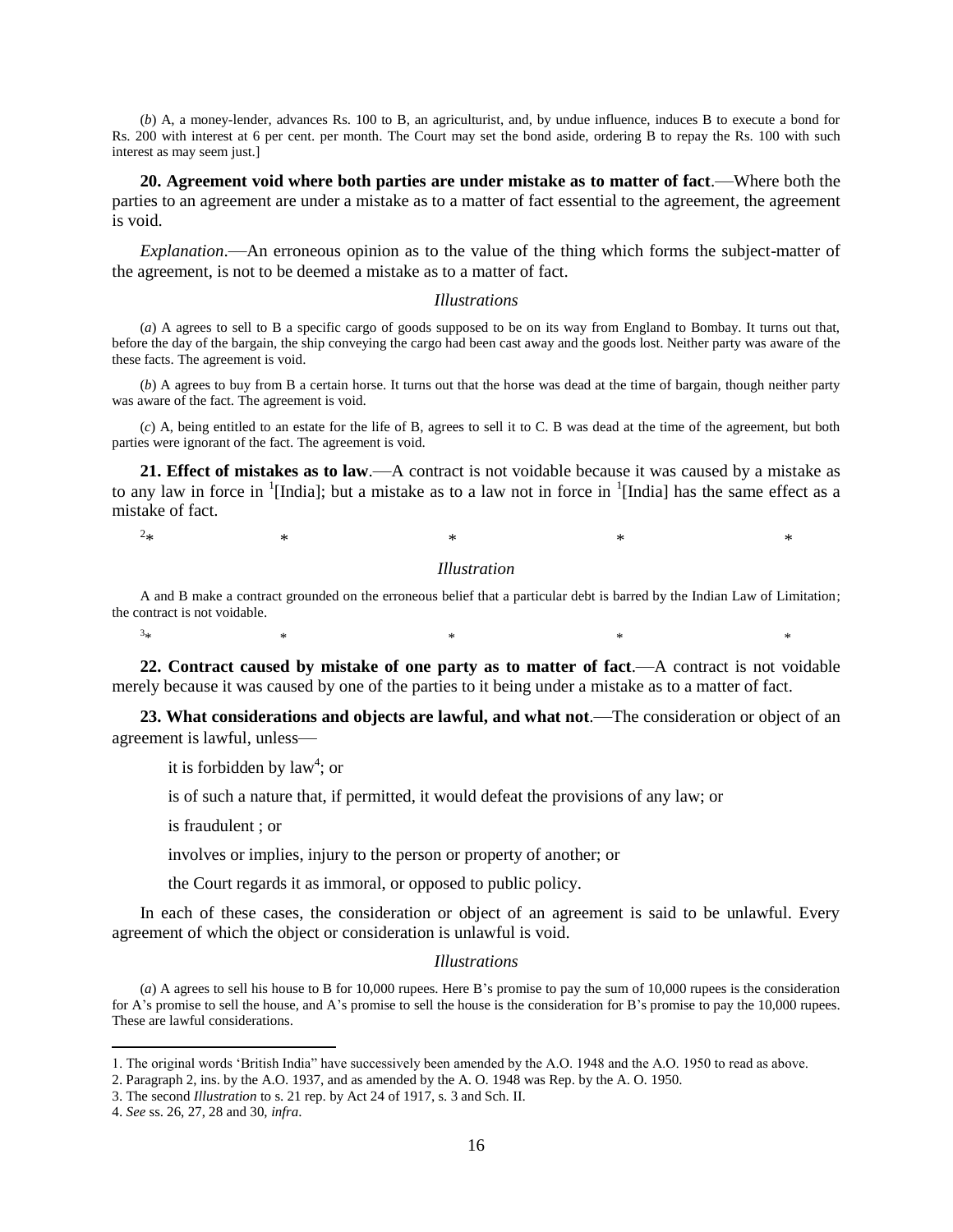(*b*) A promises to pay B 1,000 rupees at the end of six months, if C, who owes that sum to B, fails to pay it. B promises to grant time to C accordingly. Here, the promise of each party is the consideration for the promise of the other party, and they are lawful considerations.

(*c*) A promises, for a certain sum paid to him by B, to make good to B the value of his ship if it is wrecked on a certain voyage. Here, A"s promise is the consideration for B"s payment and B"s payment is the consideration for A"s promise, and these are lawful considerations.

(*d*) A promises to maintain B"s child, and B promises to pay A 1,000 rupees yearly for the purpose. Here, the promise of each party is the consideration for the promise of the other party. They are lawful considerations.

(*e*) A, B and C enter into an agreement for the division among them of gains acquired or to be acquired, by them by fraud. The agreement is void, as its object is unlawful.

(*f*) A promises to obtain for B an employment in the public service and B promises to pay 1,000 rupees to A. The agreement is void, as the consideration for it is unlawful.

(*g*) A, being agent for a landed proprietor, agrees for money, without the knowledge of his principal, to obtain for B a lease of land belonging to his principal. The agreement between A and B is void. as it implies a fraud by concealment, by A, on his principal.

(*h*) A promises B to drop a prosecution which he has instituted against B for robbery, and B promises to restore the value of the things taken. The agreement is void, as its object is unlawful.

(*i*) A"s estate is sold for arrears of revenue under the provisions of an Act of the Legislature, by which the defaulter is prohibited from purchasing the estate. B, upon an understanding with A, becomes the purchaser, and agrees to convey the estate to A upon receiving from him the price which B has paid. The agreement is void, as it renders the transaction, in effect, a purchase by the defaulter, and would so defeat the object of the law.

(*j*) A, who is B"s mukhtar, promises to exercise his influence, as such, with B in favour of C, and C promises to pay 1,000 rupees to A. The agreement is void, because it is immoral.

(*k*) A agrees to let her daughter to hire to B for concubinage. The agreement is void, because it is immoral, though the letting may not be punishable under the Indian Penal Code (45 of 1860).

#### *Void agreements*

**24. Agreement void, if considerations and objects unlawful in part**.—If any part of a single consideration for one or more objects, or any one or any part of any one of several considerations for a single object, is unlawful, the agreement is void.

#### *Illustration*

A promises to superintend, on behalf of B, a legal manufacture of indigo, and an illegal traffic in other articles. B promises to pay to A a salary of 10,000 rupees a year. The agreement is void, the object of A"s promise, and the consideration for B"s promise, being in part unlawful.

**25. Agreement without consideration, void, unless it is in writing and registered or is a promise to compensate for something done or is a promise to pay a debt barred by limitation law**.—An agreement made without consideration is void, unless—

(*1*) it is expressed in writing and registered under the law for the time being in force for the registration of <sup>1</sup>[documents], and is made on account of natural love and affection between parties standing in a near relation to each other ; or unless

(*2*) it is a promise to compensate, wholly or in part, a person who has already voluntarily done something for the promisor, or something which the promisor was legally compellable to do; or unless;

(*3*) it is a promise, made in writing and signed by the person to be charged therewith, or by his agent generally or specially authorized in that behalf, to pay wholly or in part a debt of which the creditor might have enforced payment but for the law for the limitation of suits.

In any of these cases, such an agreement is a contract.

*Explanation* 1.—Nothing in this section shall affect the validity, as between the donor and donee, of any gift actually made.

<sup>1.</sup> Subs. by Act 12 of 1891, s. 2 and Sch. II, Pt. I, for "assurances".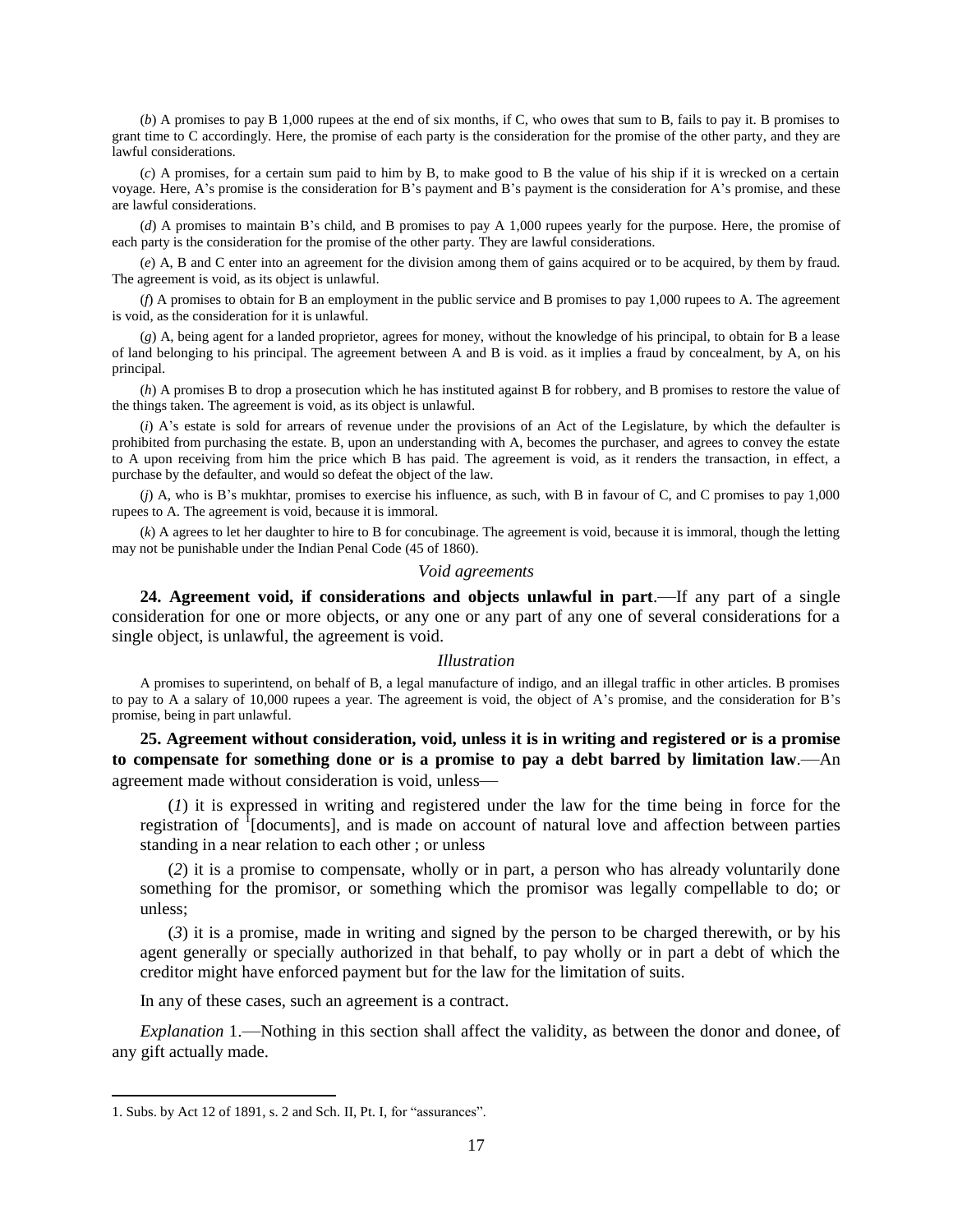*Explanation* 2.—An agreement to which the consent of the promisor is freely given is not void merely because the consideration is inadequate; but the inadequacy of the consideration may be taken into account by the Court in determining the question whether the consent of the promisor was freely given.

## *Illustrations*

(*a*) A promises, for no consideration, to give to B Rs. 1,000. This is a void agreement.

(*b*) A, for natural love and affection, promises to give his son, B, Rs. 1,000. A puts his promise to B into writing and registers it. This is a contract.

(*c*) A finds B"s purse and gives it to him. B promises to give A Rs. 50. This is a contract.

(*d*) A supports B's infant son. B promises to pay A's expenses in so doing. This is a contract.

(*e*) A owes B Rs. 1,000, but the debt is barred by the Limitation Act. A signs a written promise to pay B Rs. 500 on account of the debt. This is a contract.

(*f*) A agrees to sell a horse worth Rs. 1,000 for Rs. 10. A"s consent to the agreement was freely given. The agreement is a contract notwithstanding the inadequacy of the consideration.

(*g*) A agrees to sell a horse worth Rs. 1,000 for Rs. 10. A denies that his consent to the agreement was freely given.

The inadequacy of the consideration is a fact which the Court should take into account in considering whether or not A"s consent was freely given.

**26. Agreement in restraint of marriage, void**.—Every agreement in restraint of the marriage of any person, other than a minor, is void.

**27. Agreement in restraint of trade, void**.—Every agreement by which any one is restrained from exercising a lawful profession, trade or business of any kind, is to that extent void.

*Exception* 1.—**Saving of agreement not to carry on business of which good-will is sold.**—One who sells the good-will of a business may agree with the buyer to refrain from carrying on a similar business, within specified local limits, so long as the buyer, or any person deriving title to the good-will from him, carries on a like business therein, provided that such limits appear to the Court reasonable, regard being had to the nature of the business.

\* \* \* \* \*.

 $1_{\ast}$ 

# **28. Agreements in restraint of legal proceedings, void.—** $^2$ **[Every agreement,—**

(*a*) by which any party thereto is restricted absolutely from enforcing his rights under or in respect of any contract, by the usual legal proceedings in the ordinary tribunals, or which limits the time within which he may thus enforce his rights; or

(*b*) which extinguishes the rights of any party thereto, or discharges any party thereto, from any liability, under or in respect of any contract on the expiry of a specified period so as to restrict any party from enforcing his rights,

is void to the extent.]

 $3*$ 

 $\overline{\phantom{a}}$ 

*Exception* 1.—**Saving of contract to refer to arbitration dispute that may arise**.—This section shall not render illegal a contract, by which two or more persons agree that any dispute which may arise between them in respect of any subject or class of subjects shall be referred to arbitration, and that only the amount awarded in such arbitration shall be recoverable in respect of the dispute so referred.

 $*$   $*$   $*$   $*$   $*$   $*$   $*$ 

*Exception* 2.—**Saving of contract to refer questions that have already arisen.**—Nor shall this section render illegal any contract in writing, by which two or more persons agree to refer to arbitration any question between them which has already arisen, or affect any provision of any law in force for the time being as to references to arbitration<sup>4</sup>.

<sup>1.</sup> *Exceptions* 2 and 3 rep. by Act 9 of 1932, s. 73 and Sch. II.

<sup>2.</sup> Subs. by Act 1 of 1997, s. 2, for certain words (w.e.f. 8-1-1997).

<sup>3.</sup> The second clause of *Exception* 1 to section 28 rep. by Act 1 of 1877, s. 2 and Sch.

<sup>4.</sup> *Cf.* the Arbitration Act, 1940 (10 of 1940) and the Companies Act, 1956 (1 of 1956), s. 389.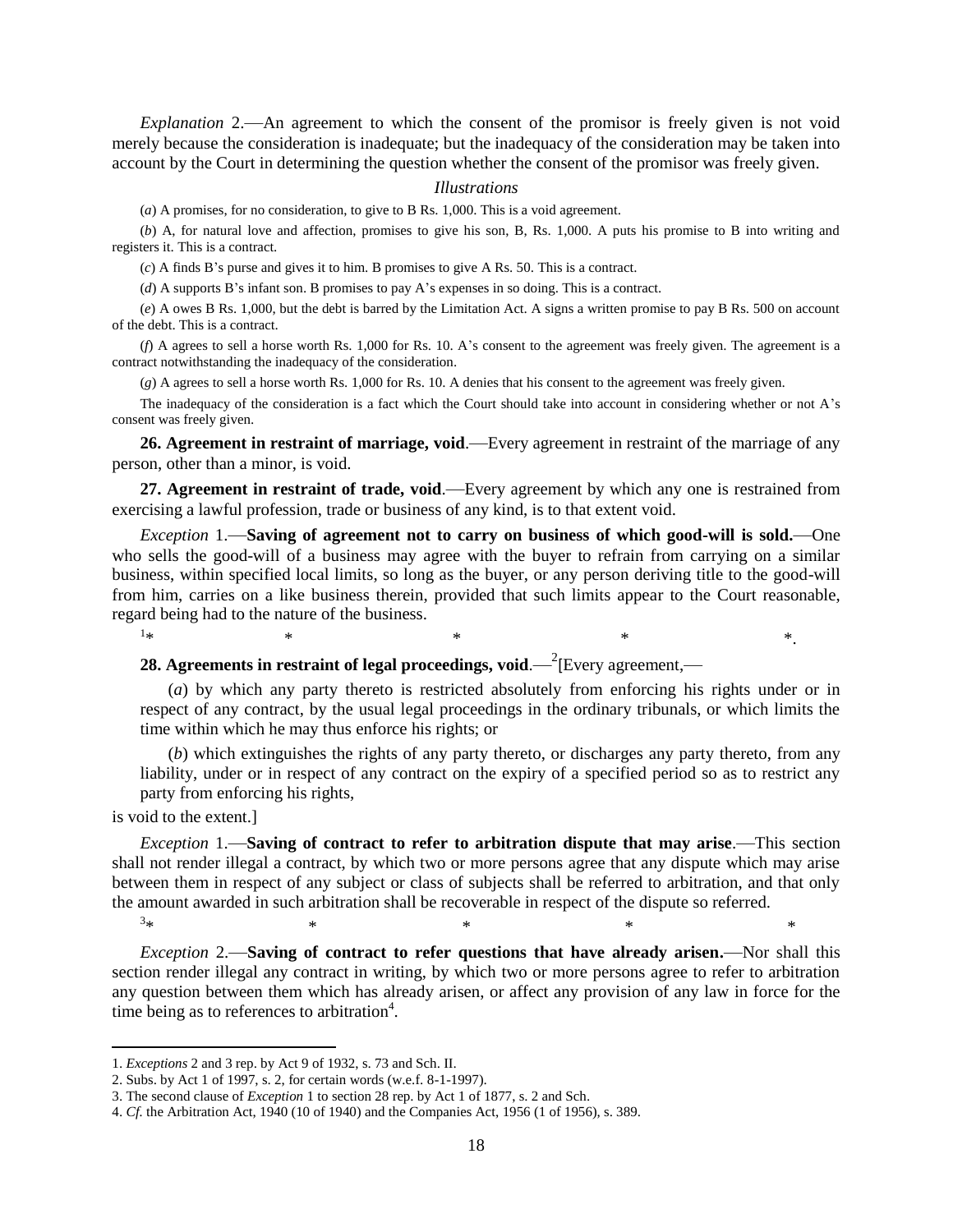1 [*Exception* 3.—**Saving of a guarantee agreement of a bank or a financial institution**.—This section shall not render illegal a contract in writing by which any bank or financial institution stipulate a term in a guarantee or any agreement making a provision for guarantee for extinguishment of the rights or discharge of any party thereto from any liability under or in respect of such guarantee or agreement on the expiry of a specified period which is not less than one year from the date of occurring or non-occurring of a specified event for extinguishment or discharge of such party from the said liability.

*Explanation*.—(*i*) In *Exception* 3, the expression "bank" means—

(*a*) a "banking company" as defined in clause (*c*) of section 5 of the Banking Regulation Act, 1949 (10 of 1949);

(*b*) "a corresponding new bank" as defined in clause (*da*) of section 5 of the Banking Regulation Act, 1949 (10 of 1949);

(*c*) "State Bank of India" constituted under section 3 of the State Bank of India Act, 1955 (23 of 1955);

(*d*) "a subsidiary bank" as defined in clause (*k*) of section 2 of the State Bank of India (Subsidiary Banks) Act, 1959 (38 of 1959);

(*e*) "a Regional Rural Bank" established under section 3 of the Regional Rural Banks Act, 1976 (21 of 1976);

(*f*) "a Co-operative Bank" as defined in clause (*cci*) of section 5 of the Banking Regulation Act, 1949 (10 of 1949);

(*g*) "a multi-State co-operative bank" as defined in clause (*cciiia*) of section 5 of the Banking Regulation Act, 1949 (10 of 1949); and

(*ii*) In *Exception* 3, the expression "a financial institution" means any public financial institution within the meaning of section  $\angle A$  of the Companies Act, 1956 (1 of 1956).]

**29. Agreements void for uncertainty**.—Agreements, the meaning of which is not certain, or capable of being made certain, are void.

## *Illustrations*

(*a*) A agrees to sell to B "a hundred tons of oil". There is nothing whatever to show what kind of oil was intended. The agreement is void for uncertainty.

(*b*) A agrees to sell to B one hundred tons of oil of a specified description, known as an article of commerce. There is no uncertainty here to make the agreement void.

(*c*) A, who is a dealer in cocoanut-oil only, agrees to sell to B "one hundred tons of oil". The nature of A"s trade affords an indication of the meaning of the words, and A has entered into a contract for the sale of one hundred tons of cocoanut-oil.

(*d*) A agrees to sell to B "all the grain in my granary at Ramnagar". There is no uncertainty here to make the agreement void.

(*e*) A agrees to sell B "one thousand maunds of rice at a price to be fixed by C". As the price is capable of being made certain, there is no uncertainty here to make the agreement void.

(*f*) A agrees to sell to B "my white horse for rupees five hundred or rupees one thousand". There is nothing to show which of the two prices was to be given. The agreement is void.

**30. Agreements by way of wager void**.—Agreements by way of wager are void; and no suit shall be brought for recovering anything alleged to be won on any wager, or entrusted to any person to abide the result of any game or other uncertain event on which any wager is made.

<sup>1.</sup> Ins. by Act 4 of 2013, s. 17 and the Sch. (w.e.f. 18-1-2013).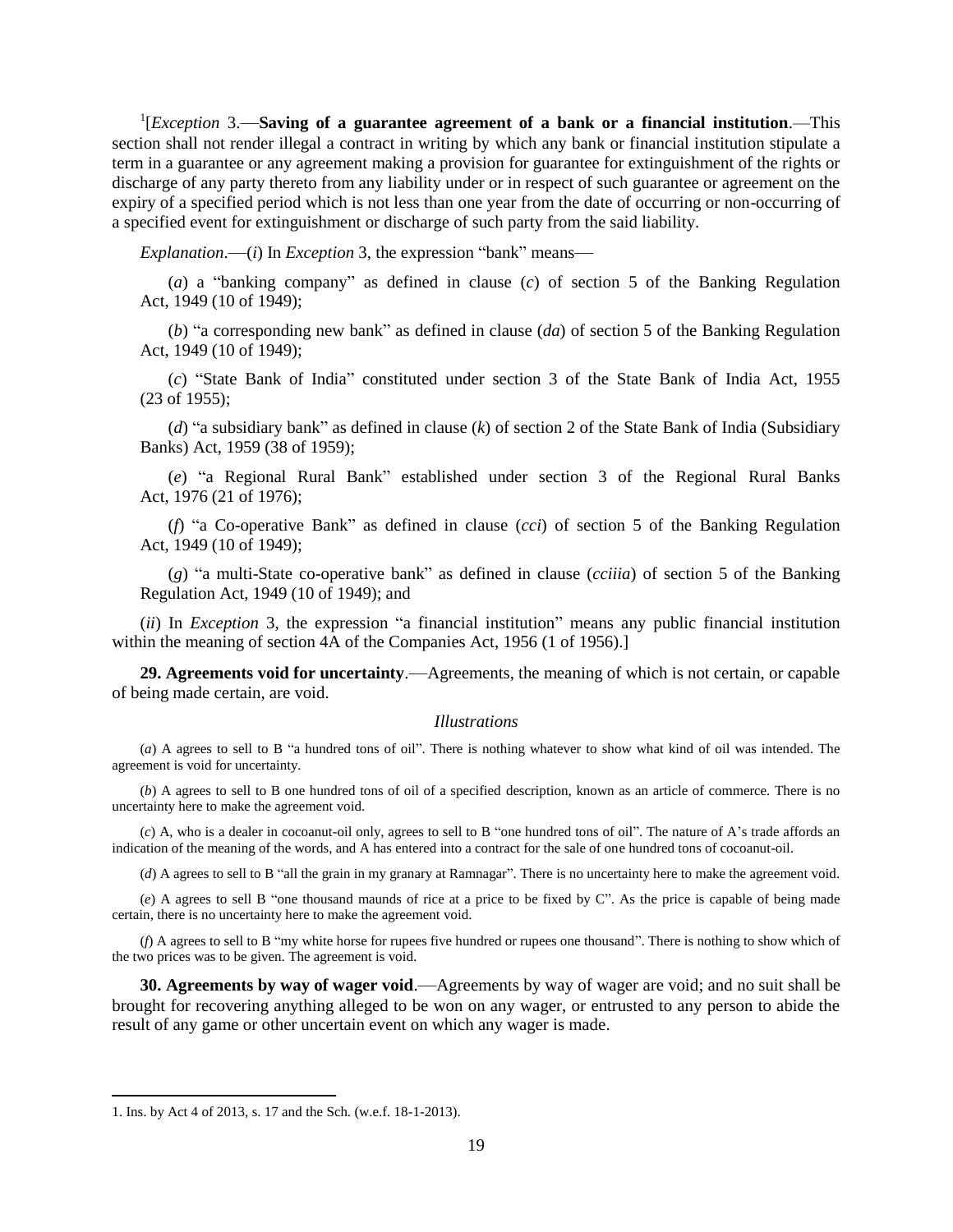**Exception in favour of certain prizes for horse-racing**.—This section shall not be deemed to render unlawful a subscription or contribution, or agreement to subscribe or contribute, made or entered into for or toward any plate, prize or sum of money, of the value or amount of five hundred rupees or upwards, to be awarded to the winner or winners of any horse-race.

**Section 294A of the Indian Penal Code not affected**.—Nothing in this section shall be deemed to legalize any transaction connected with horse-racing, to which the provisions of section 294A of the Indian Penal Code (45 of 1860) apply.

## CHAPTER III

## OF CONTINGENT CONTRACTS

**31. "Contingent contract" defined**.—A "contingent contract is a contract to do or not to do something, if some event, collateral to such contract, does or does not happen.

#### *Illustration*

A contracts to pay B Rs. 10,000 if B"s house is burnt. This is a contingent contract.

**32. Enforcement of contracts contingent on an event happening**.—Contingent contracts to do or not to do anything if an uncertain future event happens cannot be enforced by law unless and until that event has happened.

If the event becomes impossible, such contracts become void.

#### *Illustrations*

(*a*) A makes a contract with B to buy B"s horse if A survives C. This contract cannot be enforced by law unless and until C dies in A"s lifetime.

(*b*) A makes a contract with B to sell a horse to B at a specified price, if C, to whom the horse has been offered, refuses to buy him. The contract cannot be enforced by law unless and until C refuses to buy the horse.

(*c*) A contracts to pay B a sum of money when B marries C. C dies without being married to B. The contract becomes void.

**33. Enforcement of contracts contingent on an event not happening**.—Contingent contracts to do or not to do anything if an uncertain future event does not happen can be enforced when the happening of that event becomes impossible, and not before.

#### *Illustration*

A agrees to pay B a sum of money if a certain ship does not return. The ship is sunk. The contract can be enforced when the ship sinks.

**34. When event on which contract is contingent to be deemed impossible, if it is the future conduct of a living person**.—If the future event on which a contract is contingent is the way in which a person will act at an unspecified time, the event shall be considered to become impossible when such person does anything which renders it impossible that he should so act within any definite time, or otherwise than under further contingencies.

## *Illustration*

A agrees to pay B a sum of money if B marries C. C marries D. The marriage of B to C must now be considered impossible, although it is possible that D may die and that C may afterwards marry B.

**35. When contracts become void which are contingent on happening of specified event within fixed time.**—Contingent contracts to do or not to do anything if a specified uncertain event happens within a fixed time become void if, at the expiration of the time fixed, such event has not happened, or if, before the time fixed, such event becomes impossible.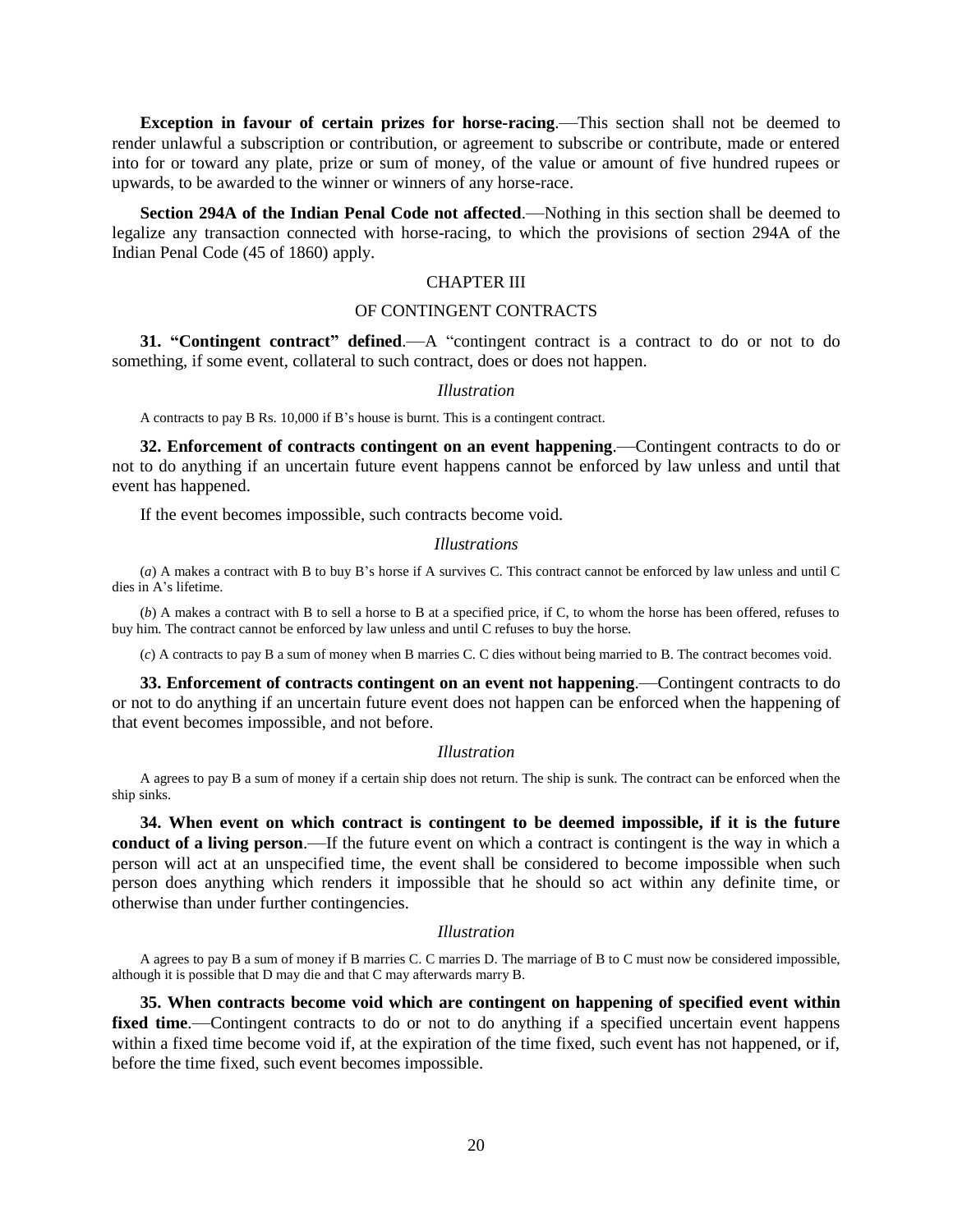**When contracts may be enforced, which are contingent on specified event not happening within fixed time.**—Contingent contracts to do or not to do anything, if a specified uncertain event does not happen within a fixed time may be enforced by law when the time fixed has expired and such event has not happened or, before the time fixed has expired, if it becomes certain that such event will not happen.

#### *Illustrations*

(*a*) A promises to pay B a sum of money if a certain ship returns within a year. The contract may be enforced if the ship returns within the year, and becomes void if the ship is burnt within the year.

(*b*) A promises to pay B a sum of money if a certain ship does not return within a year. The contract may be enforced if the ship does not return within the year, or is burnt within the year.

**36. Agreement contingent on impossible events void**.—Contingent agreements to do or not to do anything, if an impossible event happens, are void, whether the impossibility of the event is known or not to the parties to the agreement at the time when it is made.

#### *Illustrations*

(*a*) A agrees to pay B 1,000 rupees if two straight lines should enclose a space. The agreement is void.

(*b*) A agrees to pay B 1,000 rupees if B will marry A"s daughter C. C was dead at the time of the agreement. The agreement is void.

## CHAPTER IV

## OF THE PERFORMANCE OF CONTRACTS

## *Contracts which must be performed*

**37. Obligation of parties to contracts**.—The parties to a contract must either perform, or offer to perform, their respective promises, unless such performance is dispensed with or excused under the provisions of this Act, or of any other law.

Promises bind the representatives of the promisors in case of the death of such promisors before performance, unless a contrary intention appears from the contract.

#### *Illustrations*

(*a*) A promises to deliver goods to B on a certain day on payment of Rs. 1,000. A dies before that day. A"s representatives are bound to deliver the goods to B, and B is bound to pay the Rs. 1,000 to A"s representatives.

(*b*) A promises to paint a picture for B by a certain day, at a certain price. A dies before the day. The contract cannot be enforced either by A"s representatives or by B.

**38. Effect of refusal to accept offer of performance**.—Where a promisor has made an offer of performance to the promisee, and the offer has not been accepted, the promisor is not responsible for non-performance, nor does he thereby lose his rights under the contract.

Every such offer must fulfil the following conditions:—

(*1*) it must be unconditional;

(*2*) it must be made at a proper time and place, and under such circumstances that the person to whom it is made may have a reasonable opportunity of ascertaining that the person by whom it is made is able and willing there and then to do the whole of what he is bound by his promise to do;

(*3*) if the offer is an offer to deliver anything to the promisee, the promisee must have a reasonable opportunity of seeing that the thing offered is the thing which the promisor is bound by his promise to deliver.

An offer to one of several joint promisees has the same legal consequences as an offer to all of them.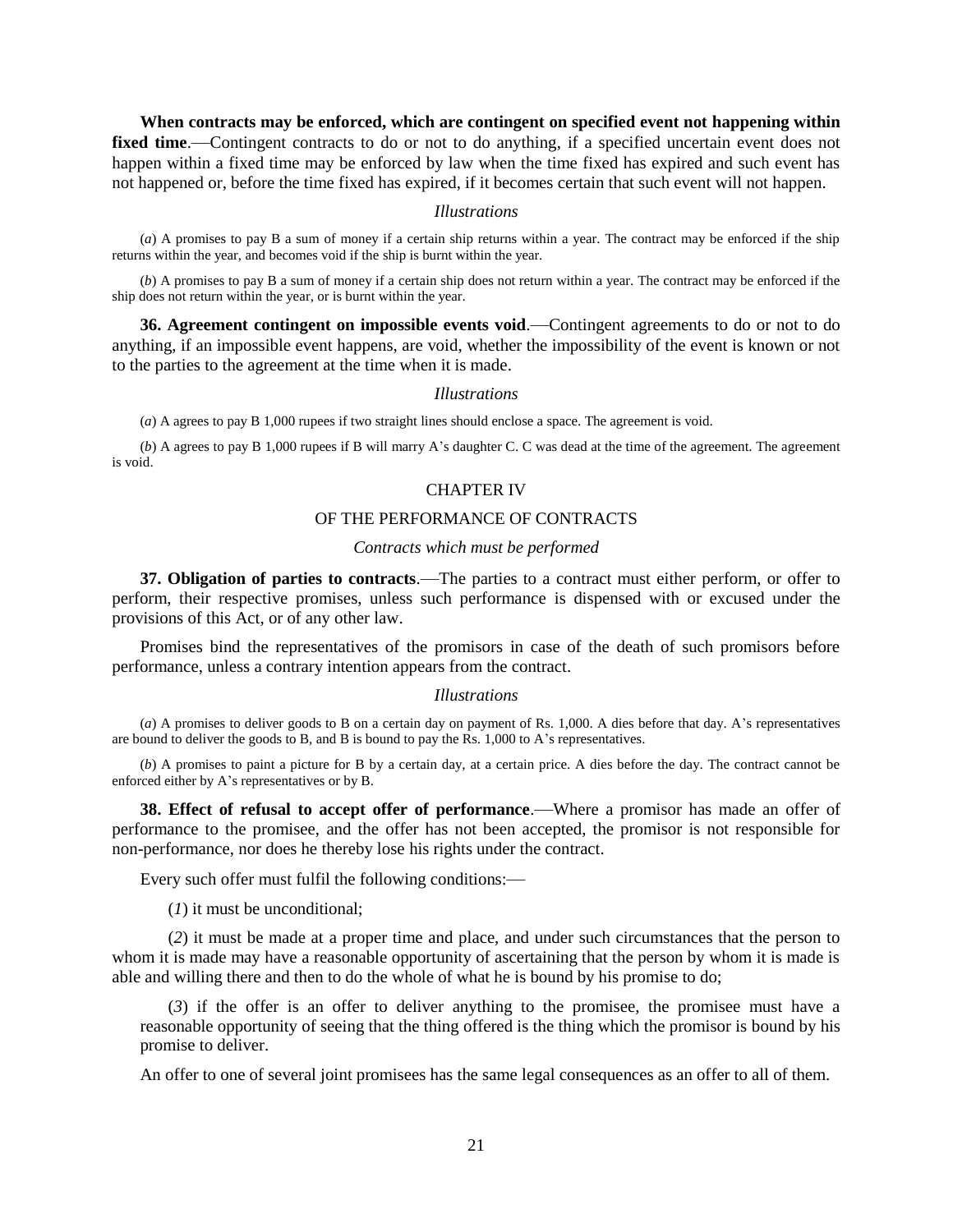#### *Illustration*

A contracts to deliver to B at his warehouse, on the 1st March, 1873, 100 bales of cotton of a particular quality. In order to make an offer of a performance with the effect stated in this section, A must bring the cotton to B"s warehouse, on the appointed day, under such circumstances that B may have a reasonable opportunity of satisfying himself that the thing offered is cotton of the quality contracted for, and that there are 100 bales.

**39. Effect of refusal of party to perform promise wholly**.—When a party to a contract has refused to perform, or disabled himself from performing, his promise in its entirety, the promisee may put an end to the contract, unless he has signified, by words or conduct, his acquiescence in its continuance.

#### *Illustrations*

(*a*) A, a singer, enters into a contract with B, the manager of a theatre, to sing at his theatre two nights in every week during the next two months, and B engages to pay her 100 rupees for each night's performance. On the sixth night A wilfully absents herself from the theatre. B is at liberty to put an end to the contract.

 $(b)$  A, a singer, enters into a contract with B, the manager of a theatre, to sing at his theatre two night's in every week during the next two months, and B engages to pay her at the rate of 100 rupees for each night. On the sixth night, A wilfully absents herself. With the assent of B, A sings on the seventh night. B has signified his acquiescence in the continuance of the contract, and cannot now put an end to it, but is entitled to compensation for the damage sustained by him through A"s failure to sing on the sixth night.

#### *By whom contracts must be performed*

**40. Person by whom promise is to be performed**.—If it appears from the nature of the case that it was the intention of the parties to any contract that any promise contained in it should be performed by the promisor himself, such promise must be performed by the promisor. In other cases, the promisor or his representatives may employ a competent person to perform it.

#### *Illustrations*

(*a*) A promises to pay B a sum of money. A may perform this promise, either by personally paying the money to B or by causing it to be paid to B by another ; and, if A dies before the time appointed for payment, his representatives must perform the promise, or employ some proper person to do so.

(*b*) A promises to paint a picture for B. A must perform this promise personally.

**41. Effect of accepting performance from third person**.—When a promisee accepts performance of the promise from a third person, he cannot afterwards enforce it against the promisor.

**42. Devolution of joint liabilities**.—When two or more persons have made a joint promise, then, unless a contrary intention appears by the contract, all such persons, during their joint lives, and, after the death of any of them, his representative jointly with the survivor or survivors, and, after the death of the last survivor, the representatives of all jointly, must fulfil the promise.

**43. Any one of joint promisors may be compelled to perform**.—When two or more persons make a joint promise, the promisee may, in the absence of express agreement to the contrary, compel any  $\frac{1}{2}$  [one or more] of such joint promisors to perform the whole of the promise.

**Each promisor may compel contribution**.—Each of two or more joint promisors may compel every other joint promisor to contribute equally with himself to the performance of the promise, unless a contrary intention appears from the contract.

**Sharing of loss by default in contribution**.—If any one of two or more joint promisors makes default in such contribution, the remaining joint promisors must bear the loss arising from such default in equal shares.

<sup>1.</sup> Subs. by Act 12 of 1891, s. 2 and Sch. II Pt. I for "one".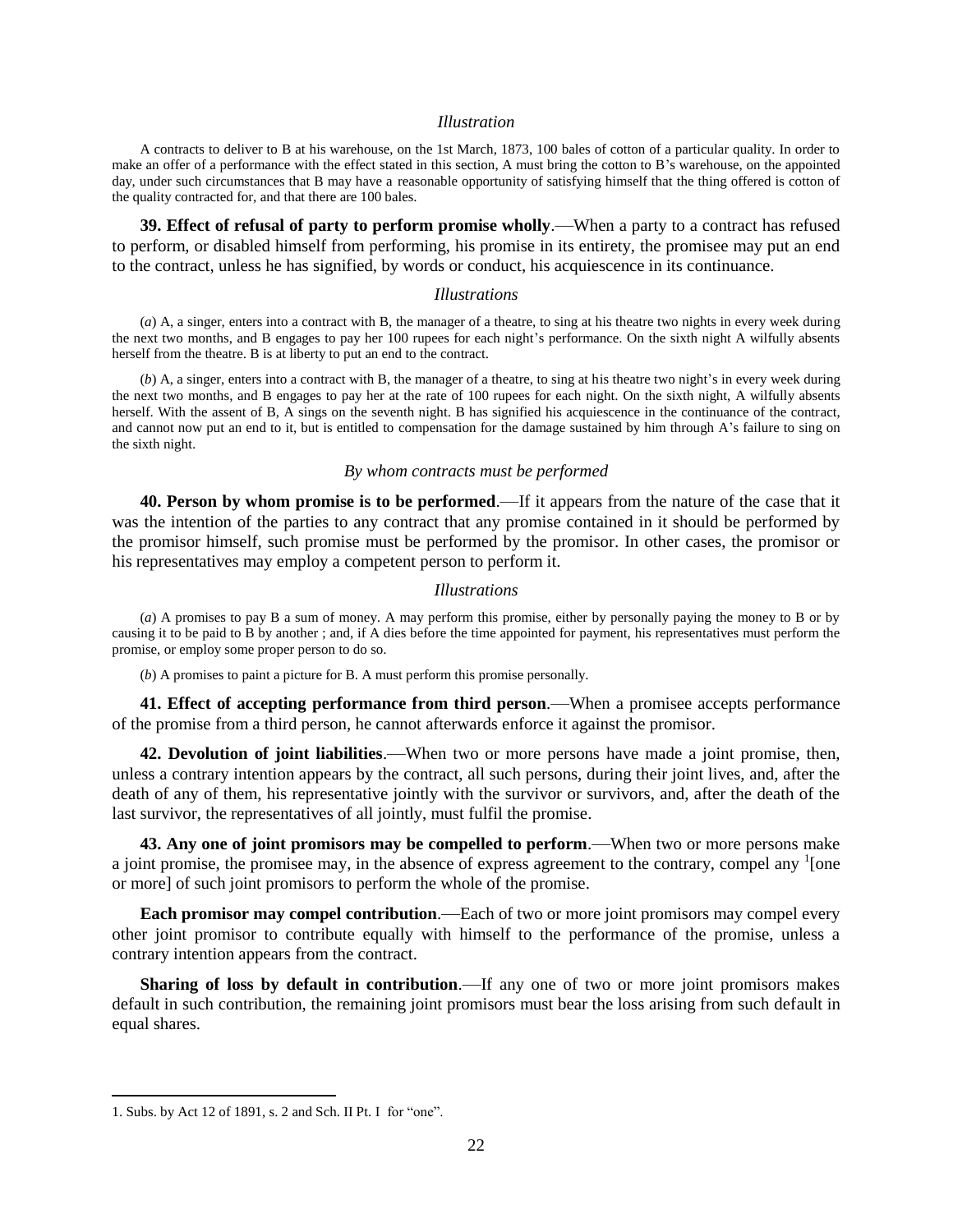*Explanation*.—Nothing in this section shall prevent a surety from recovering from his principal, payments made by the surety on behalf of the principal, or entitle the principal to recover anything from the surety on account of payments made by the principal.

#### *Illustrations*

(*a*) A, B and C jointly promise to pay D 3,000 rupees. D may compel either A or B or C to pay him 3,000 rupees.

(*b*) A, B and C jointly promise to pay D the sum of 3,000 rupees. C is compelled to pay the whole. A is insolvent, but his assets are sufficient to pay one-half of his debts. C is entitled to receive 500 rupees from A"s estate, and 1,250 rupees from B.

(*c*) A, B and C are under a joint promise to pay D 3,000 rupees. C is unable to pay anything, and A is compelled to pay the whole. A is entitled to receive 1,500 rupees from B.

(*d*) A, B and C are under a joint promise to pay D 3,000 rupees, A and B being only sureties for C. C fails to pay. A and B are compelled to pay the whole sum. They are entitled to recover it from C.

**44. Effect of release of one joint promisor**.—Where two or more persons have made a joint promise, a release of one of such joint promisors by the promisee does not discharge the other joint promisor or joint promisors neither does it free the joint promisors so released from responsibility to the other joint promisor or joint promisors. $<sup>1</sup>$ </sup>

**45. Devolution of joint rights**.—When a person has made a promise to two or more persons jointly, then, unless a contrary intention appears from the contract, the right to claim performance rests, as between him and them, with them during their joint lives, and, after the death of any of them, with the representative of such deceased person jointly with the survivor or survivors, and, after the death of the last survivor, with the representatives of all jointly.<sup>2</sup>

### *Illustration*

A, in consideration of 5,000 rupees, lent to him by B and C, promises B and C jointly to repay them that sum with interest on a day specified. B dies. The right to claim performance rests with B"s representative jointly with C during C"s life, and after the death of C with the representatives of B and C jointly.

## *Time and place for performance*

**46. Time for performance of promise, when no application is to be made and no time is specified**.—Where, by the contract, a promisor is to perform his promise without application by the promisee, and no time for performance is specified, the engagement must be performed within a reasonable time.

*Explanation*.—The question "what is a reasonable time" is, in each particular case, a question of fact.

**47. Time and place for performance of promise, where time is specified and no application to be made**.—When a promise is to be performed on a certain day, and the promisor has undertaken to perform it without application by the promisee, the promisor may perform it at any time during the usual hours of business on such day and at the place at which the promise ought to be performed.

#### *Illustration*

A promises to deliver goods at B"s warehouse on the first January. On that day A brings the goods to B"s warehouse, but after the usual hour for closing it, and they are not received. A has not performed his promise.

**48. Application for performance on certain day to be at proper time and place**.—When a promise is to be performed on a certain day, and the promisor has not undertaken to perform it without application by the promisee, it is the duty of the, promisee to apply for performance at a proper place and within the usual hours of business.

 $\overline{a}$ 

<sup>1.</sup> *See* s. 138, *infra*.

<sup>2.</sup> For an *exception* to s. 45 in case of Government securities, *see* the Public Debt Act, 1944 (18 of 1944). s. 8.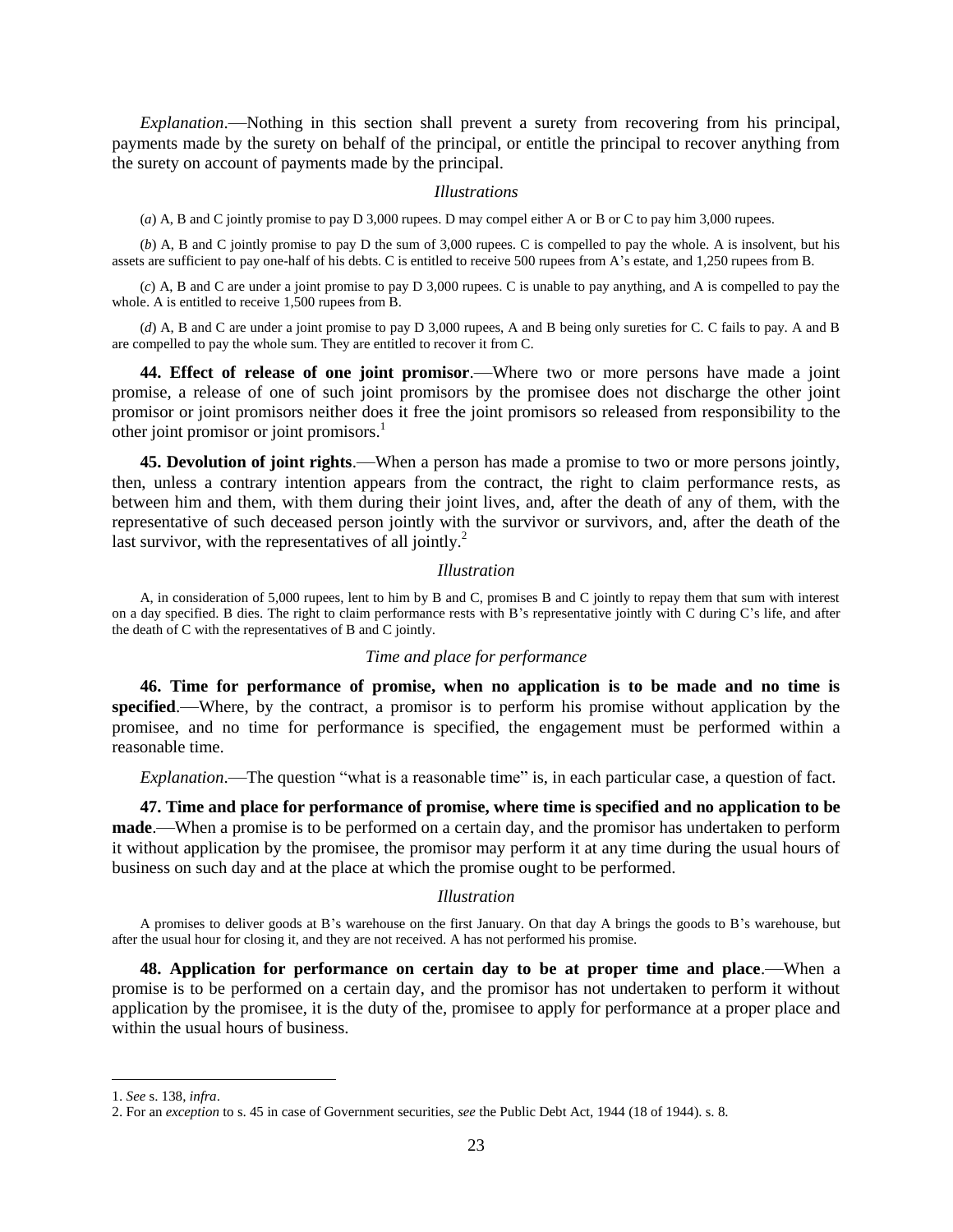*Explanation*.—The question "what is a proper time and place" is, in each particular case, a question of fact.

**49. Place for performance of promise, where no application to be made and no place fixed for performance**.—When a promise is to be performed without application by the promisee, and no place is fixed for the performance of it, it is the duty of the promisor to apply to the promisee to appoint a reasonable place for the performance of the promise, and to perform it at such place.

#### *Illustration*

A undertakes to deliver a thousand maunds of jute to B on a fixed day. A must apply to B to appoint a reasonable place for the purpose of receiving it, and must deliver it to him at such place.

## **50. Performance in manner or at time prescribed or sanctioned by promisee**.—The performance of any promise may be made in any manner, or at any time which the promisee prescribes or sanctions.

#### *Illustrations*

(*a*) B owes A 2,000 rupees. A desires B to pay the amount to A"s account with C, a banker. B, who also banks with C, orders the amount to be transferred from his account to A"s credit, and this is done by C. Afterwards, and before A knows of the transfer, C fails. There has been a good payment by B.

(*b*) A and B are mutually indebted. A and B settle an account by setting off one item against another, and B pays A the balance found to be due from him upon such settlement. This amounts to a payment by A and B, respectively, of the sums which they owed to each other.

(*c*) A owes B 2,000 rupees. B accepts some of A"s goods in reduction of the debt. The delivery of goods operates as a part payment.

(*d*) A desires B, who owes him Rs. 100, to send him a note for Rs. 100 by post. The debt is discharged as soon as B puts into the post a letter containing the note duly addressed to A.

### *Performance of reciprocal promises*

**51. Promisor not bound to perform, unless reciprocal promisee ready and willing to perform**.—When a contract consists of reciprocal promises to be simultaneously performed, no promisor need perform his promise unless the promisee is ready and willing to perform his reciprocal promise.

#### *Illustrations*

(*a*) A and B contract that A shall deliver goods to B to be paid for by B on delivery.

A need not deliver the goods, unless B is ready and willing to pay for the goods on delivery.

B need not pay for the goods, unless A is ready and willing to deliver them on payment.

(*b*) A and B contract that A shall deliver goods to B at a price to be paid by instalments, the first instalment to be paid on delivery.

A need not deliver, unless B is ready and willing to pay the first instalment on delivery.

B need not pay the first instalment, unless A is ready and willing to deliver the goods on payment of the first instalment.

**52. Order of performance of reciprocal promises**.—Where the order in which reciprocal promises are to be performed is expressly fixed by the contract, they shall be performed in that order; and where the order is not expressly fixed by the contract, they shall be performed in that order which the nature of the transaction requires.

## *Illustrations*

(*a*) A and B contract that A shall build a house for B at a fixed price. A"s promise to build the house must be performed before B"s promise to pay for it.

(*b*) A and B contract that A shall make over his stock-in-trade to B at a fixed price, and B promises to give security for the payment of the money. A"s promise need not be performed until the security is given, for the nature of the transaction requires that A should have security before he delivers up his stock.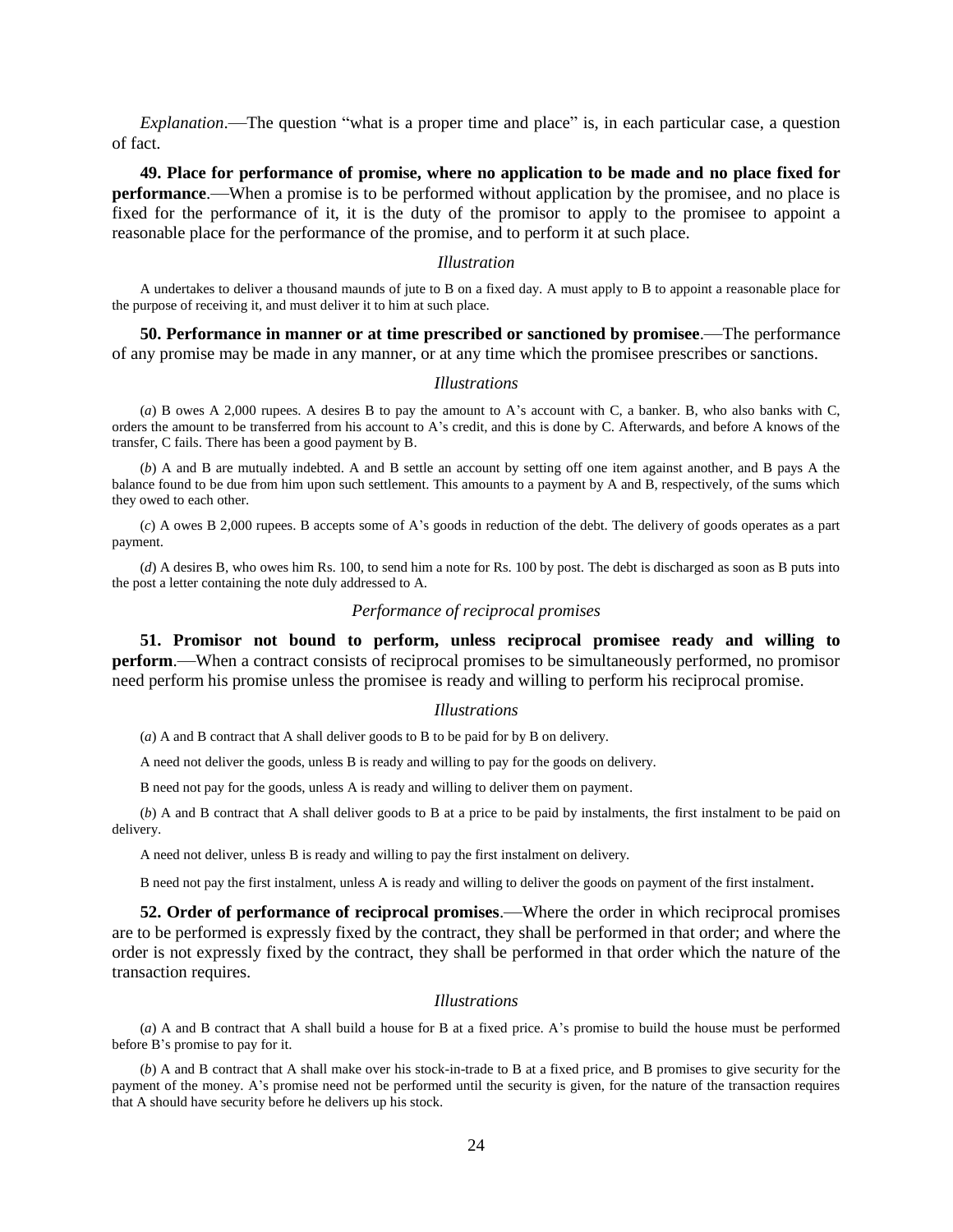**53. Liability of party preventing event on which the contract is to take effect**.—When a contract contains reciprocal promises, and one party to the contract prevents the other from performing his promise, the contract becomes voidable at the option of the party so prevented; and he is entitled to compensation  $1$ from the other party for any loss which he may sustain in consequence of the nonperformance of the contract.

#### *Illustration*

A and B contract that B shall execute certain work for A for a thousand rupees. B is ready and willing to execute the work accordingly, but A prevents him from doing so. The contract is voidable at the option of B; and, if he elects to rescind it, he is entitled to recover from A compensation for any loss which he has incurred by its non-performance.

**54. Effect of default as to that promise which should be first performed, in contract consisting of reciprocal promises**.—When a contract consists of reciprocal promises, such that one of them cannot be performed, or that its performance cannot be claimed till the other has been performed, and the promisor of the promise last mentioned fails to perform it, such promisor cannot claim the performance of the reciprocal promise, and must make compensation to the other party to the contract for any loss which such other party may sustain by the non-performance of the contract.

#### *Illustrations*

(*a*) A hires B"s ship to take in and convey, from Calcutta to the Mauritius, a cargo to be provided by A, B receiving a certain freight for its conveyance. A does not provide any cargo for the ship. A cannot claim the performance of B"s promise, and must make compensation to B for the loss which B sustains by the non-performance of the contract.

(*b*) A contracts with B to execute certain builder"s work for a fixed price, B supplying the scaffolding and timber necessary for the work. B refuses to furnish any scaffolding or timber, and the work cannot be executed. A need not execute the work, and B is bound to make compensation to A for any loss caused to him by the non-performance of the contract.

(*c*) A contracts with B to deliver to him, at a specified price, certain merchandise on board a ship which cannot arrive for a month, and B engages to pay for the merchandise within a week from the date of the contract. B does not pay within the week. A"s promise to deliver need not be performed, and B must make compensation.

(*d*) A promises B to sell him one hundred bales of merchandise, to be delivered next day, and B promises A to pay for them within a month. A does not deliver according to his promise. B's promise to pay need not be performed, and A must make compensation.

**55. Effect of failure to perform at fixed time, in contract in which time is essential**.—When a party to a contract promises to do a certain thing at or before a specified time, or certain things at or before specified times, and fails to do any such thing at or before the specified time, the contract, or so much of it as has not been performed, becomes voidable at the option of the promisee, if the intention of the parties was that time should be of the essence of the contract.

**Effect of such failure when time is not essential**.—If it was not the intention of the parties that time should be of the essence of the contract, the contract does not become voidable by the failure to do such thing at or before the specified time; but the promisee is entitled to compensation from the promisor for any loss occasioned to him by such failure.

**Effect of acceptance of performance at time other than that agreed upon**.—If, in case of a contract voidable on account of the promisor"s failure to perform his promise at the time agreed, the promisee accepts performance of such promise at any time other than that agreed, the promisee cannot claim compensation for any loss occasioned by the non-performance of the promise at the time agreed, unless, at the time of such acceptance, he gives notice to the promisor of his intention to do so.<sup>2</sup>

**56. Agreement to do impossible act**.—An agreement to do an act impossible in itself is void.

 $\overline{a}$ 

<sup>1.</sup> *See* s. 73, *infra.*

<sup>2.</sup> *C.f*. ss. 62 and 63, *infra*.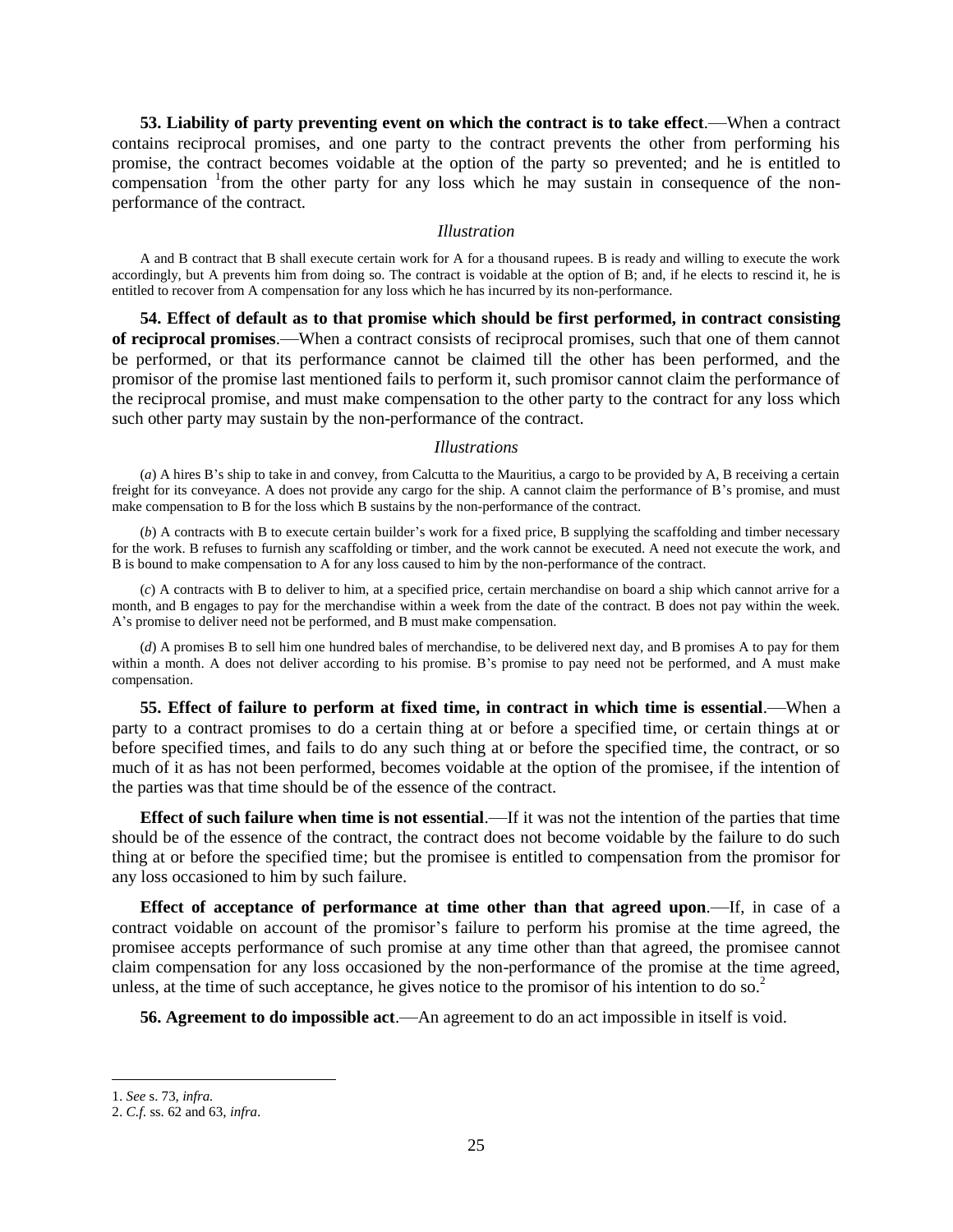**Contract to do an act afterwards becoming impossible or unlawful**.—A contract to do an act which, after the contract is made, becomes impossible, or, by reason of some event which the promisor could not prevent, unlawful, becomes void when the act becomes impossible or unlawful. $<sup>1</sup>$ </sup>

**Compensation for loss through non-performance of act known to be impossible or unlawful**.— Where one person has promised to do something which he knew, or, with reasonable diligence, might have known, and which the promisee did not know, to be impossible or unlawful, such promisor must make compensation to such promisee for any loss which such promisee sustains through the nonperformance of the promise.

### *Illustrations*

(*a*) A agrees with B to discover treasure by magic. The agreement is void:

(*b*) A and B contract to marry each other. Before the time fixed for the marriage,. A goes mad. The contract becomes void.

(*c*) A contracts to marry B, being already married to C, and being forbidden by the law to which he is subject to practise polygamy, A must make compensation to B for the loss caused to her by the non-performance of his promise.

(*d*) A contracts to take in cargo for B at a foreign port. A"s Government afterwards declares war against the country in which the port is situated. The contract becomes void when war is declared.

(*e*) A contracts to act at a theatre for six months in consideration of a sum paid in advance by B. On several occasions A is too ill to act. The contract to act on those occasions becomes void.

**57. Reciprocal promise to do things legal, and also other things illegal**.—Where persons reciprocally promise, firstly, to do certain things which are legal, and, secondly, under specified circumstances, to do certain other things which are illegal, the first set of promises is a contract, but the second is a void agreement.

#### *Illustration*

A and B agree that A shall sell B a house for 10,000 rupees, but that, if B uses it as a gambling house, he shall pay A 50,000 rupees for it.

The first set of reciprocal promises, namely, to sell the house and to pay 10,000 rupees for it, is a contract.

The second set is for an unlawful object, namely, that B may use the house as a gambling house, and is a void agreement.

**58. Alternative promise, one branch being illegal**.—In the case of an alternative promise, one branch of which is legal and the other illegal, the legal branch alone can be enforced.

### *Illustration*

A and B agree that A shall pay B 1,000 rupees, for which B shall afterwards deliver to A either rice or smuggled opium.

This is a valid contract to deliver rice, and a void agreement as to the opium.

### *Appropriation of payments*

**59. Application of payment where debt to be discharged is indicated**.—Where a debtor, owing several distinct debts to one person, makes a payment to him, either with express intimation, or under circumstances implying, that the payment is to be applied to the discharge of some particular debt, the payment, if accepted, must be applied accordingly.

#### *Illustrations*

(*a*) A owes B, among other debts, 1,000 rupees upon a promissory note which falls due on the first June. He owes B no other debt of that amount. On the first June, A pays to B 1,000 rupees. The payment is to be applied to the discharge of the promissory note.

(*b*) A owes to B, among other debts, the sum of 567 rupees. B writes to A and demands payment of this sum. A sends to B 567 rupees. This payment is to be applied to the discharge of the debt of which B had demanded payment.

<sup>1.</sup> *See* s. 65, *infra*.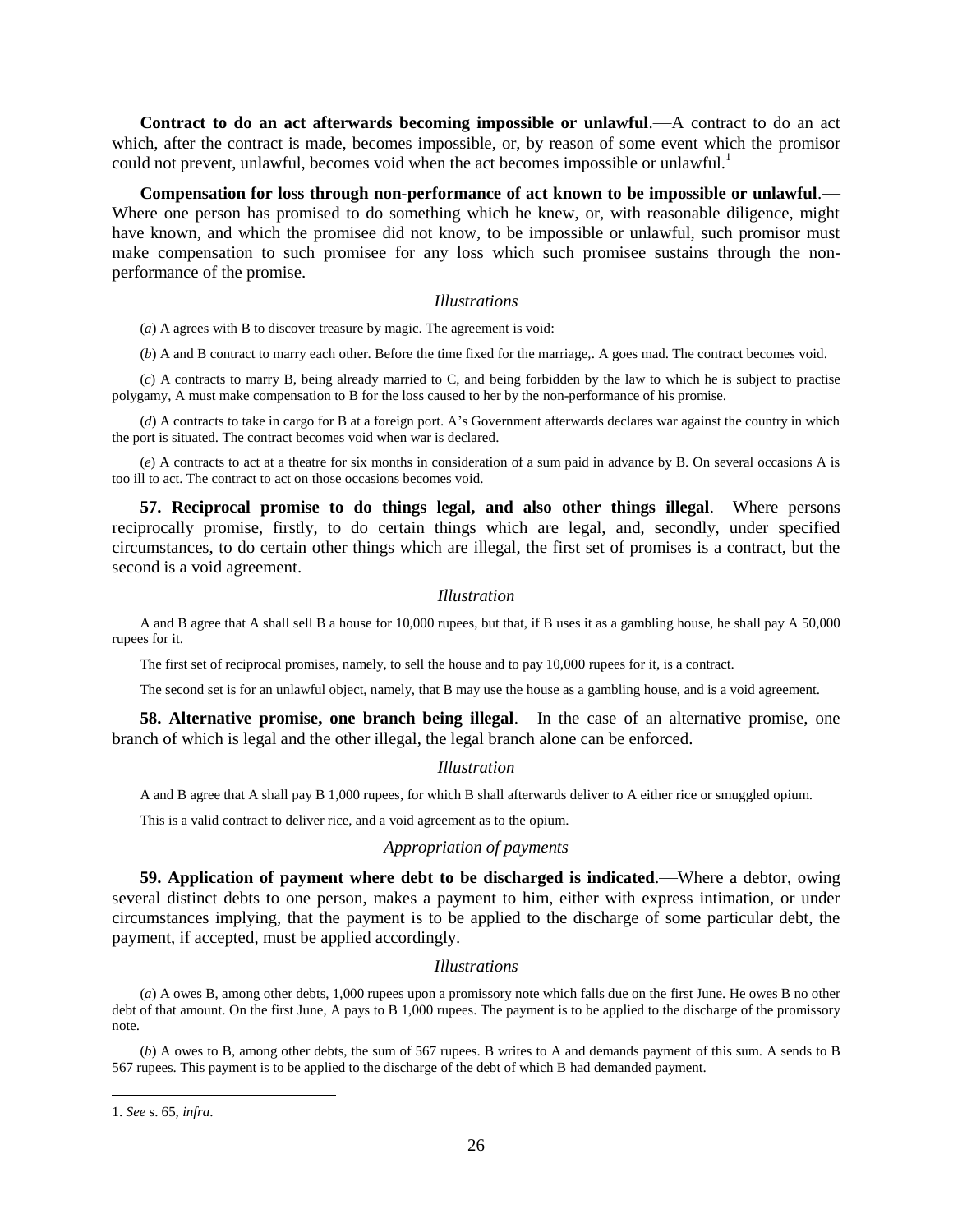**60. Application of payment where debt to be discharged is not indicated**.—Where the debtor has omitted to intimate and there are no other circumstances indicating to which debt the payment is to be applied, the creditor may apply it at his discretion to any lawful debt actually due and payable to him from the debtor, whether its recovery is or is not barred by the law in force for the time being as to the limitation of suits.

**61. Application of payment where neither party appropriates**.—Where neither party makes any appropriation, the payment shall be applied in discharge of the debts in order of time, whether they are or are not barred by the law in force for the time being as to the limitation of suits. If the debts are of equal standing, the payment shall be applied in discharge of each proportionally.

#### *Contracts which need not be performed*

**62. Effect of novation, rescission, and alteration of contract**.—If the parties to a contract agree to substitute a new contract for it, or to rescind or alter it, the original contract, need not be performed.

#### *Illustrations*

(*a*) A owes money to B under a contract. It is agreed between A, B and C, that B shall thenceforth accept C as his debtor, instead of A. The old debt of A to B is at an end, and a new debt from C to B has been contracted.

(*b*) A owes B 10,000 rupees. A enters into an arrangement with B, and gives B a mortgage of his (A"s) estate for 5,000 rupees in place of the debt of 10,000 rupees. This is a new contract and extinguishes the old.

(*c*) A owes B 1,000 rupees under a contract. B owes C 1,000 rupees, B orders A to credit C with 1,000 rupees in his books, but C does not assent to the arrangement. B still owes C 1,000 rupees, and no new contract has been entered into.

**63. Promise may dispense with or remit performance of promisee**.—Every promisee may dispense with or remit, wholly or in part, the performance of the promisee made to him, or may extend the time for such performance<sup>1</sup>, or may accept instead of it any satisfaction which he thinks fit.

#### *Illustrations*

(*a*) A promises to paint a picture for B. B afterwards forbids him to do so. A is no longer bound to perform the promise.

(*b*) A owes B 5,000 rupees. A pays to B, and B accepts, in satisfaction of the whole debt, 2,000 rupees paid at the time and place at which the 5,000 rupees were payable. The whole debt is discharged.

(*c*) A owes B 5,000 rupees. C pays to B 1,000 rupees, and B accepts them, in satisfaction of his claim on A. This payment is a discharge of the whole claim<sup>2</sup>.

(*d*) A owes B, under. a contract, a sum of money, the amount of which has not been ascertained. A, without ascertaining the amount, gives to B, and B, in satisfaction thereof, accepts, the sum of 2,000 rupees. This is a discharge of the whole debt, whatever may be its amount.

(*e*) A owes B 2,000 rupees, and is also indebted to other creditors. A makes an arrangement with his creditors, including B, to pay them a  $\frac{3}{2}$ [composition] of eight annas in the rupee upon their respective demands. Payment to B of 1,000 rupees is a discharge of B"s demand.

**64. Consequences of rescission of voidable contract**.—When a person at whose option a contract is voidable rescinds it, the other party thereto need not perform any promise therein contained in which he is promisor. The party rescinding avoidable contract shall, if he have received any benefit thereunder from another party to such contract, restore such benefit, so far as may be, to the person from whom it was received.<sup>4</sup>

**65. Obligation of person who has received advantage under void agreement, or contract that becomes void.**—When an agreement is discovered to be void, or when a contract becomes void, any

<sup>1.</sup> But *see* s. 135, *infra*.

<sup>2.</sup> *See* s. 41, *supra*.

<sup>3.</sup> Subs. by Act 12 of 1891, s. 2 and Sch. II, Pt. I. for "compensation".

<sup>4.</sup> *See* s. 75, *infra*.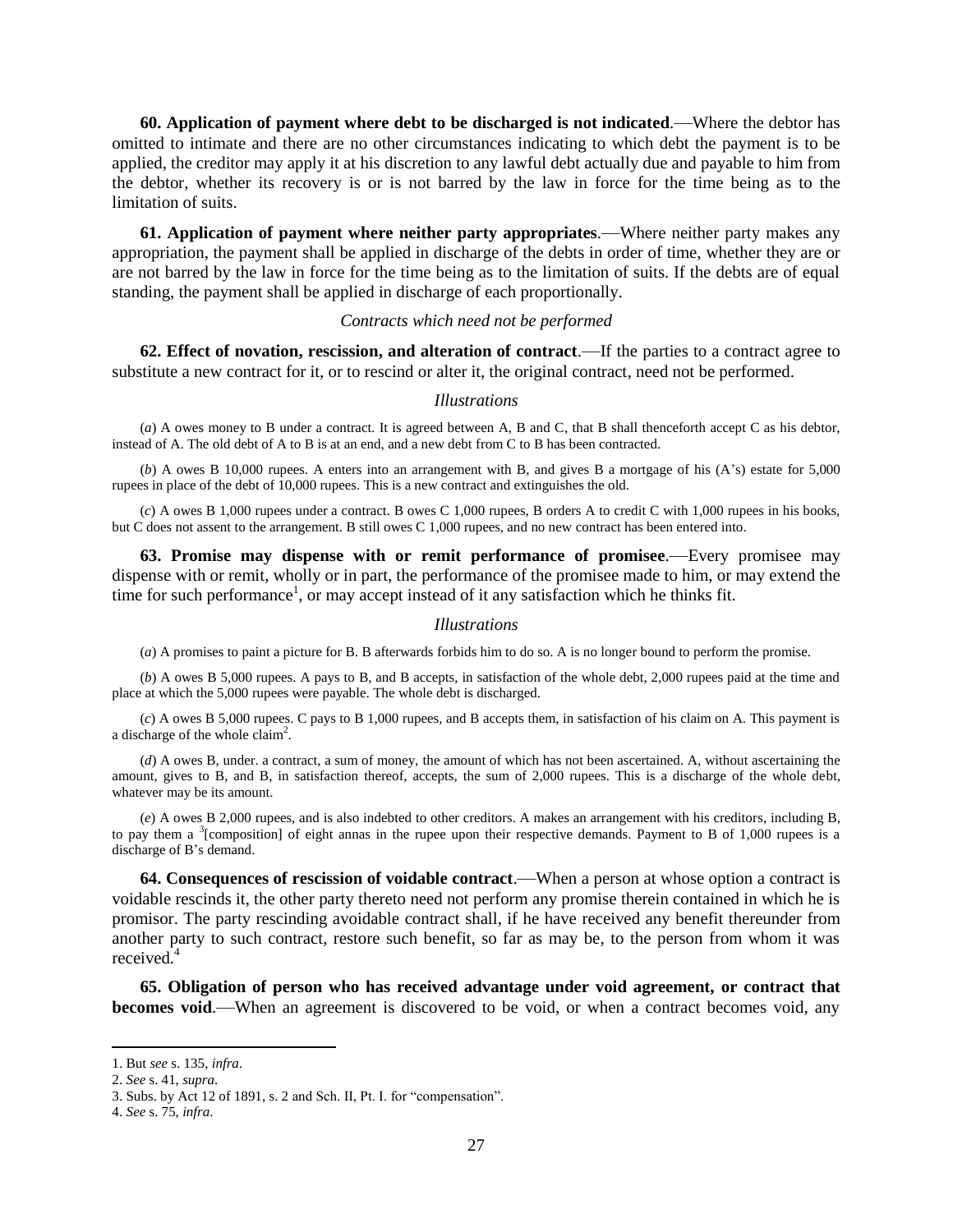person who has received any advantage under such agreement or contract is bound to restore it, or to make compensation for it to the person from whom he received it.

#### *Illustrations*

(*a*) A pays B 1,000 rupees, in consideration of B"s promising to marry C, A"s daughter. C is dead at the time of the promise. The agreement is void, but B must repay A the 1,000 rupees.

(*b*) A contracts with B to deliver to him 250 maunds of rice before the first of May. A delivers 130 maunds only before that day, and none after. B retains the 130 maunds after the first of May. He is bound to pay A for them.

(*c*) A, a singer, contracts with B, the manager of a theatre, to sing at his theatre for two nights in every week during the next two months, and B engages to pay her a hundred rupees for each night's performance. On the sixth night, A wilfully absents herself from the theatre, and B, in consequence, rescinds the contract. B must pay A for the five nights on which she had sung.

(*d*) A contracts to sing for B at a concert for 1,000 rupees, which are paid in advance. A is too ill to sing. A is not bound to make compensation to B for the loss of the profits which B would have made if A had been able to sing, but must refund to B the 1,000 rupees paid in advance.

**66. Mode of communicating or revoking rescission of voidable contract**.—The rescission of a voidable contract may be communicated or revoked in the same manner, and subject to the same rules, as apply to the communication or revocation of a proposal<sup>1</sup>.

**67. Effect of neglect of promisee to afford promisor reasonable facilities for performance**.—If any promisee neglects or refuses to afford the promisor reasonable facilities for the performance of his promise, the promisor is excused by such neglect or refusal as to any non-performance caused thereby.

#### *Illustration*

A contracts with B to repair B"s house.

B neglects or refuses to point out to A the places in which his house requires repair.

A is excused for the non-performance of the contract if it is caused by such neglect or refusal.

#### CHAPTER V

## OF CERTAIN RELATIONS RESEMBLING THOSE CREATED BY CONTRACT

**68. Claim for necessaries supplied to person incapable of contracting, or on his account**.—If a person, incapable of entering into a contract, or any one whom he is legally bound to support, is supplied by another person with necessaries suited to his condition in life, the person who has furnished such supplies is entitled to be reimbursed from the property of such incapable person.<sup>2</sup>

#### *Illustrations*

(*a*) A supplies B, a lunatic, with necessaries suitable to his condition in life. A is entitled to be reimbursed from B"s property.

(*b*) A supplies the wife and children of B, a lunatic, with necessaries suitable to their condition in life. A is entitled to be reimbursed from B"s property.

**69. Reimbursement of person paying money due by another, in payment of which he is interested**.—A person who is interested in the payment of money which another is bound by law to pay, and who therefore pays it, is entitled to be reimbursed by the other.

## *Illustration*

B holds land in Bengal, on a lease granted by A, the zamindar. The revenue payable by A to the Government being in arrear, his land is advertised for sale by the Government. Under the revenue law, the consequence of such sale will be the annulment of

l

<sup>1.</sup> *See* ss. 3 and 5, *supra*.

<sup>2.</sup> The property of a Government ward in the C.P. is not liable under this section, *see* the C.P. Court of Wards Act, 1899 (24 of 1899), s. 31(1).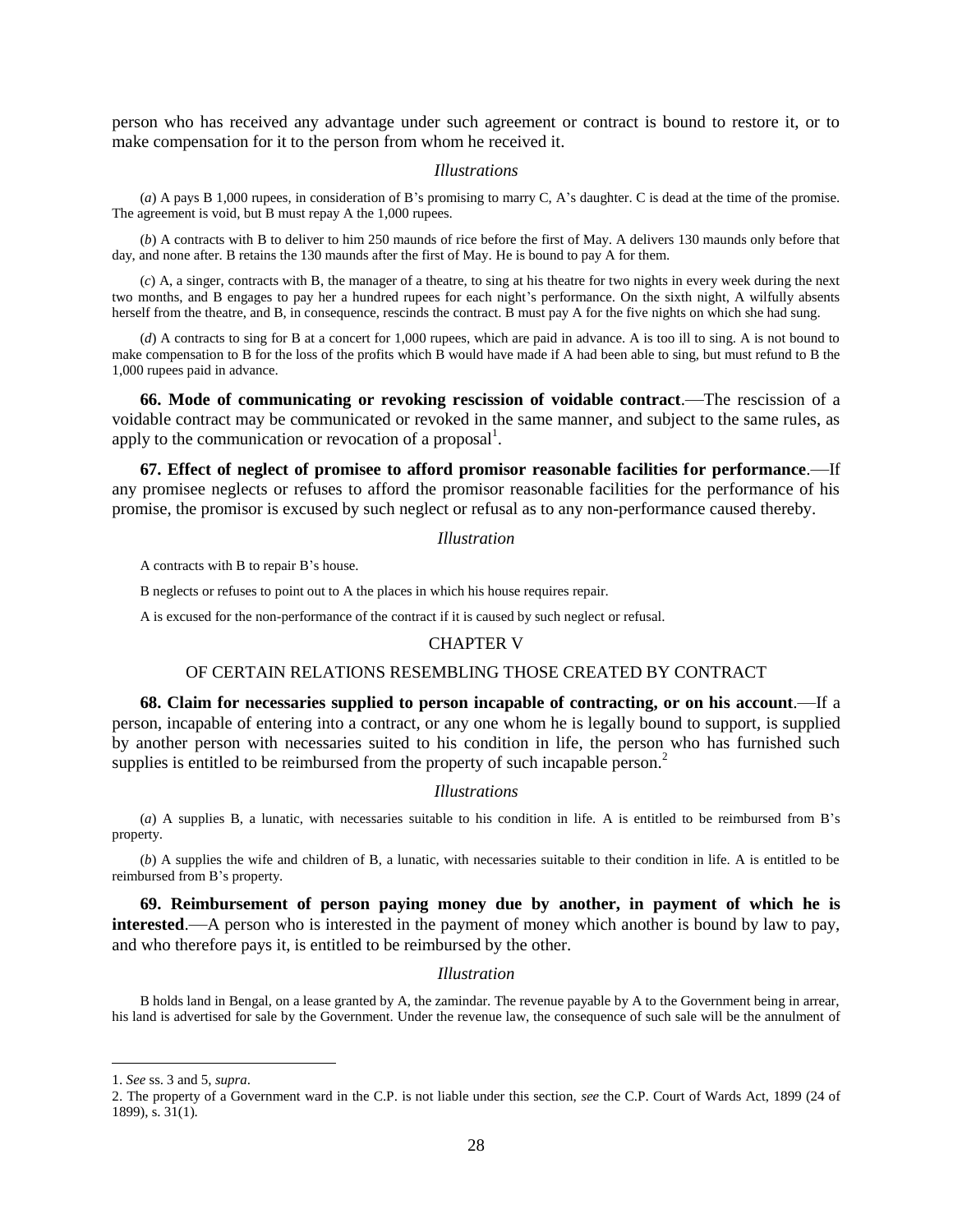B"s lease. B, to prevent the sale and the consequent annulment of his own lease, pays to the Government the sum due from A. A is bound to make good to B the amount so paid.

**70. Obligation of person enjoying benefit of non-gratuitous act**.—Where a person lawfully does anything for another person, or delivers anything to him, not intending to do so gratuitously, and such other person enjoys the benefit thereof, the latter is bound to make compensation to the former in respect of, or to restore, the thing so done or delivered<sup>1</sup>.

#### *Illustrations*

(*a*) A, a tradesman, leaves goods at B"s house by mistake. B treats the goods as his own. He is bound to pay A for them.

(*b*) A saves B"s property from fire. A is not entitled to compensation from B, if the circumstances show that he intended to act gratuitously.

**71. Responsibility of finder of goods**.—A person who finds goods belonging to another, and takes them into his custody, is subject to the same responsibility as a bailee<sup>2</sup>.

**72. Liability of person to whom money is paid, or thing delivered, by mistake or under coercion**.—A person to whom money has been paid, or anything delivered, by mistake or under coercion, must repay or return it.

## *Illustrations*

(*a*) A and B jointly owe 100 rupees to C, A alone pays the amount to C, and B, not knowing this fact, pays 100 rupees over again to C. C is bound to repay the amount to B.

(*b*) A railway company refuses to deliver up certain goods to the consignee, except upon the payment of an illegal charge for carriage. The consignee pays the sum charged in order to obtain the goods. He is entitled to recover so much of the charge as was illegally excessive.

## CHAPTER VI

## OF THE CONSEQUENCES OF BREACH OF CONTRACT

**73. Compensation for loss or damage caused by breach of contract**.—When a contract has been broken, the party who suffers by such breach is entitled to receive, from the party who has broken the contract, compensation for any loss or damage caused to him thereby, which naturally arose in the usual course of things from such breach, or which the parties knew, when they made the contract, to be likely to result from the breach of it.

Such compensation is not to be given for any remote and indirect loss or damage sustained by reason of the breach.

**Compensation for failure to discharge obligation resembling those created by contract**.—When an obligation resembling those created by contract has been incurred and has not been discharged, any person injured by the failure to discharge it is entitled to receive the same compensation from the party in default, as if such person had contracted to discharge it and had broken his contract.

*Explanation*.—In estimating the loss or damage arising from a breach of contract, the means which existed of remedying the inconvenience caused by the non-performance of the contract must be taken into account.

### *Illustrations*

(*a*) A contracts to sell and deliver 50 maunds of saltpetre to B, at a certain price to be paid on delivery. A breaks his promise. B is entitled to receive from A, by way of compensation, the sum, if any, by which the contract price falls short of the price for which B might have obtained 50 maunds of saltpetre of like quality at the time when the saltpetre ought to have been delivered.

l

<sup>1.</sup> As to suits by minors under s. 70 in Presidency Small Cause Courts, *see* the Presidency Small Cause Courts Act, 1882 (15 of 1882), s. 32.

<sup>2.</sup> *See* ss. 151 and 152, *infra*.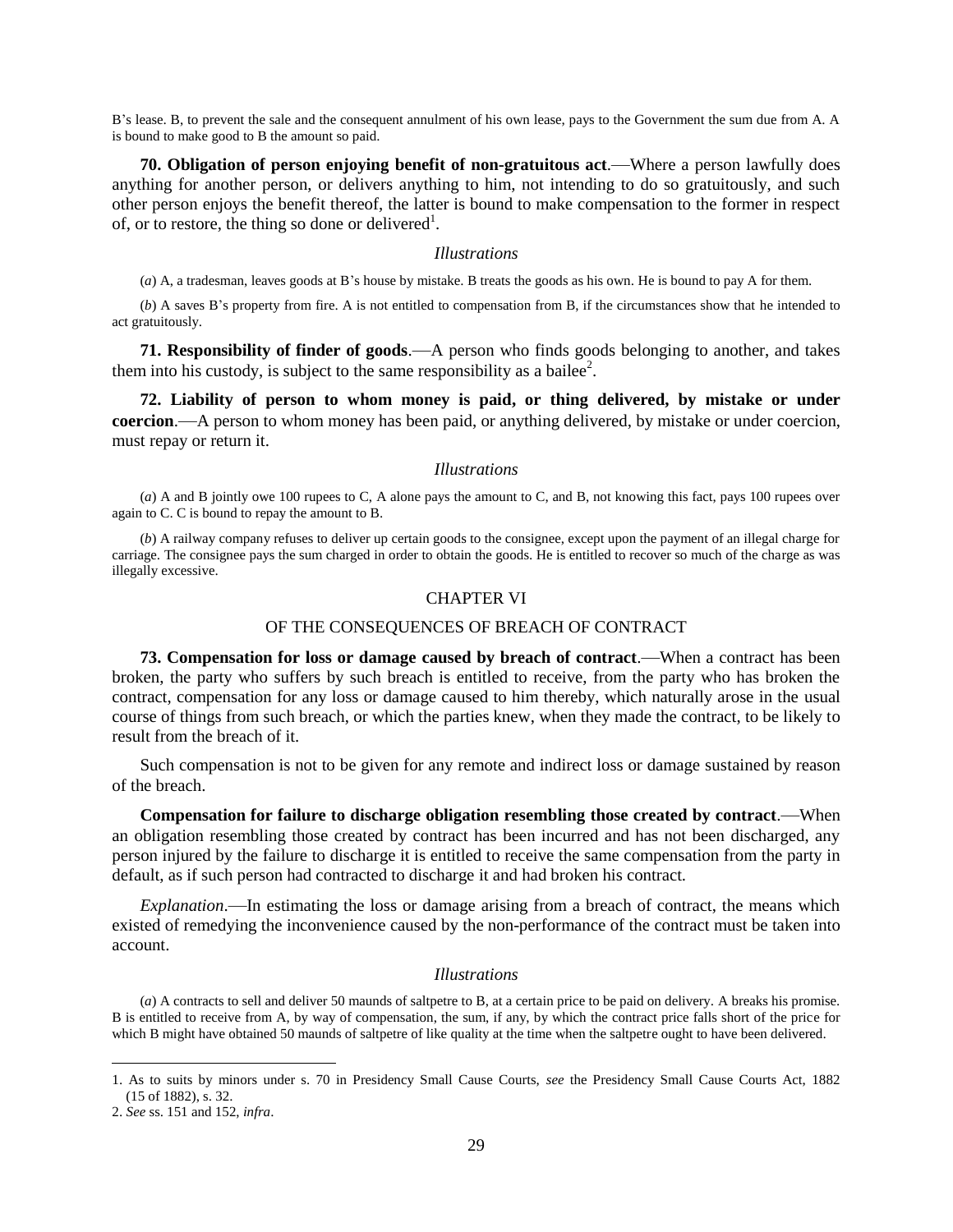(*b*) A hires B"s ship to go to Bombay, and there take on board, on the first of January, a cargo, which A is to provide, and to bring it to Calcutta, the freight to be paid when earned. B"s ship does not go to Bombay, but A has opportunities of procuring suitable conveyance for the cargo upon terms as advantageous as those on which he had chartered the ship. A avails himself of those opportunities, but is put to trouble and expense in doing so. A is entitled to receive compensation from B in respect of such trouble and expense.

(*c*) A contracts to buy of B, at a stated price, 50 maunds of rice, no time being fixed for delivery. A afterwards informs B that he will not accept the rice if tendered to him. B is entitled to receive from A, by way of compensation, the amount, if any, by which the contract price exceeds that which B can obtain for the rice at the time when A informs B that he will not accept it.

(*d*) A contracts to buy B"s ship for 60,000 rupees, but breaks his promise. A must pay to B, by way of compensation, the excess, if any, of the contract price over the price which B can obtain for the ship at the time of the breach of promise.

(*e*) A, the owner of a boat, contracts with B to take a cargo of jute to Mirzapur, for sale at that place, starting on a specified day. The boat, owing to some avoidable cause, does not start at the time appointed, whereby the arrival of the cargo at Mirzapur is delayed beyond the time when it would have arrived if the boat had sailed according to the contract. After that date, and before the arrival of the cargo, the price of jute falls. The measure of the compensation payable to B by A is the difference between the price which B could have obtained for the cargo at Mirzapur at the time when it would have arrived if forwarded in due course, and its market price at the time when it actually arrived.

(*f*) A contracts to repair B"s house in a certain manner, and receives payment in advance. A repairs the house, but not according to contract. B is entitled to recover from A the cost of making the repairs conform to the contract.

(*g*) A contracts to let his ship to B for a year, from the first of January, for a certain price. Freights rise, and, on the first of January, the hire obtainable for the ship is higher than the contract price. A breaks his promise. He must pay to B, by way of compensation, a sum equal to the difference between the contract price and the price for which B could hire a similar ship for a year on and from the first of January.

(*h*) A contracts to supply B with a certain quantity of iron at a fixed price, being a higher price than that for which A could procure and deliver the iron. B wrongfully refuses to receive the iron. B must pay to A, by way of compensation, the difference between the contract price of the iron and the sum for which A could have obtained and delivered it.

(*i*) A delivers to B, a common carrier, a machine, to be conveyed, without delay, to A"s mill, informing B that his mill is stopped for want of the machine. B unreasonably delays the delivery of the machine, and A, in consequence, loses a profitable contract with the Government. A is entitled to receive from B, by way of compensation, the average amount of profit which would have been made by the working of the mill during the time that delivery of it was delayed, but not the loss sustained through the loss of the Government contract.

(*j*) A, having contracted with B to supply B with 1,000 tons of iron at 100 rupees a ton, to be delivered at a stated time, contracts with C for the purchase of 1,000 tons of iron at 80 rupees a ton, telling C that he does so for the purpose of performing his contract with B. C fails to perform his contract with A, who cannot procure other iron, and B, in consequence, rescinds the contract. C must pay to A 20,000 rupees, being the profit which A would have made by the performance of his contract with B.

(*k*) A contracts with B to make and deliver to B, by a fixed day, for a specified price, a certain piece of machinery. A does not deliver the piece of machinery at the time specified, and in consequence of this, B is obliged to procure another at a higher price than that which he was to have paid to A, and is prevented from performing a contract which B had made with a third person at the time of his contract with A (but which had not been then communicated to A), and is compelled to make compensation for breach of that contract. A must pay to B, by way of compensation, the difference between the contract price of the price of machinery and the sum paid by B for another, but not the sum paid by B to the third person by way of compensation.

(*l*) A, a builder, contracts to erect and finish a house by the first of January, in order that B may give possession of it at that time to C, to whom B has contracted to let it. A is informed of the contract between B and C. A builds the house so badly that, before the first of January, it falls down and has to be re-built by B, who, in consequence, loses the rent which he was to have received from C, and is obliged to make compensation to C for the breach of his contract. A must make compensation to B for the cost of rebuilding the house, for the rent lost, and for the compensation made to C.

(*m*) A sells certain merchandise to B, warranting it to be of a particular quality, and B, in reliance upon this warranty, sells it to C with a similar warranty. The goods prove to be not according to the warranty, and B becomes liable to pay C a sum of money by way of compensation. B is entitled to be reimbursed this sum by A.

(*n*) A contracts to pay a sum of money to B on a day specified. A does not pay the money on that day, B, in consequence of not receiving the money on that day, is unable to pay his debts, and is totally ruined. A is not liable to make good to B anything except the principal sum he contracted to pay, together with interest up to the day of payment.

(*o*) A contracts to deliver 50 maunds of saltpetre to B on the first of January, at a certain price. B afterwards, before the first of January, contracts to sell the saltpetre to C at a price higher than the market price of the first of January. A breaks his promise.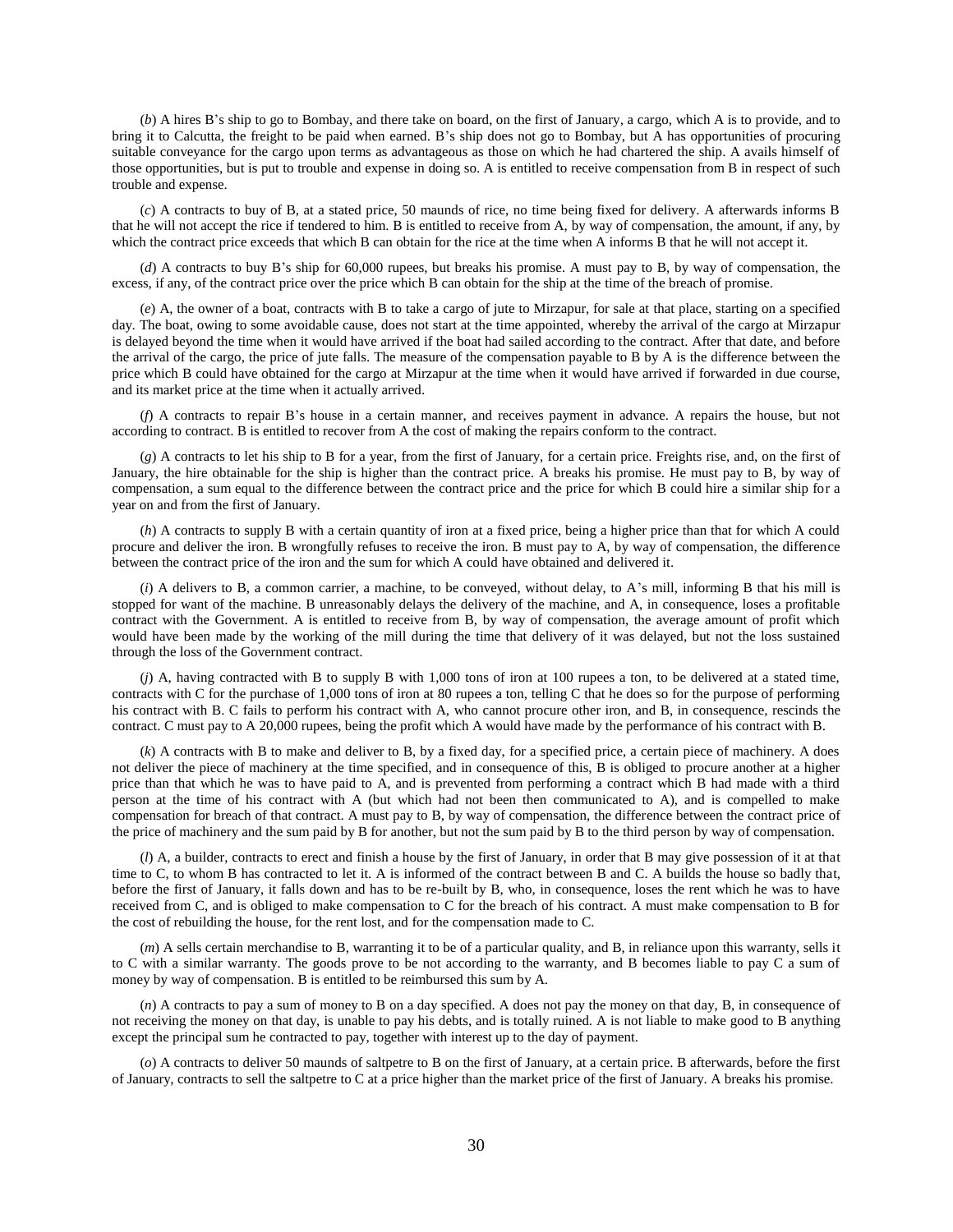In estimating the compensation payable by A to B, the market price of the first of January, and not the profit which would have arisen to B from the sale to C, is to be taken into account.

(*p*) A contracts to sell and deliver 500 bales of cotton to B on a fixed day. A knows nothing of B"s mode of conducting his business. A breaks his promise, and B, having no cotton, is obliged to close his mill. A is not responsible to B for the loss caused to B by the closing of the mill.

(*q*) A contracts to sell and deliver to B, on the first of January, certain cloth which B intends to manufacture into caps of a particular kind, for which there is no demand, except at that season. The cloth is not delivered till after the appointed time, and too late to be used that year in making caps. B is entitled to receive from A, by way of compensation, the difference between the contract price of the cloth and its market price at the time of delivery, but not the profits which he expected to obtain by making caps, nor the expenses which he has been put to in making preparation for the manufacture.

(*r*) A, a ship-owner, contracts with B to convey him from Calcutta to Sydney in A"s ship, sailing on the first of January, and B pays to A, by way of deposit, one-half of his passage-money. The ship does not sail on the first of January, and B, after being in consequence detained in Calcutta for some time and thereby put to some expense, proceeds to Sydney in another vessel, and, in consequence, arriving too late in Sydney, loses a sum of money. A is liable to repay to B his deposit, with interest, and the expense to which he is put by his detention in Calcutta, and the excess, if any, of the passage-money paid for the second ship over that agreed upon for the first, but not the sum of money which B lost by arriving in Sydney too late.

**74. Compensation for breach of contract where penalty stipulated for.**  $\frac{1}{1}$  [When a contract has been broken, if a sum is named in the contract as the amount to be paid in case of such breach, or if the contract contains any other stipulation by way of penalty, the party complaining of the breach is entitled, whether or not actual damage or loss is proved to have been caused thereby, to receive from the party who has broken the contract reasonable compensation not exceeding the amount so named or, as the case may be, the penalty stipulated for.

*Explanation*.—A stipulation for increased interest from the date of default may be a stipulation by way of penalty.]

*Exception*.—When any person enters into any bail-bond, recognizance or other instrument of the same nature, or, under the provisions of any law, or under the orders of the  $2$ [Central Government] or of any <sup>3</sup>[State Government], gives any bond for the performance of any public duty or act in which the public are interested, he shall be liable, upon breach of the condition of any such instrument, to pay the whole sum mentioned therein.

*Explanation*.—A person who enters into a contract with Government does not necessarily thereby undertake any public duty, or promise to do an act in which the public are interested.

## *Illustrations*

(*a*) A contracts with B to pay B Rs. 1,000, if he fails to pay B Rs. 500 on a given day. A fails to pay B Rs. 500 on that day. B is entitled to recover from A such compensation, not exceeding Rs. 1,000, as the Court considers reasonable.

(*b*) A contracts with B that, if A practises as a surgeon within Calcutta, he will pay B Rs. 5,000. A practises as a surgeon in Calcutta. B is entitled to such compensation; not exceeding Rs. 5,000, as the Court considers reasonable.

(*c*) A gives a recognizance binding him in a penalty of Rs. 500 to appear in Court on a certain day. He forfeits his recognizance. He is liable to pay the whole penalty.

 ${}^{4}$ [(*d*) A gives B a bond for the repayment of Rs. 1,000 with interest at 12 per cent. at the end of six months, with a stipulation that, in case of default, interest shall be payable at the rate of 75 per cent. from the date of default. This is a stipulation by way of penalty, and B is only entitled to recover from A such compensation as the Court considers reasonable.

(*e*) A, who owes money to B a money-lender, undertakes to repay him by delivering to him 10 maunds of grain on a certain date, and stipulates that, in the event of his not delivering the stipulated amount by the stipulated date, he shall be liable to deliver 20 maunds. This is a stipulation by way of penalty, and B is only entitled to reasonable compensation in case of breach.

<sup>1.</sup> Subs. by Act 6 of 1899, s. 4, for the first paragraph of s. 74.

<sup>2.</sup> Subs. by the A.O. 1937, for "Government of India".

<sup>3.</sup> Subs. by the A.O. 1950, for "Provincial Government".

<sup>4.</sup> Added by Act 6 of 1899, s. 4.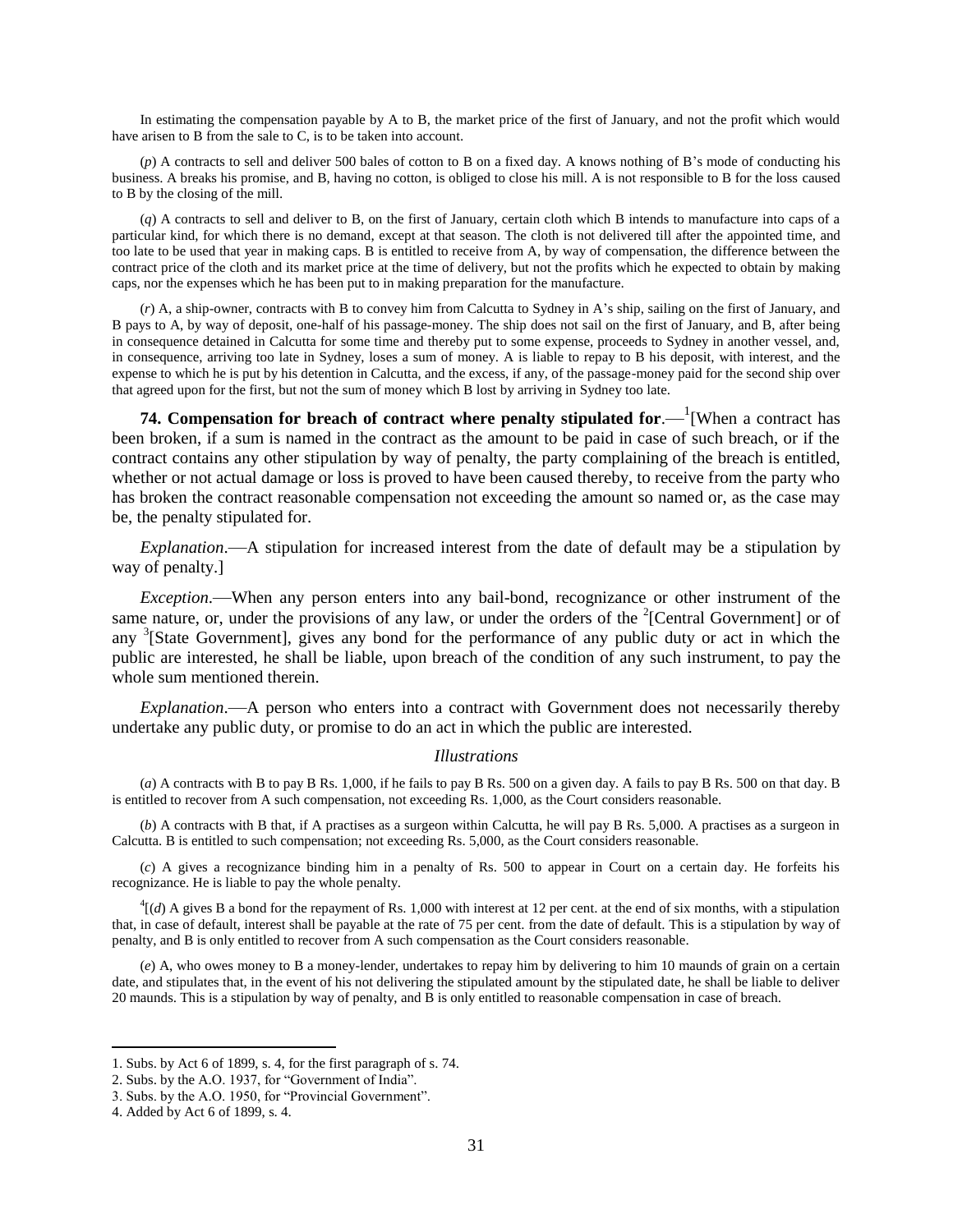(*f*) A undertakes to repay B a loan of Rs. 1,000 by five equal monthly instalments, with a stipulation that in default of payment of any instalment, the whole shall become due. This stipulation is not by way of penalty, and the contract may be enforced according to its terms.

(*g*) A borrows Rs. 100 from B and gives him a bond for Rs. 200 payable by five yearly instalments of Rs. 40, with a stipulation that, in default of payment of any instalment, the whole shall become due. This is a stipulation by way of penalty.]

**75. Party rightfully rescinding contract, entitled to compensation**.—A person who rightfully rescinds a contract is entitled to compensation for any damage which he has sustained through the non-fulfilment of the contract.

### *Illustration*

A, a singer, contracts with B, the manager of a theatre, to sing at his theatre for two nights in every week during the next two months, and B engages to pay her 100 rupees for each night's performance. On the sixth night, A wilfully absents herself from the theatre, and B, in consequence, rescinds the contract. B is entitled to claim compensation for the damage which he has sustained through the non-fulfilment of the contract.

[*CHAPTER* VII.— *SALES OF GOODS.*] *Rep.by the Indian Sale of Goods Act*, 1930 (3 *of* 1930), *s*. 65.

**76**. ["*Goods' of defined*.] *Rep. by s*. 65, ibid.

**77**. ["*Sale defined.*] *Rep. by s*. 65, ibid.

**78**. [*Sale how effected*.] *Rep. by s*. 65, ibid.

**79**. [*Transfer of ownership of thing sold, which has yet to be ascertained, made or finished*.] *Rep. by s*. 65, ibid.

**80**. [*Completion of sale of goods which the seller is to put into state in which buyer is to take them*.] *Rep. by s*. 65, ibid.

**81**. [*Completion of sale of goods, when seller has to do anything thereto in order to as certain price*.] *Rep. by s*. 65, ibid.

**82.** [*Completion of sale, when goods are uncertained at date of contrac*t.] *Rep. by s*. 65, ibid.

**83.** [*Ascertainment of goods by subsequent appropriation*.] *Rep. by s*. 65, ibid.

**84**. [*Ascertainment of goods by seller's selection.*] *Rep. by s*. 65, ibid.

**85. [***Transfer of ownership of moveable property, when sold together with immoveable*.] *Rep. by s*. 65, ibid.

**86**. [*Buyer to bear loss after good have become his property*.] *Rep. by s*. 65, ibid.

**87. [***Transfer of ownership of goods agreed to be sold while non existent*.] *Rep. by s*. 65, ibid.

**88.** [*Contract to sell and deliver, at a future day*, *goods not in seller's possession at date of contract*.] *Rep. by s*. 65, ibid.

**89**. [*Determination of price not fixed by contract*.] *Rep. by s*. 65, ibid.

**[***DELIVERY***.]** *Rep. by s*. 65, ibid.

**90. [**De*livery how made***.]** *Rep. by s*. 65, *i*bid.

**91. [***Effect of delivery to wharfinger or carrier*.] *Rep. by s*. 65, ibid.

**92**. [*Effect of part-delivery*.] *Rep. by s*. 65, ibid.

**93.** [*Seller not bound to deliver until buyer applies for delivery*.] *Rep. by s*. 65, ibid*.*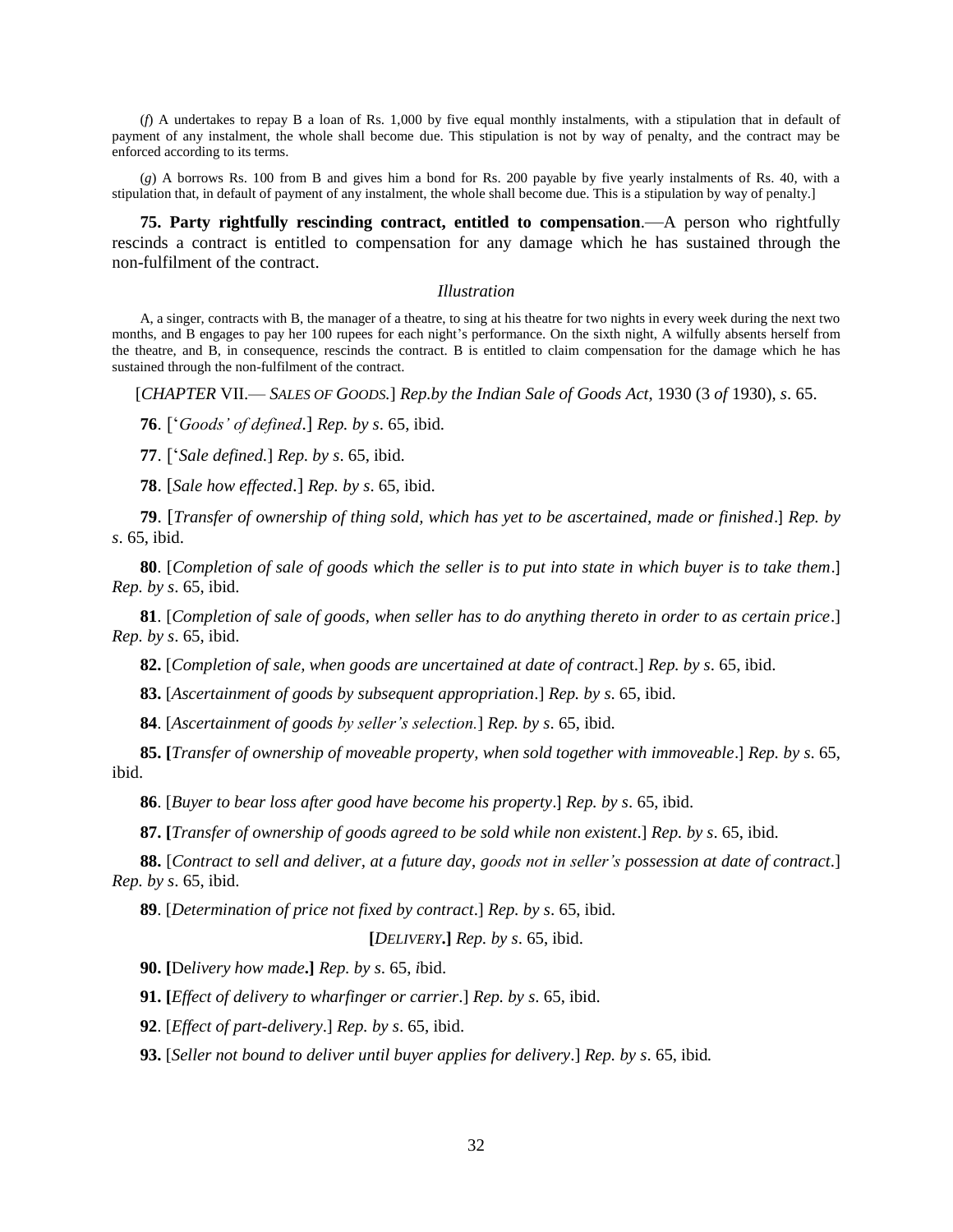**94.** [*Place of delivery*.] *Rep.by the Indian Sale of Goods Act*, 1930 (3 *of* 1930), *s*. 65.

[*SELLER'S LIEN.*] *Rep. by s*. 65, *ibid.*

**95.** [Seller"s lien.] *Rep. by s*. 65, ibid*.*

**96. [***Lien where payment to be made at a future day, but no time fixed for delivery***.]** *Rep. by s*. 65, ibid.

**97. [***Seller's lien where payment to be made at future day, and buyer allows goods to remain in seller's possession*.] *Rep. by s*. 65, ibid.

**98.** [*Seller's lien against subsequent buyer*.] *Rep. by s*. 65, ibid.

**[***STOPPAGE IN TRANSIT***.]** *Rep. by s*. 65, ibid.

**99.** [*Power of seller to stop in transit*.] *Rep. by s*. 65, ibid.

**100.** [*When goods are to be deemed in transit*.] *Rep. by s*. 65, ibid.

**101.** [*Continuance of right of stoppage*.] *Rep. by s*. 65, ibid.

**102.** [*Cessation of right on assignment, by buyer, of document showing title*.] *Rep. by s*. 65, ibid.

**103**. [*How seller may stop where instrument of title assigned to secure specific advance*.] *Rep. by s*. 65, ibid.

**104**. [*Stoppage how effected*.] *Rep. by s*. 65, ibid.

**105**. [*Notice of seller's claim*.] *Rep. by s*. 65, ibid.

**106.** [*Right of seller on stoppage*.] *Rep. by s*. 65, ibid.

**[***RESALE***.]** *Rep. by s*. 65, ibid.

**107**. [*Resale on buyer's failure to perform*.] *Rep. by s*. 65, ibid.

[*TITLE*.] *Rep. by s*. 65, ibid.

**108.** [*Title conveyed by seller of goods to buyer*.] *Rep. by s*. 65, ibid.

[*WARRANTY*.] *Rep. by s*. 65, ibid.

**109**. [*Seller's responsibility for badness of title*.] *Rep. by s*. 65, ibid.

**110.** [*Establishment of implied warranty of goodness or quality*.] *Rep. by s*. 65, ibid.

**111.** [*Warranty of soundness implied on sale of provisions*.] *Rep. by s*. 65, ibid.

**112**. [*Warranty of bulk implied on sale of goods by sample*.] *Rep. by s*. 65, ibid.

**113.** [*Warranty implied where goods are sold as being of a certain denomination*.] *Rep. by s*. 65, ibid.

**114. [***Warranty where goods ordered for a specified purpose*.] *Rep. by s*. 65, ibid.

**115.** [*Warranty on sale of article of well known ascertained kind*.] *Rep. by s*. 65, ibid.

**116.** [*Seller when not responsible for latent defects*.] *Rep. by s*. 65, ibid.

**117**. [*Buyer's right on breach of warranty*.] *Rep. by s*. 65, ibid.

**118. [***Right of buyer on breach of warranty in respect of goods not ascertained.*] *Rep. by s*. 65, ibid. [*MISCELLANEOUS*.] *Rep. by s*. 65, *ibid.*

**119. [***When buyer may refused to accept, if goods not ordered are sent with goods ordered.*] *Rep. by s*. 65, *ibid.*

**120.** [*Effect of wrongful refusal to accept*.] *Rep. by s*. 65, *ibid.*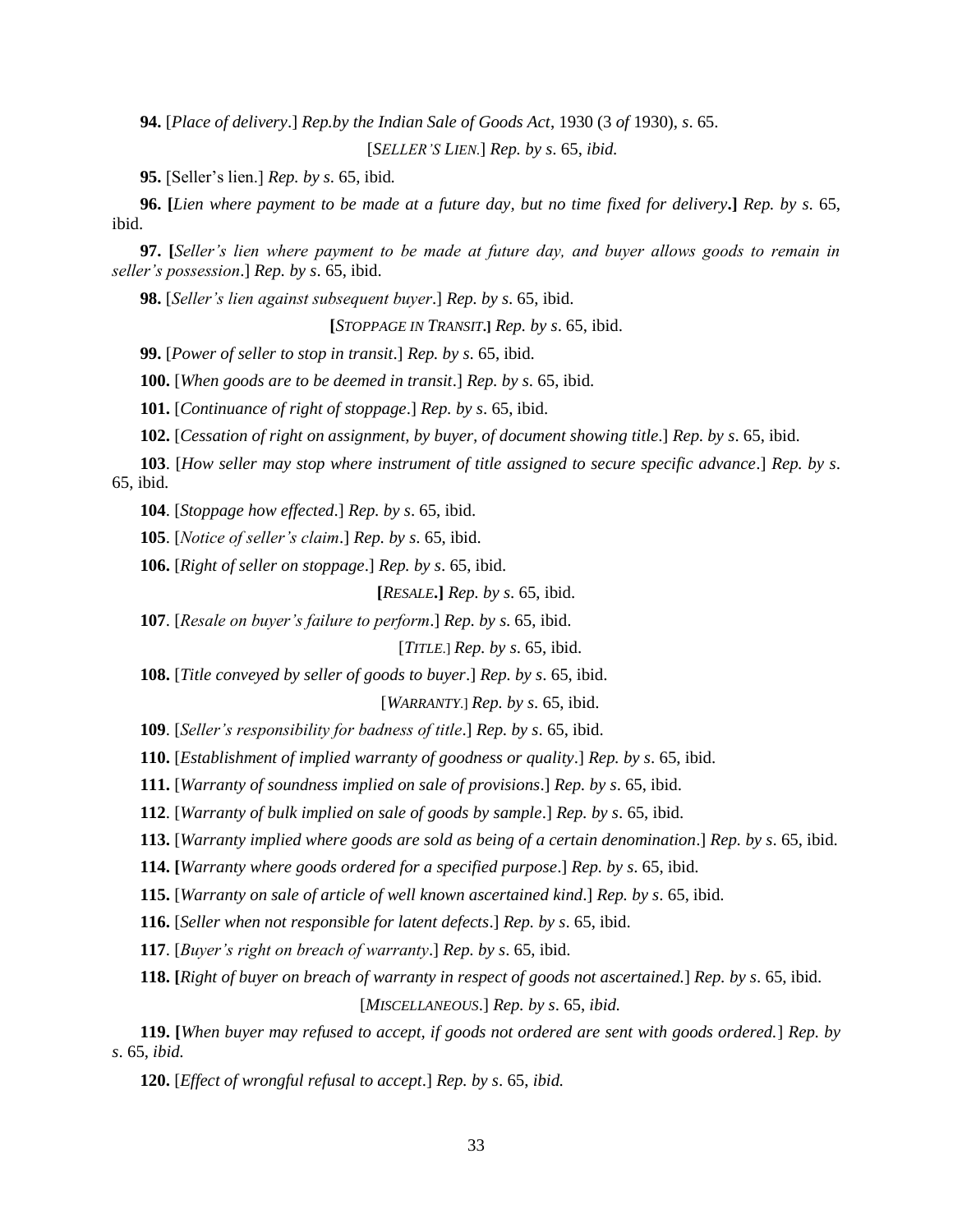**121. [***Right of seller as to rescission, on failure of buyer to pay price at time fixed***.]** *Rep.by the Indian Sale of Goods Act*, 1930 (3 *of* 1930), *s*. 65.

**122. [***Sale and transfer of lots sold by auction***.]** *Rep. by s*. 65, *ibid.*

**123. [***Effect of use, by seller, of pretended biddings to raise price***.]** *Rep. by s*. 65, *ibid.*

## CHAPTER VIII

## OF INDEMNITY AND GUARANTEE

**124. "Contract of indemnity" defined**.—A contract by which one party promises to save the other from loss caused to him by the contract of the promisor himself, or by the conduct of any other person, is called a "contract of indemnity".

#### *Illustration*

A contracts to indemnify B against the consequences of any proceedings which C may take against B in respect of a certain sum of 200 rupees. This is a contract of indemnity.

**125. Rights of indemnity-holder when sued**.—The promise in a contract of indemnity, acting within the scope of his authority, is entitled to recover from the promisor—

(*1*) all damages which he may be compelled to pay in any suit in respect of any matter to which the promise to indemnify applies;

(*2*) all costs which he may be compelled to pay in any such suit if, in bringing or defending it, he did not contravene the orders of the promisor, and acted as it would have been prudent for him to act in the absence of any contract of indemnity, or if the promisor authorized him to bring or defend the suit;

(*3*) all sums which he may have paid under the terms of any compromise of any such suit, if the compromise was not contrary to the orders of the promisor, and was one which it would have been prudent for the promisee to make in the absence of any contract of indemnity, or if the promisor authorized him to compromise the suit.

**126. "Contract of guarantee", "surety", "principal debtor" and "creditor".—**A "contract of guarantee" is a contract to perform the promise, or discharge the liability, of a third person in case of his default. The person who gives the guarantee is called the "surety"; the person in respect of whose default the guarantee is given is called the "principal debtor", and the person to whom the guarantee is given is called the "creditor". A guarantee may be either oral or written.

**127. Consideration for guarantee**.—Anything done, or any promise made, for the benefit of the principal debtor, may be a sufficient consideration to the surety for giving the guarantee.

#### *Illustrations*

(*a*) B requests A to sell and deliver to him goods on credit. A agrees to do so, provided C will guarantee the payment of the price of the goods. C promises to guarantee the payment in consideration of A"s promise to deliver the goods. This is a sufficient consideration for C"s promise.

(*b*) A sells and delivers goods to B. C afterwards requests A to forbear to sue B for the debt for a year, and promises that, if he does so, C will pay for them in default of payment by B. A agrees to forbear as requested. This is a sufficient consideration for C"s promise.

(*c*) A sells and delivers goods to B. C afterwards, without consideration, agrees to pay for them in default of B. The agreement is void.

**128. Surety's liability**.—The liability of the surety is co- extensive with that of the principal debtor, unless it is otherwise provided by the contract.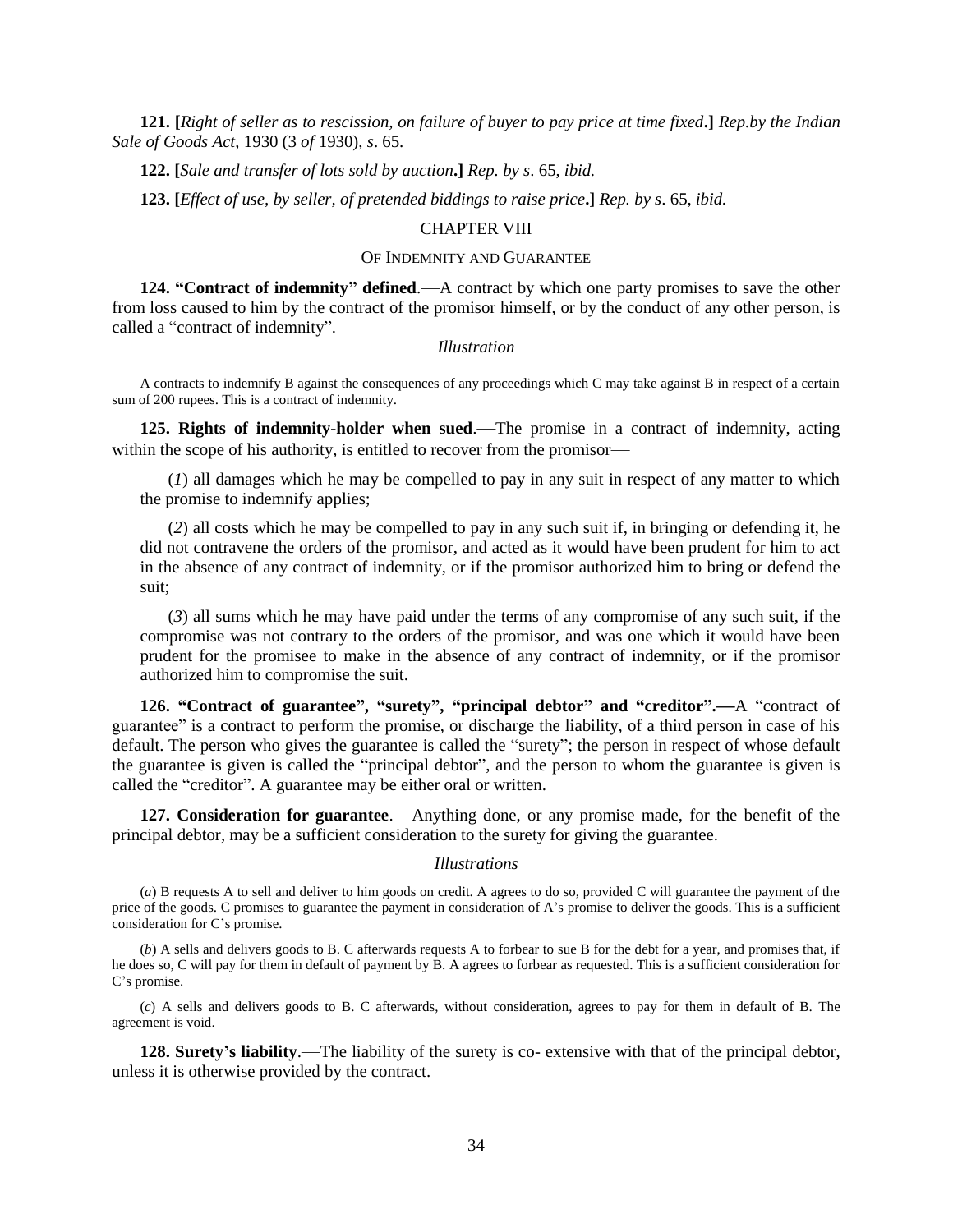#### *Illustration*

A guarantees to B the payment of a bill of exchange by C, the acceptor. The bill is dishonoured by C. A is liable, not only for the amount of the bill, but also for any interest and charges which may have become due on it.

**129. "Continuing guarantee"**.—A guarantee which extends to a series of transactions, is called a "continuing guarantee".

#### *Illustrations*

(*a*) A, in consideration that B will employ C in collecting the rent of B"s zamindari, promises B to be responsible, to the amount of 5,000 rupees, for the due collection and payment by C of those rents. This is a continuing guarantee.

(*b*) A guarantees payment to B, a tea-dealer, to the amount of £ 100, for any tea he may from time to time supply to C. B supplies C with tea to above the value of  $\pounds$  100, and C pays B for it. Afterwards, B supplies C with tea to the value of  $\pounds$  200. C fails to pay. The guarantee given by A was a continuing guarantee, and he is accordingly liable to B to the extent of  $\pounds$  100.

(*c*) A guarantees payment to B of the price of five sacks of flour to be delivered by B to C and to be paid for in a month. B delivers five sacks to C. C pays for them. Afterwards B delivers four sacks to C, which C does riot pay for. The guarantee given by A was not a continuing guarantee, and accordingly he is not liable for the price of the four sacks.

**130. Revocation of continuing guarantee**.—A continuing guarantee may at any time be revoked by the surety, as to future transactions, by notice to the creditor.

#### *Illustrations*

(*a*) A, in consideration of B"s discounting, at A"s request, bills of exchange for C, guarantees to B, for twelve months, the due payment of all such bills to the extent of 5,000 rupees. B discounts bills for C to the extent of 2,000 rupees. Afterwards, at the end of three months, A revokes the guarantee. This revocation discharges A from all liability to B for any subsequent discount. But A is liable to B for the 2,000 rupees, on default of C.

(*b*) A guarantees to B, to the extent of 10,000 rupees, that C shall pay all the bills that B shall draw upon him. B draws upon C. C accepts the bill. A gives notice of revocation. C dishonours the bill at maturity. A is liable upon his guarantee.

**131. Revocation of continuing guarantee by surety's death**.—The death of the surety operates, in the absence of any contract to the contrary, as a revocation of a continuing guarantee, so far as regards future transactions.

**132. Liability of two persons, primarily liable, not affected by arrangement between them that one shall be surety on other's default**.—Where two persons contract with a third person to undertake a certain liability, and also contract with each other that one of them shall be liable only on the default of the other, the third person not being a party to such contract, the liability of each of such two persons to the third person under the first contract is not affected by the existence of the second contract, although such third person may have been aware of its existence.

### *Illustration*

A and B make a joint and several promissory note to C. A makes it, in fact, as surety for B, and C knows this at the time when the note is made. The fact that A, to the knowledge of C, made the note as surety for B, is no answer to a suit by C against A upon the note.

**133. Discharge of surety by variance in terms of contract**.—Any variance, made without the surety's consent, in the terms of the contract between the principal  $\frac{1}{1}$  [debtor] and the creditor, discharges the surety as to transactions subsequent to the variance.

#### *Illustrations*

(*a*) A becomes surety to C for B"s conduct as a manager in C"s bank. Afterwards, B and C contract, without A"s consent, that B"s salary shall be raised, and that he shall become liable for one-fourth of the losses on overdrafts. B allows a customer to overdraw, and the bank loses a sum of money. A is discharged from his suretyship by the variance made without his consent, and is not liable to make good this loss.

<sup>1.</sup> Ins. by Act 24 of 1917, s. 2 and Sch. I.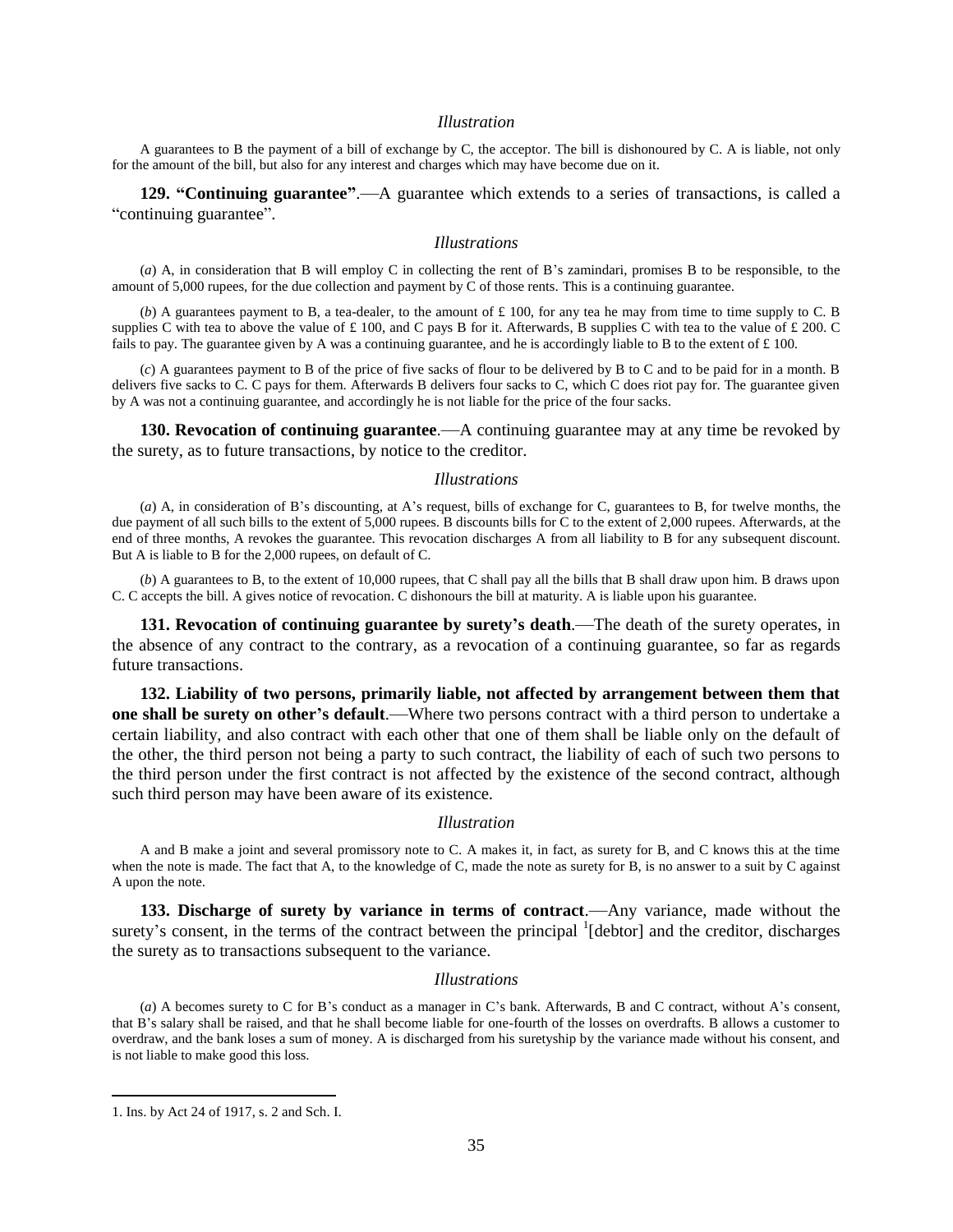(*b*) A guarantees C against the misconduct of B in an office to which B is appointed by C, and of which the duties are defined by an Act of the Legislature. By a subsequent Act, the nature of the office is materially altered. Afterwards, B misconducts himself. A is discharged by the change from future liability under his guarantee, though the misconduct of B is in respect of a duty not affected by the later Act.

(*c*) C agrees to appoint B as his clerk to sell goods at a yearly salary, upon A"s becoming surety to C for B"s duly accounting for moneys received by him as such clerk. Afterwards, without A"s knowledge or consent, C and B agree that B should be paid by a commission on the goods sold by him and not by a fixed salary. A is not liable for subsequent misconduct of B.

(*d*) A gives to C a continuing guarantee to the extent of 3,000 rupees for any oil supplied by C to B on credit. Afterwards B becomes embarrassed, and, without the knowledge of A, B and C contract that C shall continue to supply B with oil for ready money, and that the payments shall be applied to the then, existing debts between B and C. A is not liable on his guarantee for any goods supplied after: this new arrangement.

(*e*) C contracts to lend B 5,000 rupees on the 1st March. A guarantees repayment. C pays the 5,000 rupees to B on the 1st January. A is discharged from his liability, as the contract has been varied, inasmuch as C might sue B for the money before the 1st of March.

**134. Discharge of surety by release or discharge of principal debtor**.—The surety is discharged by any contract between the creditor and the principal debtor, by which the principal debtor is released, or by any act or omission of the creditor, the legal consequence of which is the discharge of the principal debtor.

### *Illustrations*

(*a*) A gives a guarantee to C for goods to be supplied by C to B. C supplies goods to B, and afterwards B becomes embarrassed and contracts with his creditors (including C) to assign to them his property in consideration of their releasing him from their demands. Here B is released from his debt by the contract with C, and A is discharged from his suretyship.

(*b*) A contracts with B to grow a crop of indigo on A"s land and to deliver it to B at a fixed rate, and C guarantees A"s performance of this contract. B diverts a stream of water which is necessary for the irrigation of A"s land and thereby prevents him from raising the indigo. C is no longer liable on his guarantee.

(*c*) A contracts with B for a fixed price to build a house for B within a stipulated time, B supplying the necessary timber. C guarantees A"s performance of the contract. B omits to supply the timber. C is discharged from his suretyship.

**135. Discharge of surety when creditor compounds with, gives time to, or agrees not to sue, principal debtor**.—A contract between the creditor and the principal debtor, by which the creditor makes a composition with, or promises to give time to, or not to sue, the principal debtor, discharges the surety, unless the surety assents to such contract.

**136. Surety not discharged when agreement made with third person to give time to principal debtor**.—Where a contract to give time to the principal debtor is made by the creditor with a third person, and not with the principal debtor, the surety is not discharged.

#### *Illustration*

C, the holder of an overdue bill of exchange drawn by A as surety for B, and accepted by B, contracts with M to give time to B. A is not discharged.

**137. Creditor's forbearance to sue does not discharge surety**.—Mere forbearance on the part of the creditor to sue the principal debtor or to enforce any other remedy against him does not, in the absence of any provision in the guarantee to the contrary, discharge the surety.

#### *Illustration*

B owes to C a debt guaranteed by A. The debt becomes payable. C does not sue B for a year after the debt has become payable. A is not discharged from his suretyship.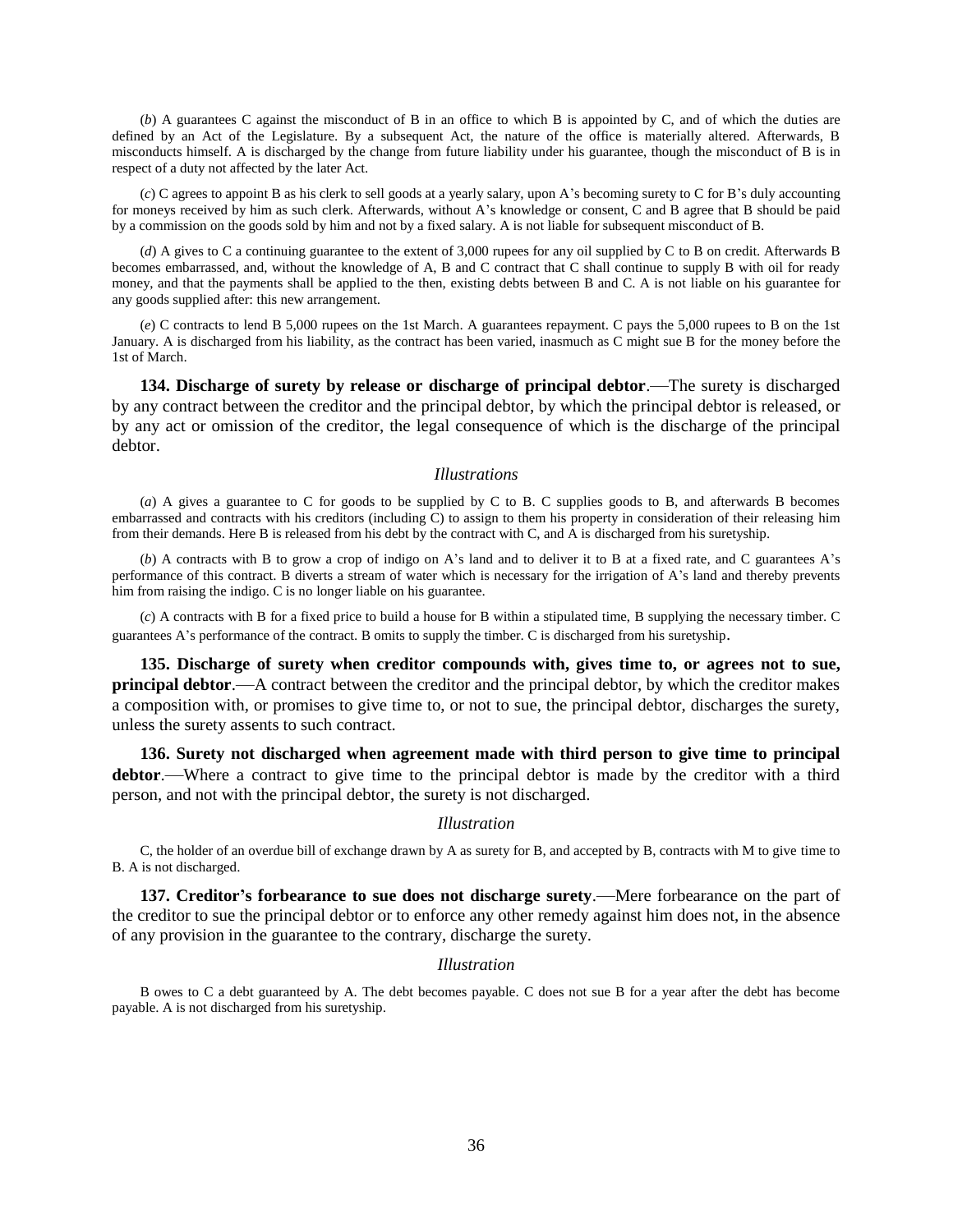**138. Release of one co-surety does not discharge others**.—Where there are co-sureties, a release by the creditor of one of them does not discharge the others; neither does it free the surety so released from his responsibility to the other sureties<sup>1</sup>.

**139. Discharge of surety by creditor's act or omission impairing surety's eventual remedy**.—If the creditor does any act which is inconsistent with the rights of the surety, or omits to do any act which his duty to the surety requires him to do, and the eventual remedy of the surety himself against the principal debtor is thereby impaired, the surety is discharged.

#### *Illustrations*

(*a*) B contracts to build a ship for C for a given sum, to be paid by instalments as the work reaches certain stages. A becomes surety to C for B's due performance of the contract. C, without the knowledge of A, prepays to B the last two instalments. A is discharged by this prepayment.

(*b*) C lends money to B on the security of a joint and several promissory note made in C"s favour by B, and by A as surety for B, together with a bill of sale of B's furniture, which gives power to C to sell the furniture, and apply the proceeds in discharge of the note. Subsequently, C sells the furniture, but, owing to his misconduct and wilful negligence, only a small price is realized. A is discharged from liability on the note.

(*c*) A puts M as apprentice to B, and gives a guarantee to B for M"s fidelity. B promises on his part that he will, at least once a month, see M make up the cash. B omits to see this done as promised, and M embezzles. A is not liable to B on his guarantee.

**140. Rights of surety on payment or performance**.—Where a guaranteed debt has become due, or default of the principal debtor to perform a guaranteed duty has taken place, the surety upon payment or performance of all that he is liable for, is invested with all the rights which the creditor had against the principal debtor.

**141. Surety's right to benefit of creditor's securities**.—A surety is entitled to the benefit of every security which the creditor has against the principal debtor at the time when the contract of suretyship is entered into, whether the surety knows of the existence of such security or not; and if the creditor loses, or, without the consent of the surety, parts with such security, the surety is discharged to the extent of the value of the security.

## *Illustrations*

(*a*) C, advances to B, his tenant, 2,000 rupees on the guarantee of A. C has also a further security for the 2,000 rupees by a mortgage of B"s furniture. C cancels the mortgage. B becomes insolvent and C sues A on his guarantee. A is discharged from liability to the amount of the value of the furniture.

(*b*) C, a creditor, whose advance to B is secured by a decree, receives also a guarantee for that advance from A. C afterwards takes B"s goods in execution under the decree, and then, without the knowledge of A, withdraws the execution. A is discharged.

(c) A, as surety for B, makes a bond jointly with B to C, to secure a loan from C to B. Afterwards, C obtains from B a further security for the same debt. Subsequently, C gives up the further security. A is not discharged.

**142. Guarantee obtained by misrepresentation invalid**.—Any guarantee which has been obtained by means of misrepresentation made by the creditor, or with his knowledge and assent, concerning a material part of the transaction, is invalid.

**143. Guarantee obtained by concealment invalid**.—Any guarantee which the creditor has obtained by means of keeping silence as to material circumstances, is invalid.

#### *Illustrations*

(*a*) A engages B as clerk to collect money for him. B fails to account for some of his receipts, and A in consequence calls upon him to furnish security for his duly accounting. C gives his guarantee for B"s duly accounting. A does not acquaint C with B"s previous conduct. B afterwards makes default. The guarantee is invalid.

<sup>1.</sup> *See* s. 44, *supra*.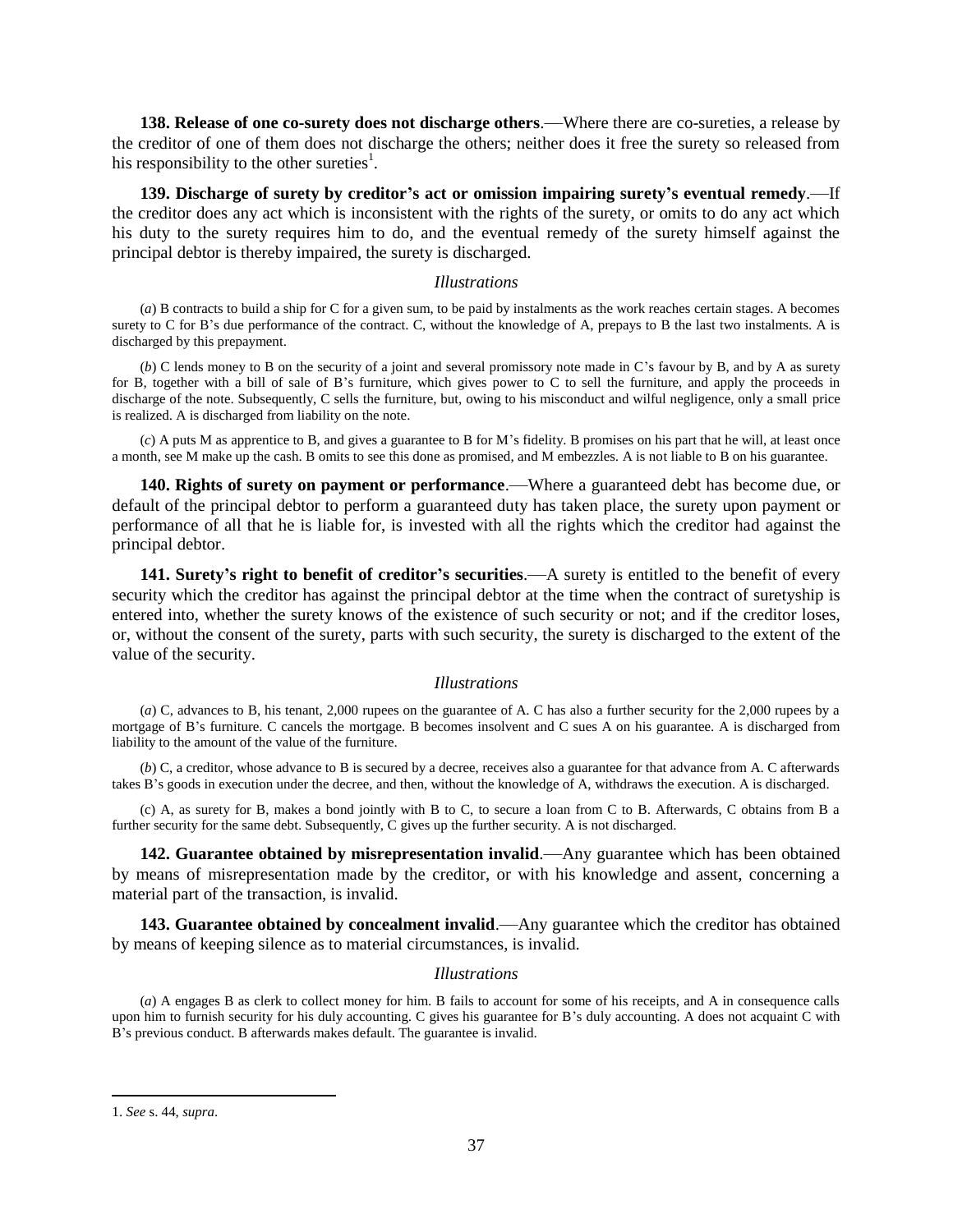(*b*) A guarantees to C payment for iron to be supplied by him to B to the amount of 2,000 tons. B and C have privately agreed that B should pay five rupees per ton beyond the market price, such excess to be applied in liquidation of an old debt. This agreement is concealed from A. A is not liable as a surety.

**144. Guarantee on contract that creditor shall not act on it until co-surety joins**.—Where a person gives a guarantee upon a contract that the creditor shall not act upon it until another person has joined in it as co-surety, the guarantee is not valid if that other person does not join.

**145. Implied promise to indemnify surety**.—In every contract of guarantee there is an implied promise by the principal debtor to indemnify the surety, and the surety is entitled to recover from the principal debtor whatever sum he has rightfully paid under the guarantee, but, no sums which he has paid wrongfully.

#### *Illustrations*

(*a*) B is indebted to C, and A is surety for the debt. C demands payment from A, and on his refusal sues him for the amount. A defends the suit, having reasonable grounds for doing so, but is compelled to pay the amount of the debt with costs. He can recover from B the amount paid by him for costs, as well as the principal debt.

(*b*) C lends B a sum of money, and A, at the request of B, accepts a bill of exchange drawn by B upon A to secure the amount. C, the holder of the bill, demands payment of it from A, and, on A"s refusal to pay, sues him upon the bill. A, not having reasonable grounds for so doing, defends the suit, and has to pay the amount of the bill and costs. He can recover from B the amount of the bill, but not the sum paid for costs, as there was no real ground for defending the action.

(*c*) A guarantees to C, to the extent of 2,000 rupees, payment for rice to be supplied by C to B. C supplies to B rice to a less amount than 2,000 rupees, but obtains from A payment of the sum of 2,000 rupees in respect of the rice supplied. A cannot recover from B more than the price of the rice actually supplied.

**146. Co-sureties liable to contribute equally**.—Where two or more persons are co-sureties for the same debt or duty, either jointly or severally, and whether under the same or different contracts, and whether with or without the knowledge of each other, the co-sureties, in the absence of any contract to the contrary, are liable, as between themselves, to pay each an equal share of the whole debt, or of that part of it which remains unpaid by the principal debtor<sup>1</sup>.

#### *Illustrations*

(*a*) A, B and C are sureties to D for the sum of 3,000 rupees lent to E. E makes default in payment. A, B and C are liable, as between themselves, to pay 1,000 rupees each.

(*b*) A, B and C are sureties to D for the sum of 1,000 rupees lent to E, and there is a contract between A, B and C that A is to be responsible to the extent of one-quarter, B to the extent of one- quarter, and C to the extent of one-half. E makes default in payment. As between the sureties, A is liable to pay 250 rupees, B 250 rupees, and C 500 rupees.

**147. Liability of co-sureties bound in different sums**.—Co-sureties who are bound in different sums are liable to pay equally as far as the limits of their respective obligations permit.

### *Illustrations*

(*a*) A, B and C, as sureties for D, enter into three several bonds, each in a different penalty, namely, A in the penalty of each 10,000 rupees, B in that of 20,000 rupees, C in that of 40,000 rupees, conditioned for D"s duly accounting to E. D makes default to the extent of 30,000 rupees. A, B and C are each liable to pay 10,000 rupees.

(*b*) A, B and C, as sureties for D, enter into three several bonds, each in a different penalty, namely, A in the penalty of 10,000 rupees, B in that of 20,000 rupees, C in that of 40,000 rupees, conditioned for D"s duly accounting to E. D makes default to the extent of 40,000 rupees. A is liable to pay 10,000 rupees, and B and C 15,000 rupees each.

(*c*) A, B and C, as sureties for D, enter into three several bonds, each in a different penalty, namely, A in the penalty of 10,000 rupees, B in that of 20,000 rupees, C in that of 40,000 rupees, conditioned for D"s duly accounting to E. D makes default to the extent of 70,000 rupees. A, B and C have to pay each the full penalty of his bond.

<sup>1.</sup> *See* s. 43, *supra*.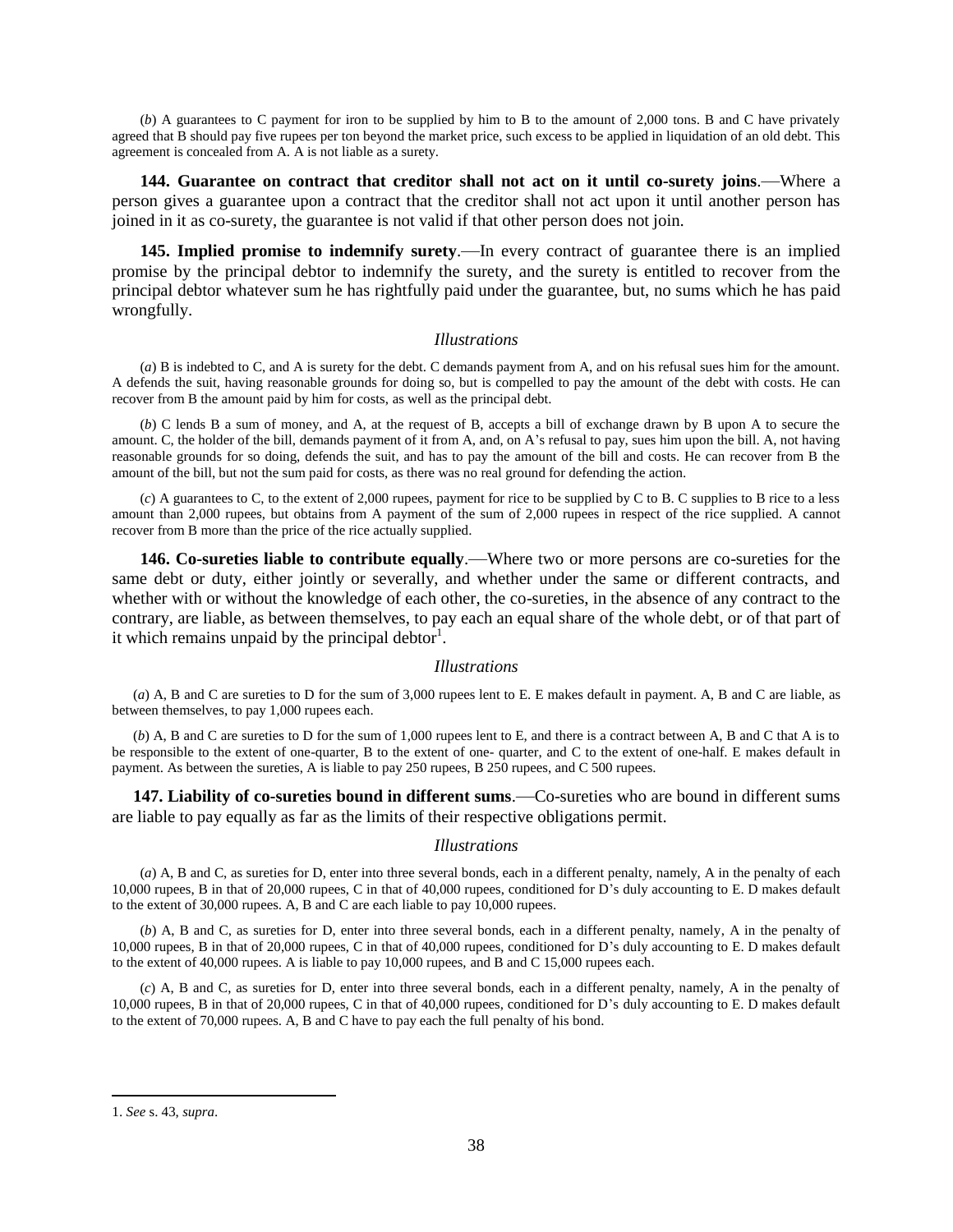## CHAPTER IX

#### OF BAILMENT

**148. "Bailment" "bailor" and "bailee" defined**.—A "bailment" is the delivery of goods by one person to another for some purpose, upon a contract that they shall, when the purpose is accomplished, be returned or otherwise disposed of according to the directions of the person delivering them. The person delivering the goods is called the "bailor". The person to whom they are delivered is called, the "bailee".

*Explanation*.—If a person already in possession of the goods of another contracts to hold them as a bailee, he thereby becomes the bailee, and the owner becomes the bailor of such goods, although they may not have been delivered by way of bailment.

**149. Delivery to bailee how made**.—The delivery to the bailee may be made by doing anything which has the effect of putting the goods in the possession of the intended bailee or of any person authorized to hold them on his behalf.

**150. Bailor's duty to disclose faults in goods bailed**.—The bailor is bound to disclose to the bailee faults in the goods bailed, of which the bailor is aware, and which materially interfere with the use of them, or expose the bailee to extraordinary risks; and if he does not make such disclosure, he is responsible for damage arising to the bailee directly from such faults.

If the goods are bailed for hire, the bailor is responsible for such damage, whether he was or was not aware of the existence of such faults in the goods bailed.

#### *Illustrations*

(*a*) A lends a horse, which he knows to be vicious, to B. He does not disclose the fact that the horse is vicious. The horse runs away. B is thrown and injured. A is responsible to B for damage sustained.

(*b*) A hires a carriage of B. The carriage is unsafe, though B is not aware of it, and A is injured. B is responsible to A for the injury.

<sup>1</sup>151. Care to be taken by bailee.—In all cases of bailment the bailee is bound to take as much care of the goods bailed to him as a man of ordinary prudence would, under similar circumstances, take of his own goods of the same bulk, quality and value as the goods bailed<sup>2</sup>.

**152. Bailee when not liable for loss, etc., of thing bailed.—**The bailee, in the absence of any special contract, is not responsible for the loss, destruction or deterioration of the thing bailed, if he has taken the amount of care of it described in section 151.

**153. Termination of bailment by bailee's act inconsistent with conditions**.—A contract of bailment is avoidable at the option of the bailor, if the bailee does any act with regard to the goods bailed, inconsistent with the conditions of the bailment.

#### *Illustration*

A lets to B, for hire, a horse for his own riding. B drives the horse in his carriage. This is, at the "option of A, a termination of the bailment.

**154. Liability of bailee making unauthorized use of goods bailed**.—If the bailee makes any use of the goods bailed which is not according to the conditions of the bailment, he is liable to make compensation to the bailor for any damage arising to the goods from or during such use of them.

l

<sup>1.</sup> The responsibility of the Trustees of the Port of Madras constituted under the Madras Port Trust Act, 1905 (Madras Act 2 of 1905), in regard to goods has been declared to be that of a bailee under these sections, without the qualifying words "in the absence of any special contract" in s. 152, *see* s. 40(*1*) of that Act.

<sup>2.</sup> As to railway contracts *see* the Indian Railways Act, 1890 (9 of 1890), s. 72. As to the liability of common carriers, *see* the Carriers Act, 1865 (3 of 1865), s. 8.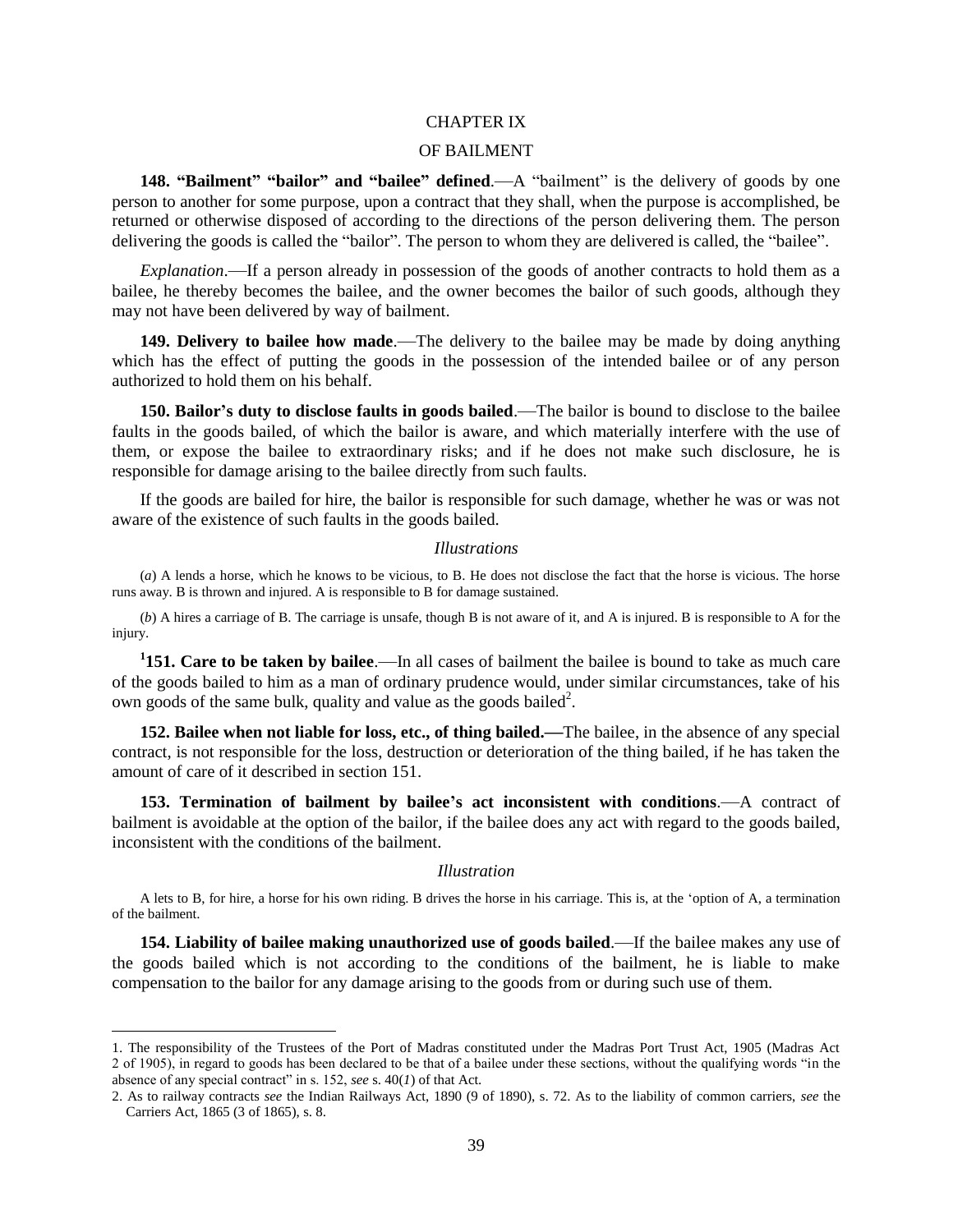#### *Illustrations*

(*a*) A lends a horse to B for his own riding only. B allows C, a member of his family, to ride the horse. C rides with care, but the horse accidentally falls and is injured. B is liable to make compensation to A for the injury done to the horse.

(*b*) A hires a horse in Calcutta from B expressly to march to Benares. A rides with clue care, but marches to Cuttack instead. The horse accidentally falls and is injured. A is liable to make compensation to B for the injury to the horse.

**155. Effect of mixture, with bailor's consent, of his goods with bailee's**.—If the bailee, with the consent of the bailor, mixes the goods of the bailor with his own goods, the bailor and the bailee shall have an interest, in proportion to their respective shares, in the mixture thus produced.

**156. Effect of mixture, without bailor's consent, when the goods can be separated**.—If the bailee, without the consent of the bailor, mixes the goods of the bailor with his own goods, and the goods can be separated or divided, the property in the goods remains in the parties respectively; but the bailee is bound to bear the expense of separation or division, and any damage arising from the mixture.

## *Illustration*

A bails 100 bales of cotton marked with a particular mark to B. B, without A"s consent, mixes the 100 bales with other bales of his own, bearing a different mark: A is entitled to have his 100 bales returned, and B is bound to bear all the expense incurred in the separation of the bales, and any other incidental damage.

**157. Effect of mixture, without bailor's consent, when the goods cannot be separated**.—If the bailee, without the consent of the bailor, mixes the goods of the bailor with his own goods, in such a manner that it is impossible to separate the goods bailed from the other goods, and deliver them back, the bailor is entitled to be compensated by the bailee for the loss of the goods.

#### *Illustration*

A bails a barrel of Cape flour worth Rs. 45 to B. B, without A"s consent, mixes the flour with country flour of his own, worth only Rs. 25 a barrel. B must compensate A for the loss of his flour.

**158. Repayment, by bailor, of necessary expenses**.—Where, by the conditions of the bailment, the goods are to be kept or to be carried, or to have work done upon them by the bailee for the bailor, and the bailee is to receive no remuneration, the bailor shall repay to the bailee the necessary expenses incurred by him for the purpose of the bailment.

**159. Restoration of goods lent gratuitously**.—The lender of a thing for use may at any time require its return, if the loan was gratuitous, even though he lent it for a specified time or purpose. But if, on the faith of such loan made for a specified time or purpose, the borrower has acted in such a manner that the return of the thing lent before the time agreed upon would cause him loss exceeding the benefit actually derived by him from the loan, the lender must, if he compels the return, indemnify the borrower for the amount in which the loss so occasioned exceeds the benefit so derived.

**160. Return of goods bailed, on expiration of time or accomplishment of purpose**.—It is the duty of the bailee to return, or deliver according to the bailor"s directions, the goods bailed, without demand, as soon as the time for which they were bailed has expired, or the purpose for which they were bailed has been accomplished.

<sup>1</sup>**161. Bailee's responsibility when goods are not duly returned.—If, by the default of the bailee,** the goods are not returned, delivered or tendered at the proper time, he is responsible to the bailor for any loss, destruction or deterioration of the goods from that time.<sup>2</sup>

l

<sup>1.</sup> S. 161 has been, declared to apply to the responsibility of the Trustees of the Port of Madras as to goods in their possession *see* the Madras Port Trust Act, 1905 (Madras Act 2 of 1905).

<sup>2.</sup> As to Railway contracts, *see* the Indian Railways Act, 1890 (9 of 1890), s. 72.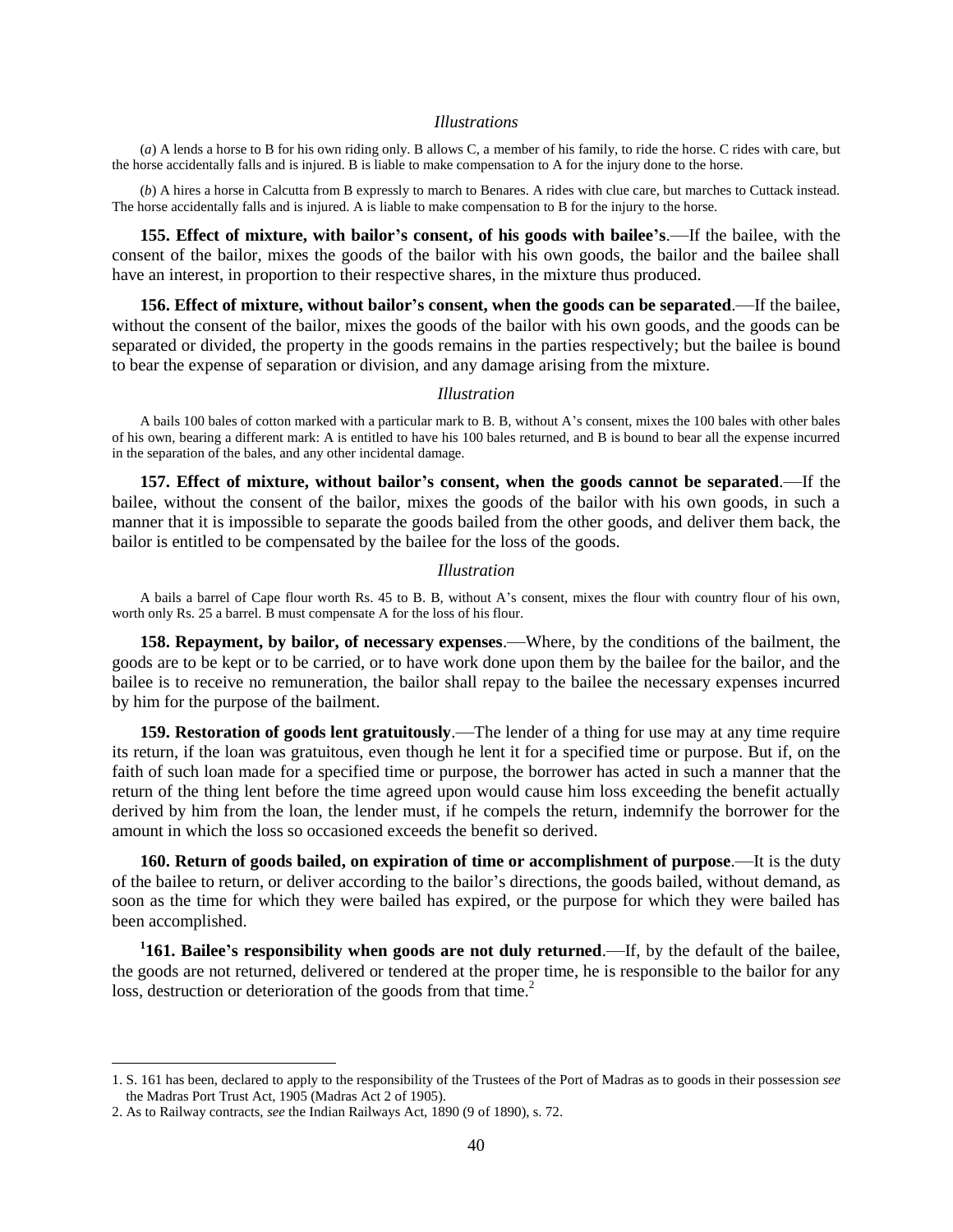**162. Termination of gratuitous bailment by death**.—A gratuitous bailment is terminated by the death either of the bailor or of the bailee.

**163. Bailor entitled to increase or profit from goods bailed**.—In the absence of any contract to the contrary, the bailee is bound to deliver to the bailor, or according to his directions, any increase or profit which may have accrued from the goods bailed.

## *Illustration*

A leaves a cow in the custody of B to be taken care of. The cow has a calf. B is bound to deliver the calf as well as the cow to A.

**164. Bailor's responsibility to bailee**.—The bailor is responsible to the bailee for any loss which the bailee may sustain by reason that the bailor was not entitled to make the bailment, or to receive back the goods, or to give directions respecting them.

**165. Bailment by several joint owners**.—If several joint owners of goods bail them, the bailee may deliver them back to, or according to the directions of, one joint owner without the consent of all in the absence of any agreement to the contrary.

**166. Bailee not responsible on re-delivery to bailor without title.—If the bailor has no title to the** goods, and the bailee, in good faith, delivers them back to, or according to the directions of, the bailor, the bailee is not responsible to the owner in respect of such delivery<sup>1</sup>.

**167. Right of third person claiming goods bailed**.—If a person, other than the bailor, claims goods bailed he may apply to the Court to stop the delivery of the goods to the bailor, and to decide the title to the goods.

**168. Right of finder of goods, may sue for specific reward offered**.—The finder of goods has no right to sue the owner for compensation for trouble and expense voluntarily incurred by him to preserve the goods and to find out the owner; but he may retain the goods against the owner until he receives such compensation; and, where the owner has offered a specific reward for the return of goods lost, the finder may sue for such reward, and may retain the goods until he receives it.

**169. When finder of thing commonly on sale may sell it**.—When a thing which is commonly the subject of sale is lost, if the owner cannot with reasonable diligence be found, or if he refuses, upon demand, to pay the lawful charges of the finder, the finder may sell it—

(*1*) when the thing is in danger of perishing or of losing the greater part of its value, or,

(*2*) when the lawful charges of the finder, in respect of the thing found, amount to two-thirds of its value.

**170. Bailee's particular lien**.—Where the bailee has, in accordance with the purpose of the bailment, rendered any service involving the exercise of labour or skill in respect of the goods bailed, he has, in the absence of a contract to the contrary, a right to retain such goods until he receives due remuneration for the services he has rendered in respect of them.

#### *Illustrations*

(*a*) A delivers a rough diamond to B, a jeweller, to be cut and polished, which is accordingly done. B is entitled to retain the stone till he is paid for the services he has rendered.

(*b*) A gives, cloth to B, a tailor, to make into a coat. B promises A to deliver the coat as soon as it is finished, and to give a three months' credit for the price. B is not entitled to retain the coat until he is paid.

<sup>1.</sup> *See* the Indian Evidence Act, 1872 (1 of 1872), s. 117.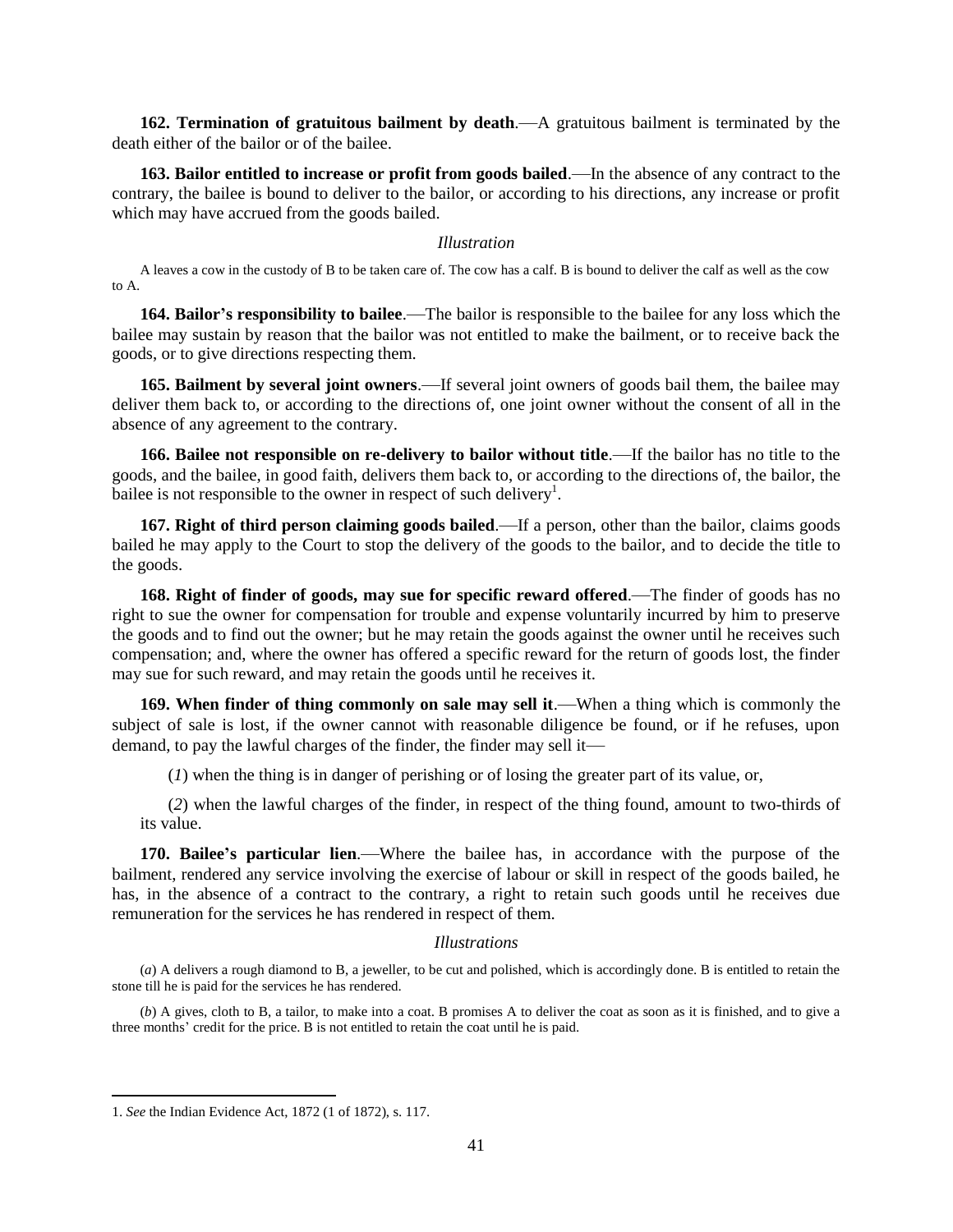**171. General lien of bankers, factors, wharfingers, attorneys and policy-brokers**.—Bankers, factors, wharfingers, attorneys of a High Court and policy-brokers may, in the absence of a contract to the contrary, retain as a security for a general balance of account, any goods bailed to them; but no other persons have a right to retain, as a security for such balance, goods bailed to them, unless there is an express contract to that effect<sup>1</sup>.

## *Bailments of Pledges*

**172. "Pledge" "pawnor", and "pawnee" defined**.—The bailment of goods as security for payment of a debt or performance of a promise is called "pledge". The bailor is in this case called the "pawnor". The bailee is called the "pawnee".

**173. Pawnee's right of retainer**.—The pawnee may retain the goods pledged, not only for payment of the debt or the performance of the promise, but for the interest of the debt, and all necessary expenses incurred by him in respect of the possession or for the preservation of the goods pledged.

**174. Pawnee not to retain for debt or promise other than that for which goods pledged. Presumption in case of subsequent advances**.—The pawnee shall not, in the absence of a contract to that effect, retain the goods pledged for any debt or promise other than the debt or promise for which they are pledged; but such contract, in the absence of anything to the contrary, shall be presumed in regard to subsequent advances made by the pawnee.

**175. Pawnee's right as to extraordinary expenses incurred.—**The pawnee is entitled to receive from the pawnor extraordinary expenses incurred by him for the preservation of the goods pledged.

**176. Pawnee's right where pawnor makes default**.—If the pawnor makes default in payment of the debt, or performance, at the stipulated time of the promise, in respect of which the goods were pledged, the pawnee may bring a suit against the pawnor upon the debt or promise, and retain the goods pledge as a collateral security; or he may sell the thing pledged, on giving the pawnor reasonable notice of the sale.

If the proceeds of such sale are less than the amount due in respect of the debt or promise, the pawnor is still liable to pay the balance. If the proceeds of the sale are greater than the amount so due, the pawnee shall pay over the surplus to the pawnor.

**177. Defaulting pawner's right to redeem**.—If a time is stipulated for the payment of the debt, of performance of the promise, for which the pledge is made, and the pawnor makes default in payment of the debt or performance of the promise at the stipulated time, he may redeem the goods pledged at any subsequent time before the actual sale of them<sup>2</sup>; but he must, in that case, pay, in addition, any expenses which have arisen from his default.

**3 [178. Pledge by mercantile agent**.—Where a mercantile agent is, with the consent of the owner, in possession of goods or the document of title to goods, any pledge made by him, when acting in the ordinary course of business of a mercantile agent, shall be as valid as if he were expressly authorised by the owner of the goods to make the same; provided that the pawnee acts in good faith and has not at the time of the pledge notice that the pawnor has not authority to pledge.

*Explanation*.—In this section, the expressions "mercantile agent" and "documents of title" shall have the meanings assigned to them in the Indian Sale of Goods Act, 1930 (3 of 1930).

**178A. Pledge by person in possession under voidable contract**.—When the pawnor has obtained possession of the goods pledged by him under a contract voidable under section 19 or section 19A, but

<sup>1.</sup> As to lien of an agent, *see* s. 221, *infra.* As to lien of a Railway Administration, *see* the Indian Railways Act, 1890 (9 of 1890), s. 55.

<sup>2.</sup> For limitation, *see* the Limitation Act, 1963 (36 of 1963), Sch. 1.

<sup>3.</sup> Ss. 178 and 178A subs. by Act 4 of 1930, s. 2, for the original s. 178.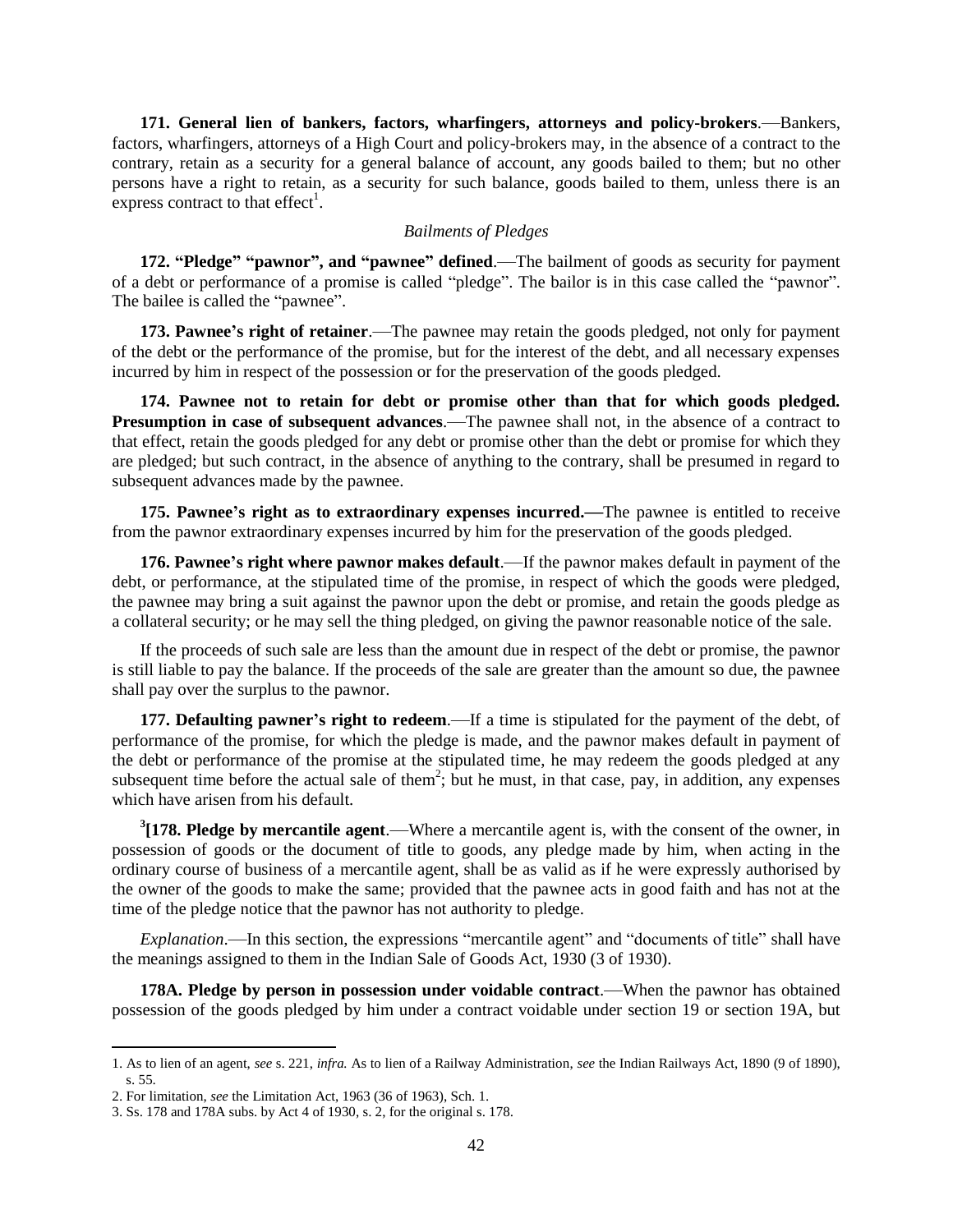the contract has not been rescinded at the time of the pledge, the pawnee acquires a good title to the goods, provided he acts in good faith and without notice of the pawnor"s defect of title.]

**179. Pledge where pawnor has only a limited interest**.—Where a person pledges goods in which he has only a limited interest, the pledge is valid to the extent of that interest.

### *Suits by bailees or bailors against wrong-doers*

**180. Suit by bailor or bailee against wrong-doer**.—If a third person wrongfully deprives the bailee of the use or possession of the goods bailed, or does them any injury, the bailee is entitled to use such remedies as the owner might have used in the like case if no bailment had been made; and either the bailor or the bailee may bring a suit against a third person for such deprivation or injury.

**181. Apportionment of relief or compensation obtained by such suits**.—Whatever is obtained by way of relief or compensation in any such suit shall, as between the bailor and the bailee, be dealt with according to their respective interests.

## CHAPTER X

## **AGENCY**

### *Appointment and authority of agents*

**182. "Agent" and "principal" defined**.—An "agent" is a person employed to do any act for another, or to represent another in dealings with third persons. The person for whom such act is done, or who is so represented, is called the "principal".

**183. Who may employ agent**.—Any person who is of the age of majority according to the law to which he is subject, and who is of sound mind, may employ an agent.

**184. Who may be an agent**.—As between the principal and third persons, any person may become an agent, but no person who is not of the age of majority and of sound mind can become an agent, so as to be responsible to his principal according to the provisions in that behalf herein contained.

**185. Consideration not necessary**.—No consideration is necessary to create an agency.

**186. Agent's authority may be expressed or implied**.—The authority of an agent may be expressed or implied<sup>1</sup>.

**187. Definitions of express and implied authority**.—An authority is said to be express when it is given by words spoken or written. An authority is said to be implied when it is to be inferred from the circumstances of the case; and things spoken or written, or the ordinary course of dealing, may be accounted circumstances of the case.

### *Illustration*

A owns a shop in Serampore, living himself in Calcutta, and visiting the shop occasionally. The shop is managed by B, and he is in the habit of ordering goods from C in the name of A for the purposes of the shop, and of paying for them out of A"s funds with A's knowledge. B has an implied authority from A to order goods from C in the name of A for the purposes of the shop.

**188. Extent of agent's authority**.—An agent, having an authority to do an act, has authority to do every lawful thing which is necessary in order to do such act.

An agent having an authority to carry on a business, has authority to do every lawful thing necessary for the purpose, or usually done in the course, of conducting such business.

## *Illustrations*

 $\overline{a}$ 

<sup>1.</sup> *See*, however, the Registration Act, 1908 (16 of 1908), s. 33; *see* also the Code of Civil Procedure, 1908 (5 of 1908), Sch. I, Order III, rule 4.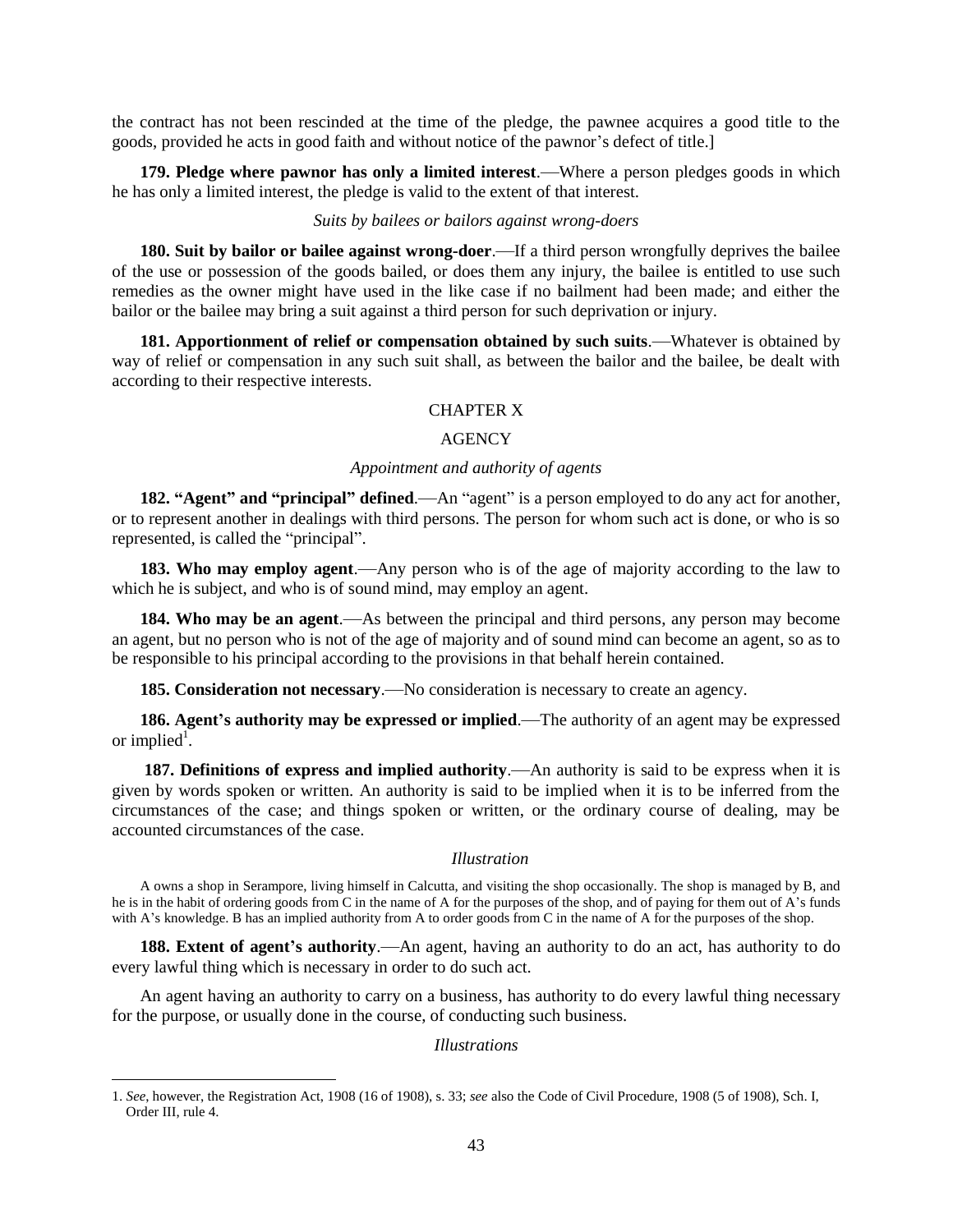(*a*) A is employed by B, residing in London, to recover at Bombay a debt due to B. A may adopt any legal process necessary for the purpose of recovering the debt, and may give a valid discharge for the same.

(*b*) A constitutes B his agent to carry on his business of a shipbuilder. B may purchase timber and other materials, and hire workmen, for the purpose of carrying on the business.

**189. Agent's authority in an emergency**.—An agent has authority, in an emergency, to do all such acts for the purpose of protecting his principal from loss as would be done by a person of ordinary prudence, in his own case, under similar circumstances.

#### *Illustrations*

(*a*) An agent for sale may have goods repaired if it be necessary.

(*b*) A consigns provisions to B at Calcutta, with directions to send them immediately to C, at Cuttack. B may sell the provisions at Calcutta, if they will not bear the journey to Cuttack without spoiling.

#### *Sub-agents*

**190. When agent cannot delegate**.—An agent cannot lawfully employ another to perform acts which he has expressly or impliedly undertaken to perform personally, unless by the ordinary custom of trade a sub-agent may, or, from the nature of the agency, a sub-agent must, be employed.

**191. "Sub-agent" defined**.—A "sub-agent" is a person employed by, and acting under the control of, the original agent in the business of the agency.

**192. Representation of principal by sub-agent properly appointed**.—Where a sub-agent is properly appointed, the principal is, so far as regards third persons, represented by the sub-agent, and is bound by and responsible for his acts, as if he were an agent originally appointed by the principal.

**Agent's responsibility for sub-agent**.—The agent is responsible to the principal for the acts of the sub-agent.

**Sub-agent's responsibility**.—The sub-agent is responsible for his acts to the agent, but not to the principal, except in cases of fraud or wilful wrong.

**193. Agent's responsibility for sub-agent appointed without authority**.—Where an agent, without having authority to do so, has appointed a person to act as a sub-agent, the agent stands towards such person in the relation of a principal to an agent, and is responsible for his acts both to the principal and to third persons; the principal is not represented, by or responsible for the acts of the person so employed, nor is that person responsible to the principal.

**194. Relation between principal and person duly appointed by agent to act in business of agency**.—Where an agent, holding an express or implied authority to name another person to act for the principal in the business of the agency, has named another person accordingly, such person is not a sub-agent, but an agent of the principal for such part of the business of the agency as is entrusted to him.

#### *Illustrations*

(*a*) A directs B, his solicitor, to sell his estate by auction, and to employ an auctioneer for the purpose. B names C, an auctioneer, to conduct the sale. C is not a sub-agent, but is A"s agent for the conduct of the sale.

(*b*) A authorizes B, a merchant in Calcutta, to recover the moneys due to A from C & Co. B instructs D, a solicitor, to take legal proceedings against C & Co. for the recovery of the money. D is not a sub-agent, but is solicitor for A.

**195. Agent's duty in naming such person**.—In selecting such agent for his principal, an agent is bound to exercise the same amount of discretion as a man of ordinary prudence would exercise in his own case; and, if he does this, he is not responsible to the principal for the acts or negligence of the agent so selected.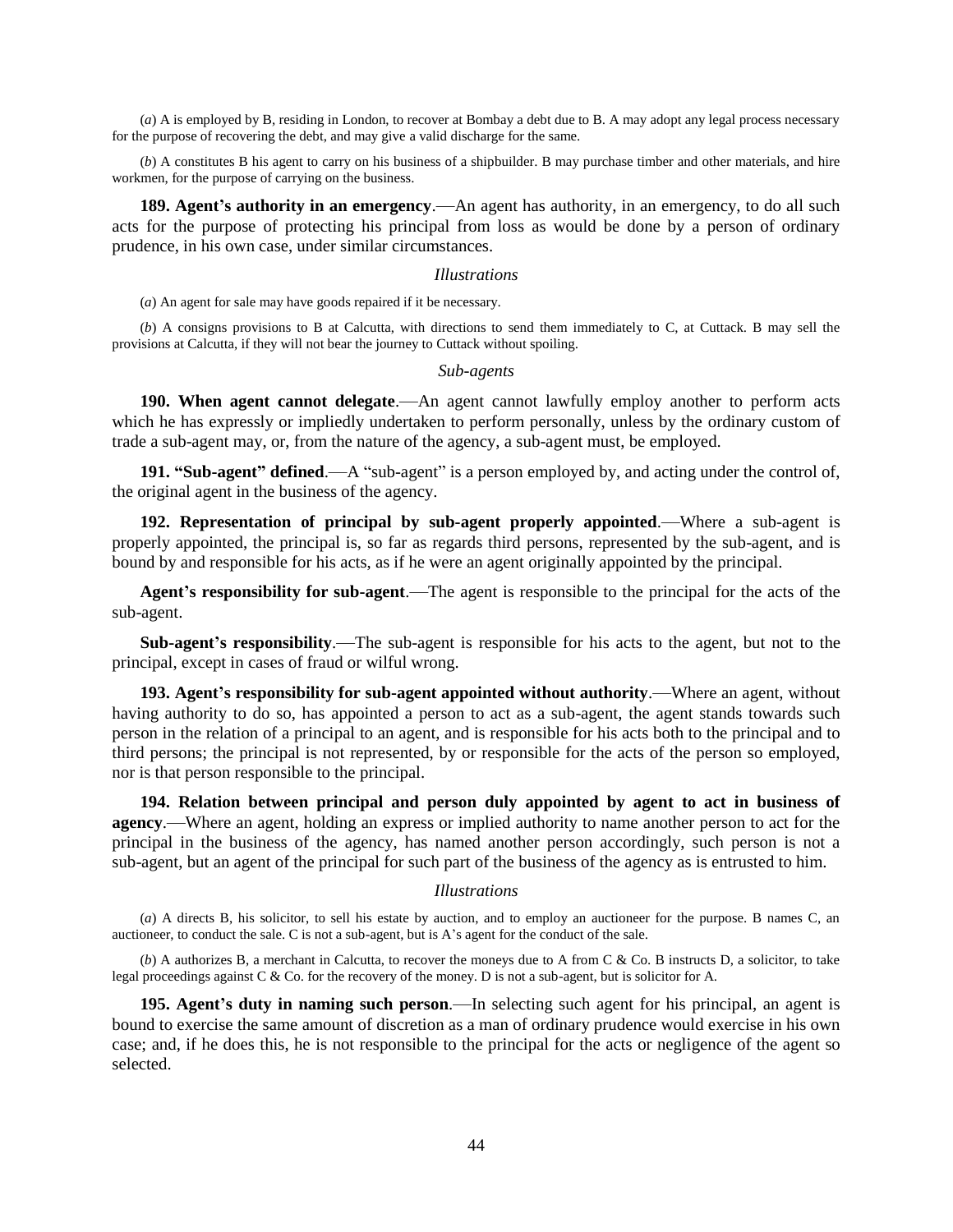#### *Illustrations*

(*a*) A instructs B, a merchant, to buy a ship for him. B employs a ship-surveyor of good reputation to choose a ship for A. The surveyor makes the choice negligently and the ship turns out to be unseaworthy and is lost. B is not, but the surveyor is, responsible to A.

(*b*) A consigns goods to B, a merchant, for sale. B, in due course, employs an auctioneer in good credit to sell the goods of A, and allows the auctioneer to receive the proceeds of the sale. The auctioneer afterwards becomes insolvent without having accounted for the proceeds. B is not responsible to A for the proceeds.

#### *Ratification*

**196. Right of person as to acts done for him without his authority**. **Effect of ratification**.— Where acts are done by one person on behalf of another, but without his knowledge or authority, he may elect to ratify or to disown such acts. If he ratify them, the same effects will follow as if they had been performed by his authority.

**197. Ratification may be expressed or implied**.—Ratification may be expressed or may be implied in the conduct of the person on whose behalf the acts are done.

#### *Illustrations*

(*a*) A, without authority, buys goods for B. Afterwards B sells them to C on his own account; B"s conduct implies a ratification of the purchase made for him by A.

(*b*) A, without B"s authority, lends B"s money to C. Afterwards B accepts interest on the money from C. B"s conduct implies a ratification of the loan.

**198. Knowledge requisite for valid ratification**.—No valid ratification can be made by a person whose knowledge of the facts of the case is materially defective.

**199. Effect of ratifying unauthorized act forming part of a transaction**.—A person ratifying any unauthorized act done on his behalf ratifies the whole of the transaction of which such act formed a part.

**200. Ratification of unauthorized act cannot injure third person**.—An act done by one person on behalf of another, without such other person"s authority, which, if done with authority, would have the effect of subjecting a third person to damages, or of terminating any right or interest of a third person, cannot, by ratification, be made to have such effect.

#### *Illustrations*

(*a*) A, not being authorized thereto by B, demands, on behalf of B, the delivery of a chattel, the property of B, from C, who is in possession of it. This demand cannot be ratified by B, so as to make C liable for damages for his refusal to deliver.

(*b*) A holds a lease from B, terminable on three months" notice. C, an unauthorized person, gives notice of termination to A. The notice cannot be ratified by B, so as to be binding on A.

#### *Revocation of Authority*

**201. Termination of agency**.—An agency is terminated by the principal revoking his authority; or by the agent renouncing the business of the agency; or by the business of the agency being completed; or by either the principal or agent dying or becoming of unsound mind; or by the principal being adjudicated an insolvent under the provisions of any Act for the time being in force for the relief of insolvent debtors.

**202. Termination of agency where agent has an interest in subject-matter**.—Where the agent has himself an interest in the property which forms the subject-matter of the agency, the agency cannot, in the absence of an express contract, be terminated to the prejudice of such interest.

#### *Illustrations*

(*a*) A gives authority to B to sell A"s land, and to pay himself, out of the proceeds, the debts due to him from A. A cannot revoke this authority, nor can it be terminated by his insanity or death.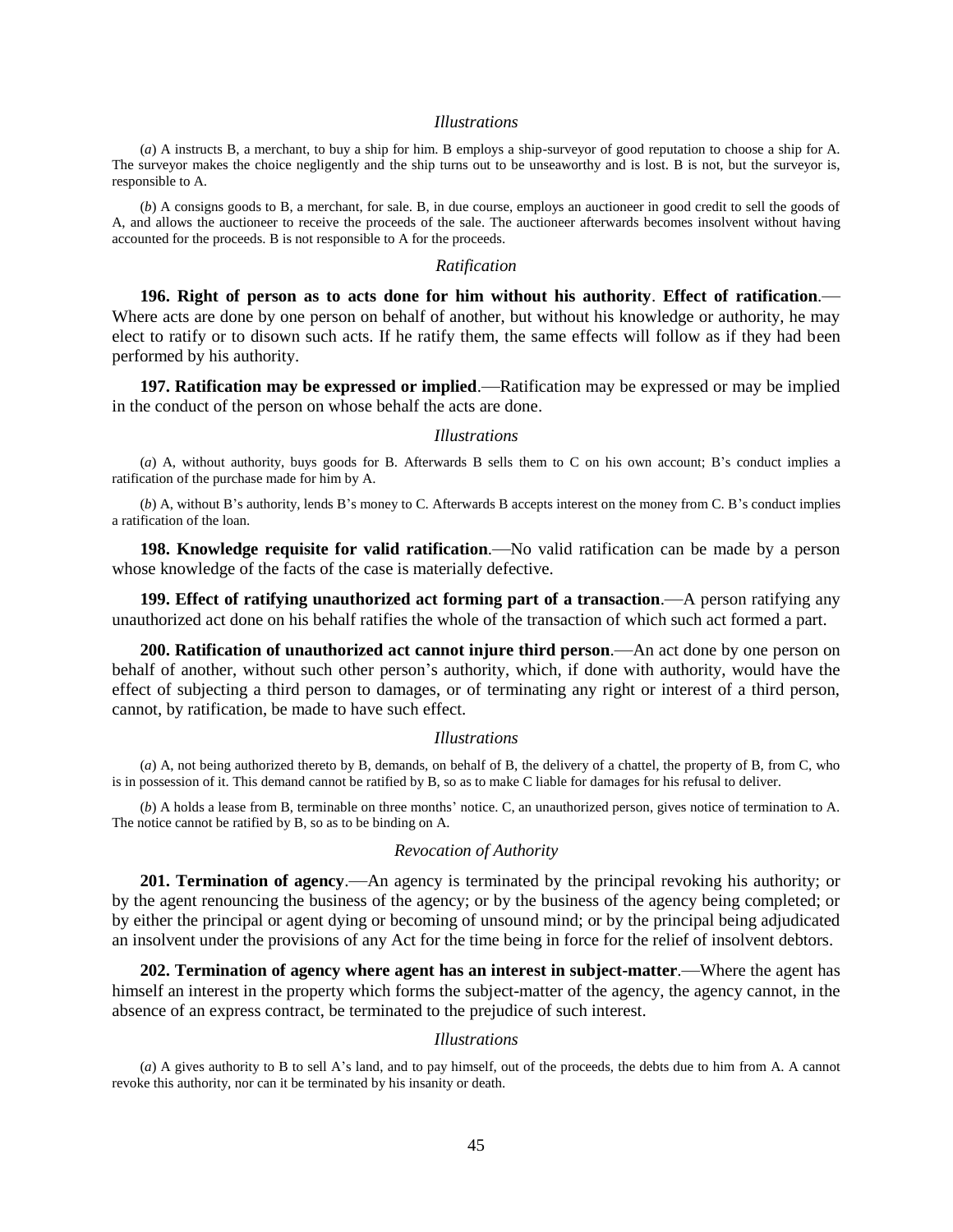(*b*) A consigns 1,000 bales of cotton to B, who has made advances to him on such cotton, and desires B to sell the cotton, and to repay himself out of the price, the amount of his own advances. A cannot revoke this authority, nor is it terminated by his insanity or death.

**203. When principal may revoke agent's authority**.—The principal may, save as is otherwise provided by the last preceding section, revoke the authority given to his agent at any time before the authority has been exercised so as to bind the principal.

**204. Revocation where authority has been partly exercised**.—The principal cannot revoke the authority given to his agent after the authority has been partly exercised, so far as regards such acts and obligations as arise from acts already done in the agency.

#### *Illustrations*

(*a*) A authorizes B to buy 1,000 bales of cotton on account of A, and to pay for it out of A"s moneys remaining in B"s hands. B buys 1,000 bales of cotton in his own name, so as to make himself personally liable for the price. A cannot revoke B"s authority so far as regards payment for the cotton.

(*b*) A authorizes B to buy 1,000 bales of cotton on account of A, and to pay for it out of A"s moneys remaining in B"s hands. B buys 1,000 bales of cotton in A"s name, and so as not to render himself personally liable for the price. A can revoke B"s authority to pay for the cotton.

**205. Compensation for revocation by principal, or renunciation by agent**.—Where there is an express or implied contract that the agency should be continued for any period of time, the principal must make compensation to the agent, or the agent to the principal, as the case may be, for any previous revocation or renunciation of the agency without sufficient cause.

**206. Notice of revocation or renunciation**.—Reasonable notice must be given of such revocation or renunciation, otherwise the damage thereby resulting to the principal or the agent, as the case may be, must be made good to the one by the other.

**207. Revocation and renunciation may be expressed or implied**.—Revocation and renunciation may be expressed or may be implied in the conduct of the principal or agent respectively.

### *Illustration*

A empowers B to let A"s house. Afterwards A lets it himself. This is an implied revocation of B"s authority.

**208. When termination of agent's authority takes effect as to agent, and as to third persons**.— The termination of the authority of an agent does not, so far as regards the agent, take effect before it becomes known to him, or, so far as regards third persons, before it becomes known to them.

#### *Illustrations*

(*a*) A directs B to sell goods for him, and agrees to give B five per cent. commission on the price fetched by the goods. A afterwards, by letter, revoke B"s authority. B, after the letter is sent, but before he receives it, sells the goods for 100 rupees. The sale is binding on A, and B is entitled to five rupees as his commission.

(*b*) A, at Madras, by letter, directs B to sell for him some cotton lying in a warehouse in Bombay, and afterwards, by letter, revokes his authority to sell, and directs B to send the cotton to Madras. B, after receiving the second letter, enters into a contract with C, who knows of the first letter, but not of the second, for the sale to him of the cotton. C pays B the money, with which B absconds. C"s payment is good as against A.

(*c*) A directs B, his agent, to pay certain money to C. A dies, and D takes out probate to his will. B, after A"s death, but before hearing of it, pays the money to C. The payment is good as against D, the executor.

**209. Agent's duty on termination of agency by principal's death or insanity**.—When an agency is terminated by the principal dying or becoming of unsound mind, the agent is bound to take, on behalf of the representatives of his late principal, all reasonable steps for the protection and preservation of the interests entrusted to him.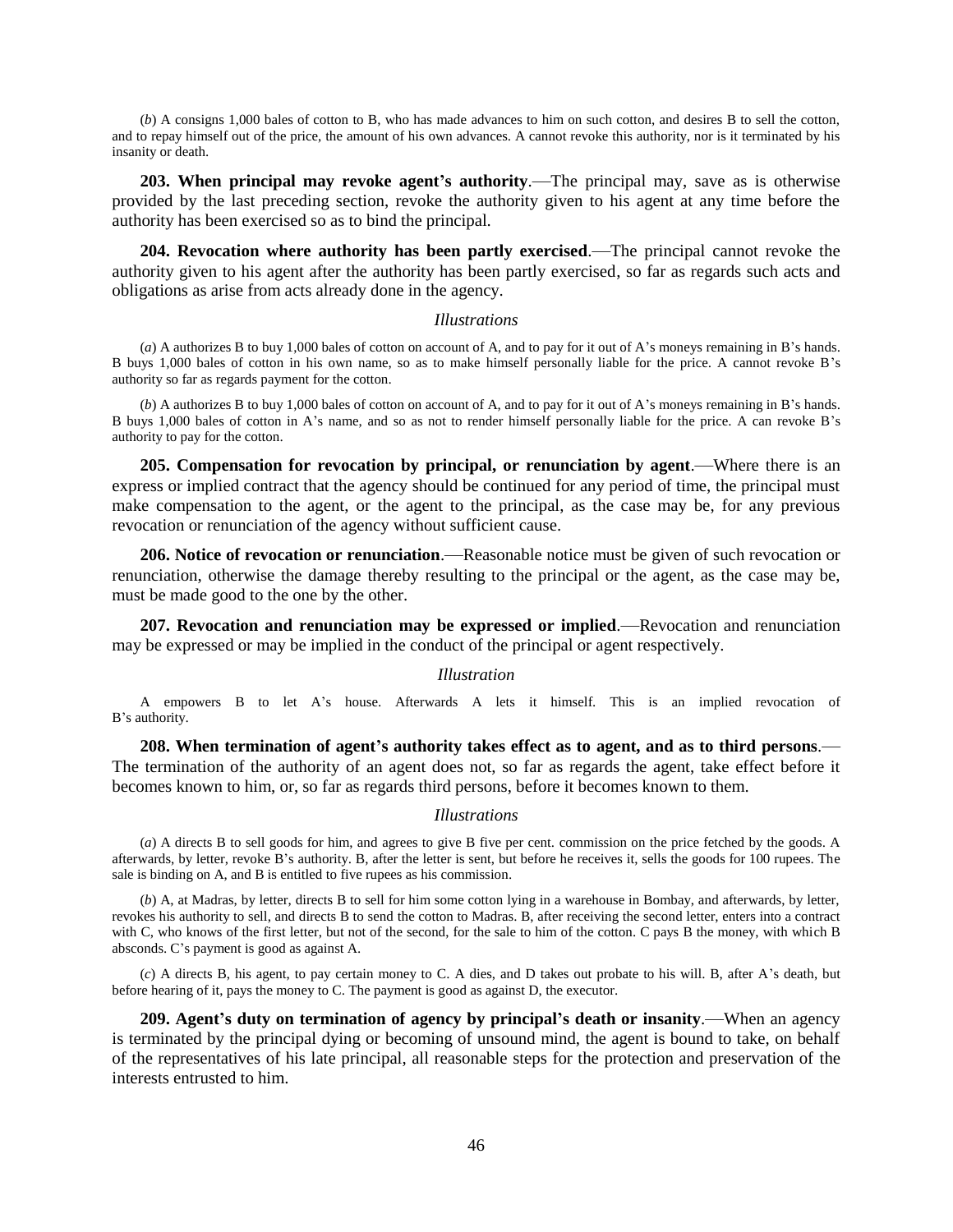**210. Termination of sub-agent's authority**.—The termination of the authority of an agent causes the termination (subject to the rules herein contained regarding the termination of an agent"s authority) of the authority of all sub-agents appointed by him.

### *Agent's duty to principal*

**211. Agent's duty in conducting principal's business**.—An agent is bound to conduct the business of his principal according to the directions given by the principal, or, in the absence of any such directions, according to the custom which prevails in doing business of the same kind at the place where the agent conducts such business. When the agent acts otherwise, if any loss be sustained, he must make it good to his principal, and if any profit accrues, he must account for it.

#### *Illustrations*

(*a*) A, an agent engaged in carrying on for B a business, in which it is the custom to invest from time to time, at interest, the moneys which may be in hand, omits to make such investment. A must make good to B the interest usually obtained by such investments.

(*b*) B, a broker, in whose business it is not the custom to sell on credit, sells goods of A on credit to C, whose credit at the time was very high. C, before payment, becomes insolvent. B must make good the loss to A.

**212. Skill and diligence required from agent**.—An agent is bound to conduct the business of the agency with as much skill as is generally possessed by persons engaged in similar business unless the principal has notice of his want of skill. The agent is always bound to act with reasonable diligence, and to use such skill as he possesses; and to make compensation to his principal in respect of the direct consequences of his own neglect, want of skill or misconduct, but not in respect of loss or damage which are indirectly or remotely caused by such neglect, want of skill, or misconduct.

#### *Illustrations*

(*a*) A, a merchant in Calcutta, has an agent, B, in London, to whom a sum of money is paid on A"s account, with orders to remit. B retains the money for a considerable time. A, in consequence of not receiving the money, becomes insolvent. B is liable for the money and interest from the day on which it ought to have been paid, according to the usual rate, and for any further direct loss-as, *e.g.,* by variation of rate of exchange-but not further.

(*b*) A, an agent for the sale of goods, having authority to sell on credit, sells to B on credit, without making the proper and usual enquiries as to the solvency of B. B, at the time of such sale, is insolvent. A must make compensation to his principal in respect of any loss thereby sustained.

(*c*) A, an insurance-broker employed by B to effect an insurance on a ship, omits to see that the usual clauses are inserted in the policy. The ship is after wards lost. In consequence of the omission of the clauses nothing can be recovered from the underwriters. A is bound to make good the loss to B.

(*d*) A, a merchant in England, directs B, his agent at Bombay, who accepts the agency, to send him 100 bales of cotton by a certain ship. B, having it in his power to send the cotton, omits to do so. The ship arrives safely in England. Soon after her arrival the price of cotton rises. B is bound to make good to A the profit which he might have made by the 100 bales of cotton at the time the ship arrived, but not any profit he might have made by the subsequent rise.

**213. Agent's accounts**.—An agent is bound to render proper accounts to his principal on demand.

**214. Agent's duty to communicate with principal**.—It is the duty of an agent, in cases of difficulty, to use all reasonable diligence in communicating with his principal, and in seeking to obtain his instructions.

**215. Right of principal when agent deals, on his own account, in business of agency without principal's consent**.—If an agent deals on his own account in the business of the agency, without first obtaining the consent of his principal and acquainting him with all material circumstances which have come to his own knowledge on the subject, the principal may repudiate the transaction, if the case shows, either that any material fact has been dishonestly concealed from him by the agent, or that the dealings of the agent have been disadvantageous to him.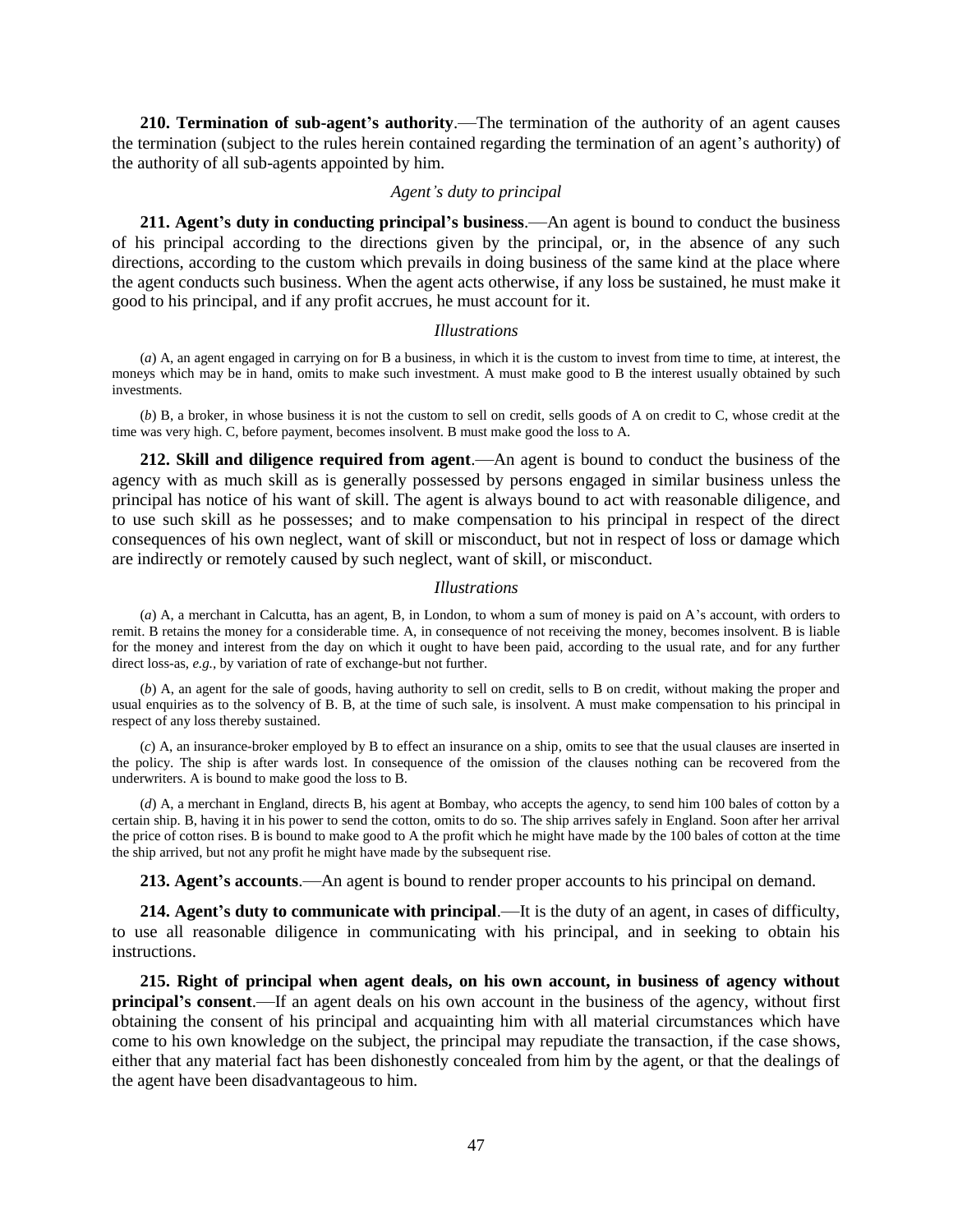#### *Illustrations*

(*a*) A directs B to sell A"s estate. B buys the estate for himself in the name of C. A, on discovering that B has bought the estate for himself, may repudiate the sale, if he can show that B has dishonestly concealed any material fact, or that the sale has been disadvantageous to him.

(*b*) A directs B to sell A"s estate B, on looking over the estate before selling it, finds a mine on the estate which is unknown to A. B informs A that he wishes to buy the estate for himself, but conceals the discovery of the mine. A allows B to buy, in ignorance of the existence of the mine. A, on discovering that B knew of the mine at the time he bought the estate, may either repudiate or adopt the sale at his option.

**216. Principal's right to benefit gained by agent dealing on his own account in business of agency**.—If an agent, without the knowledge of his principal, deals in the business of the agency on his own account instead of on account of his principal, the principal is entitled to claim from the agent any benefit which may have resulted to him from the transaction.

#### *Illustration*

A directs B, his agent, to buy a certain house for him. B tells A it cannot be bought, and buys the house for himself. A may, on discovering that B has bought the house, compel him to sell it to A at the price he gave for it.

**217. Agent's right of retainer out of sums received on principal's account**.—An agent may retain, out of any sums received on account of the principal in the business of the agency, all moneys due to himself in respect of advances made or expenses properly incurred by him in conducting such business, and also such remuneration as may be payable to him for acting as agent.

**218. Agent's duty to pay sums received for principal**.—Subject to such deductions, the agent is bound to pay to his principal all sums received on his account.

**219. When agent's remuneration becomes due**.—In the absence of any special contract, payment for the performance of any act is not due to the agent until the completion of such act; but an agent may detain moneys received by him on account of goods sold, although the whole of the goods consigned to him for sale may not have been sold, or although the sale may not be actually complete.

**220. Agent not entitled to remuneration for business misconducted**.—An agent who is guilty of misconduct in the business of the agency, is not entitled to any remuneration in respect of that part of the business which he has misconducted.

#### *Illustrations*

(*a*) A employs B to recover, 1,00,000 rupees from C, and to lay it out on good security. B recovers the 1,00,000 rupees; and lays out 90,000 rupees on good security, but lays out 10,000 rupees on security which he ought to have known to be bad, whereby A loses 2,000 rupees. B is entitled to remuneration for recovering the 1,00,000 rupees and for investing the 90,000 rupees. He is not entitled to any remuneration for investing the 10,000 rupees, and he must make good the 2,000 rupees to B.

(*b*) A employs B to recover 1,000 rupees from C. Through B"s misconduct the money is not recovered. B is entitled to no remuneration for his services, and must make good the loss.

**221. Agent's lien on principal's property**.—In the absence of any contract to the contrary, an agent is entitled to retain goods, papers and other property, whether movable or immovable of the principal received by him, until the amount due to himself for commission, disbursements and services in respect of the same has been paid or accounted for to him.

## *Principal's duty to agent*

**222. Agent to be indemnified against consequences of lawful acts**.—The employer of an agent is bound to indemnify him against the consequences of all lawful acts done by such agent in exercise of the authority conferred upon him.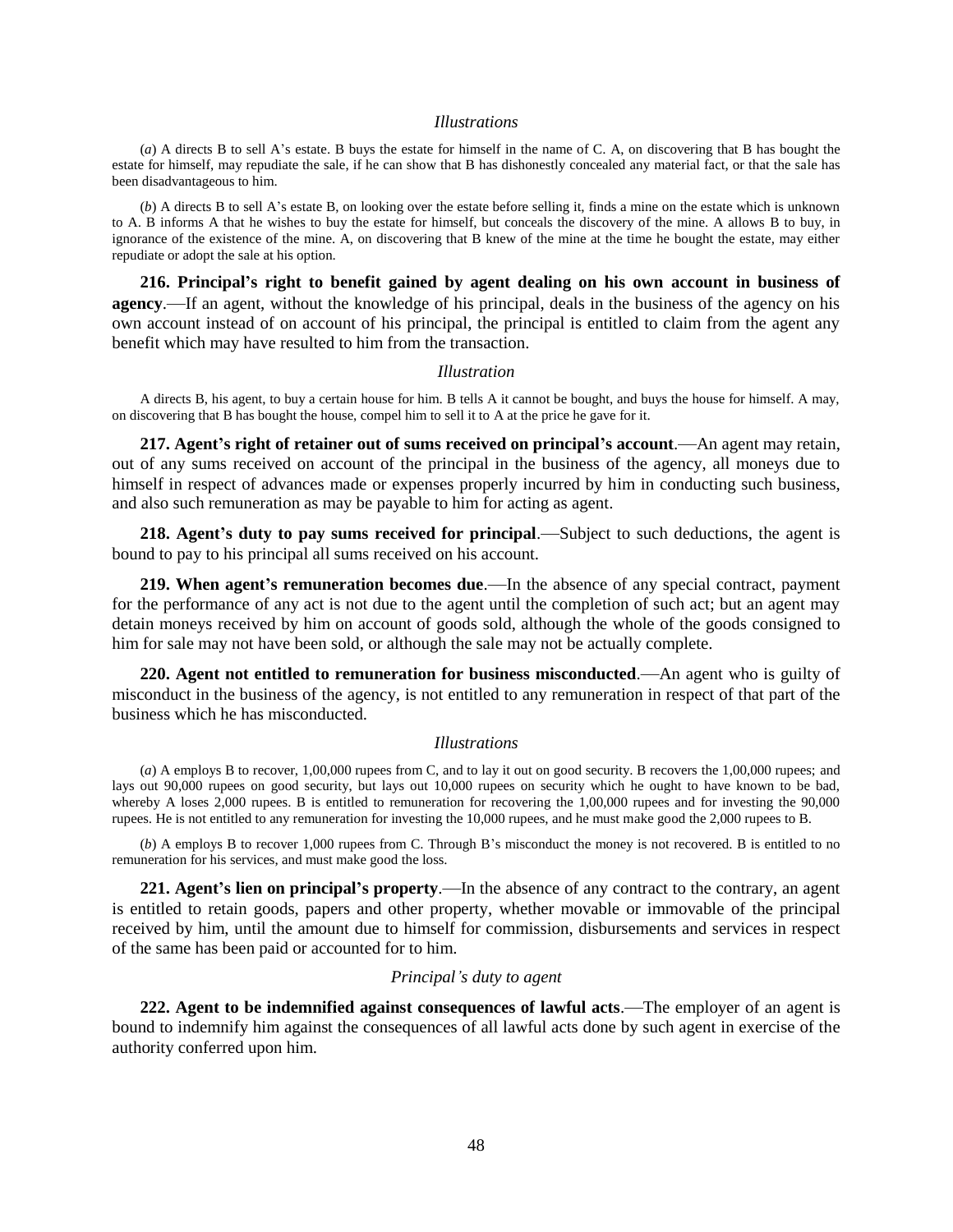#### *Illustrations*

(*a*) B, at Singapur, under instructions from A of Calcutta, contracts with C to deliver certain goods to him. A does not send the goods to B, and C sues B for breach of contract. B informs A of the suit, and A authorizes him to defend the suit. B defends the suit, and is compelled to pay damages and costs, and incurs expenses. A is liable to B for such damages, costs and expenses.

(*b*) B, a broker at Calcutta, by the orders of A, a merchant there, contracts with C for the purchase of 10 casks of oil for A. Afterwards A refuses to receive the oil, and C sues B. B informs A, who repudiates the contract altogether. B defends, but unsuccessfully, and has to pay damages and costs and incurs expenses. A is liable to B for such damages, costs and expenses.

**223. Agent to be indemnified against consequences of acts done in good faith**.—Where one person employs another to do an act, and the agent does the act in good faith, the employer is liable to indemnify the agent against the consequences of that act, though it cause an injury to the rights of third persons.

#### *Illustrations*

(*a*) A, a decree-holder and entitled to execution of B's goods, requires the officer of the Court to seize certain goods, representing them to be the goods of B. The officer seizes the goods, and is sued by C, the true owner of the goods. A is liable to indemnify the officer for the sum which he is compelled to pay to C, in consequence of obeying A"s directions.

(*b*) B, at the request of A, sells goods in the possession of A, but which A had no right to dispose of, B does not know this, and hands over the proceeds of the sale to A. Afterwards C, the true owner of the goods, sues B and recovers the value of the goods and costs. A is liable to indemnify B for what he has been compelled to pay to C, and for B"s own expenses.

**224. Non-liability of employer of agent to do a criminal act**.—Where one person employs another to do an act which is criminal, the employer is not liable to the agent, either upon an express or an implied promise, to indemnify him against the consequences of that  $Act^{\dagger}$ .

#### *Illustrations*

(*a*) A employs B to beat C, and agrees to indemnify him against all consequences of the act. B thereupon beats C, and has to pay damages to C for so doing. A is not liable to indemnify B for those damages.

(*b*) B, the proprietor of a newspaper, publishes, at A"s request, a libel upon C in the paper, and A agrees to indemnify B against the consequences of the publication, and all costs and damages of any action in respect thereof. B is sued by C and has to pay damages, and also incurs expenses. A is not liable to B upon the indemnity.

**225. Compensation to agent for injury caused by principal's neglect**.—The principal must make compensation to his agent in respect of injury<sup>2</sup> caused to such agent by the principal's neglect or want of skill.

#### *Illustration*

A employs B as a bricklayer in building a house, and puts up the scaffolding himself. The scaffolding is unskilfully put up, and B is in consequence hurt. A must make compensation to B.

### *Effect of agency on contracts with third persons*

**226. Enforcement and consequences of agent's contracts**.—Contracts entered into through an agent, and obligations arising from acts done by an agent, may be enforced in the same manner, and will have the same legal consequences, as if the contracts had been entered into and the acts done by the principal in person.

#### *Illustrations*

(*a*) A buys goods from B, knowing that he is an agent for their sale, but not knowing who is the principal. B"s principal is the person entitled to claim from A the price of the goods, and A cannot, in a. suit by the principal, set-off against that claim a debt due to himself from B.

1. *See* s. 24, *supra*.

 $\overline{a}$ 

<sup>2.</sup> *Cf*. the Fatal Accidents Act, 1855 (13 of 1855).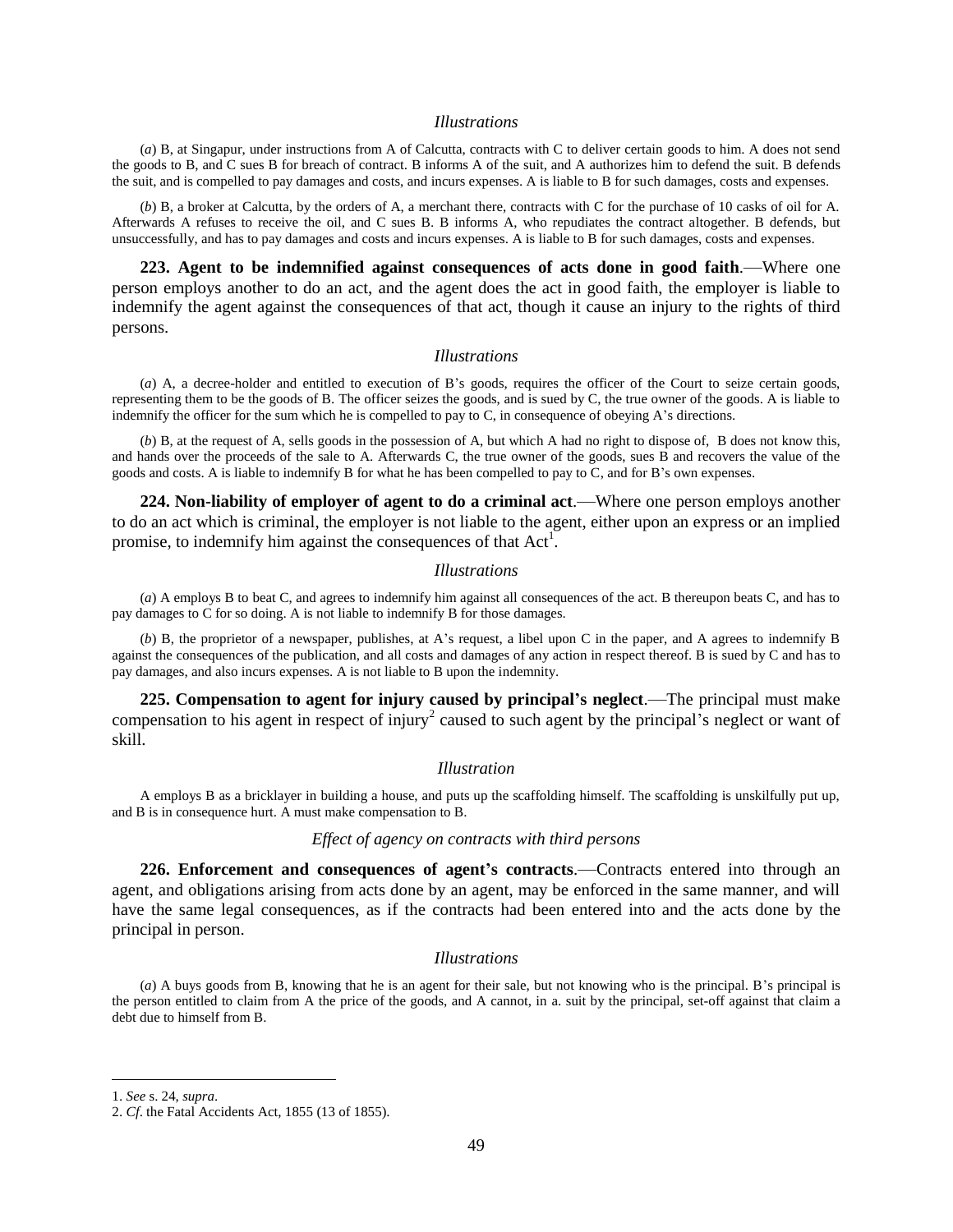(*b*) A, being B's agent with authority to receive money on his behalf, receives from C a sum of money due to B. C is discharged of his obligation to pay the sum in question to B.

**227. Principal how far bound, when agent exceeds authority**.—When an agent does more than he is authorized to do, and when the part of what he does, which is within his authority, can be separated from the part which is beyond his authority, so much only of what he does as is within his authority is binding as between him and his principal.

#### *Illustration*

A, being owner of a ship and cargo, authorizes B to procure an insurance for 4,000 rupees on the ship. B procures a policy for 4,000 rupees on the ship, and another for the like sum on the cargo. A is bound to pay the premium for the policy on the ship, but not the premium for the policy on the cargo.

**228. Principal not bound when excess of agent's authority is not separable**.—Where an agent does more than he is authorized to do, and what he does beyond the scope of his authority cannot be separated from what is within it, the principal is not bound to recognize the transaction.

#### *Illustration*

A authorizes B to buy 500 sheep for him. B buys 500 sheep and 200 lambs for one sum of 6,000 rupees. A may repudiate the whole transaction.

**229. Consequences of notice given to agent**.—Any notice given to or information obtained by the agent, provided it be given or obtained in the course of the business transacted by him for the principal, shall, as between the principal and third parties, have the same legal consequences as if it had been given to or obtained by the principal.

#### *Illustrations*

(*a*) A is employed by B to buy from C certain goods, of which C is the apparent owner, and buys them accordingly. In the course of the treaty for the sale, A learns that the goods really belonged to D, but B is ignorant of that fact. B is not entitled to set-off a debt owing to him from C against the price of the goods.

(*b*) A is employed by B to buy from C goods of which C is the apparent owner. A was, before he was so employed, a servant of C, and then learnt that the goods really belonged to D, but B is ignorant of that fact. In spite of the knowledge of his agent, B may set-off against the price of the goods a debt owing to him from C.

**230. Agent cannot personally enforce, nor be bound by, contracts on behalf of principal**.—In the absence of any contract to that effect, an agent cannot personally enforce contracts entered into by him on behalf of his principal, nor is he personally bound by them.

**Presumption of contract to contrary—Such a contract shall be presumed to exist in the following** cases:—

(*1*) where the contract is made by an agent for the sale or purchase of goods for a merchant resident abroad;

(*2*) where the agent does not disclose the name of his principal;

(*3*) where the principal, though disclosed, cannot be sued.

**231. Rights of parties to a contract made by agent not disclosed**.—If an agent makes a contract with a person who neither knows, nor has reason to suspect, that he is an agent, his principal may require the performance of the contract; but the other contracting party has, as against the principal, the same rights as he would have had as against the agent if the agent had been principal.

If the principal discloses himself before the contract is completed, the other contracting party may refuse to fulfil the contract, if he can show that, if he had known who was the principal in the contract, or if he had known that the agent was not a principal, he would not have entered into the contract.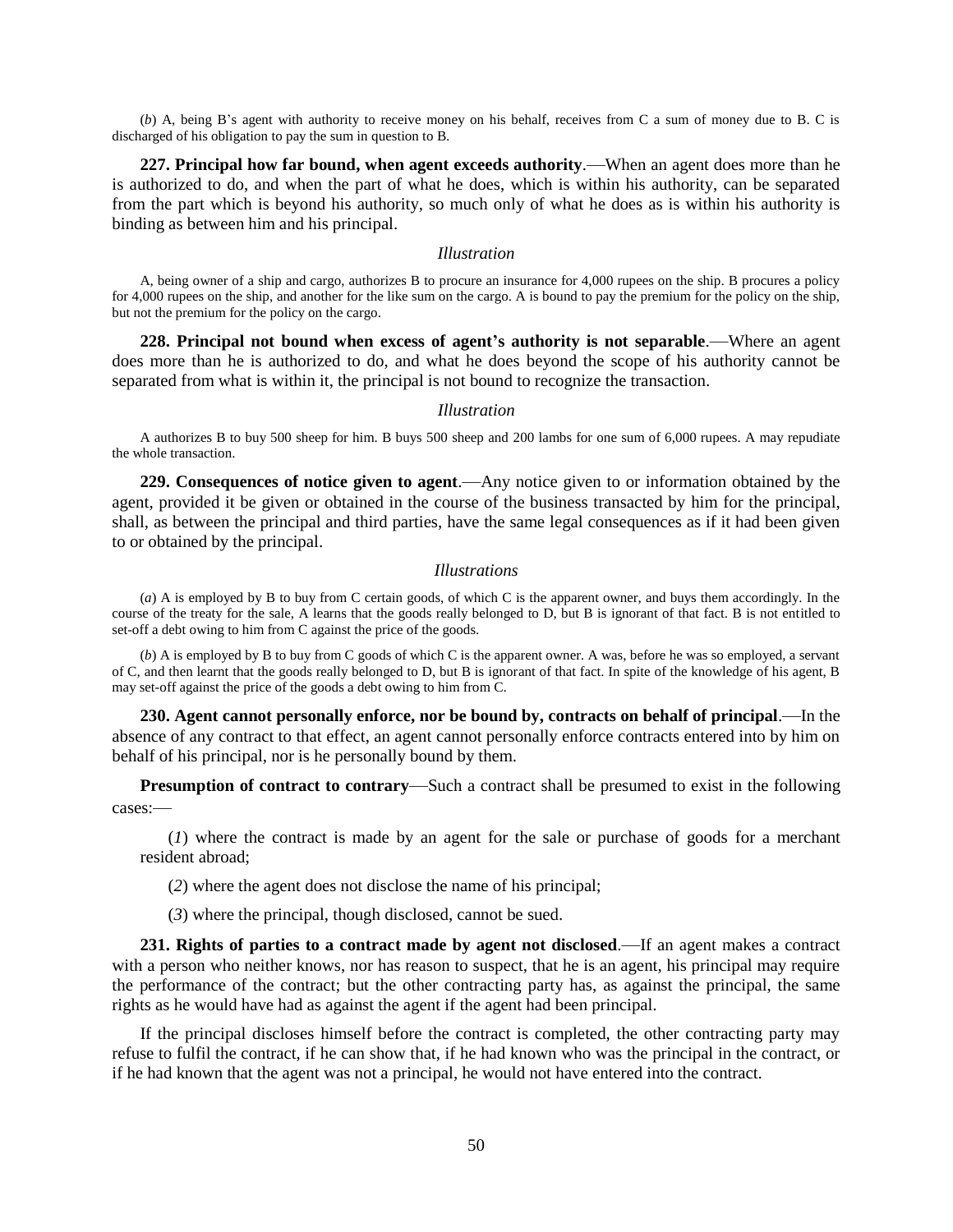**232. Performance of contract with agent supposed to be principal**.—Where one man makes a contract with another, neither knowing nor having reasonable ground to suspect that the other is an agent, the principal, if he requires the performance of the contract, can only obtain such performance subject to the rights and obligations subsisting between the agent and the other party to the contract.

#### *Illustration*

A, who owes 500 rupees to B, sells 1,000 rupees worth of rice to B. A is acting as agent for C in the transaction, but B has no knowledge nor reasonable ground of suspicion that such is the case. C cannot compel B to take the rice without allowing him to set-off A"s debt.

**233. Right of person dealing with agent personally liable**.—In cases where the agent is personally liable, a person dealing with him may hold either him or his principal, or both of them, liable.

#### *Illustration*

A enters into a contract with B to sell him 100 bales of cotton, and afterwards discovers that B was acting as agent for C. A may sue either B or C, or both, for the price of the cotton.

**234. Consequence of inducing agent or principal to act on belief that principal or agent will be held exclusively liable**.—When a person who has made a contract with an agent induces the agent to act upon the belief that the principal only will be held liable, or induces the principal to act upon the belief that the agent only will be held liable, he cannot afterwards hold liable the agent or principal respectively.

**235. Liability of pretended agent**.—A person untruly representing himself to be the authorized agent of another, and thereby inducing a third person to deal with him as such agent, is liable, if his alleged employer does not ratify his acts, to make compensation to the other in respect of any loss or damage which he has incurred by so dealing.

**236. Person falsely contracting as agent not entitled to performance**.—A person with whom a contract has been entered into in the character of agent, is not entitled to require the performance of it, if he was in reality acting, not as agent, but on his own account.

**237. Liability of principal inducing belief that agent's unauthorized acts were authorized**.— When an agent has, without authority, done acts or incurred obligations to third persons on behalf of his principal, the principal is bound by such acts or obligations, if he has by his words or conduct induced such third persons to believe that such acts and obligations were within the scope of the agent"s authority.

#### *Illustrations*

(*a*) A consigns goods to B for sale, and gives him instructions not to sell under a fixed price. C, being ignorant of B"s instructions, enters into a contract with B to buy the goods at a price lower than the reserved price. A is bound by the contract.

(*b*) A entrusts B with negotiable instruments endorsed in blank. B sells them to C in violation of private orders from A. The sale is good.

**238. Effect, on agreement, of misrepresentation of fraud, by agent**.—Misrepresentation made, or frauds committed, by agents acting in the course of their business for their principals, have the same effect on agreements made by such agents as if such misrepresentations or frauds had been made or committed by the principals; but misrepresentations made, or frauds committed, by agents, in matters which do not fall within their authority, do not affect their principals.

#### *Illustrations*

(*a*) A, being B"s agent for the sale of goods, induces C to buy them by a misrepresentation, which he was not authorized by B to make. The contract is voidable, as between B and C, at the option of C.

(*b*) A, the captain of B"s ship, signs bills of lading without having received on board the goods mentioned therein. The bills of lading are void as between B and the pretended cosignor.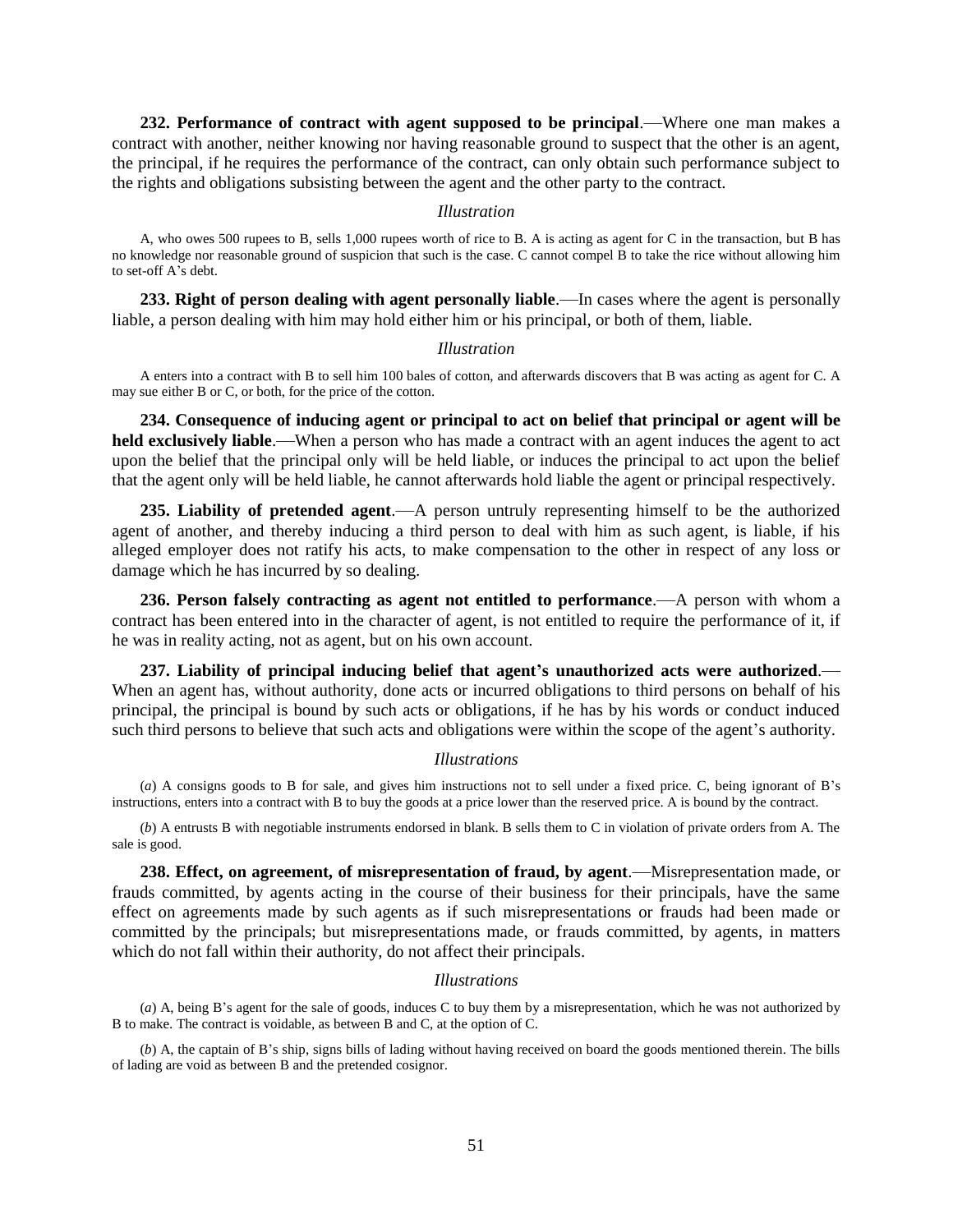CHAPTER XI.—[*OF PARTNERSHIP.*] *Rep. by the Indian Partnership Act*, 1932 (9 *of* 1932), *s.* 73 *and the Second Schedule.*

**239**. ["*Partnership' defined*.] *Rep. by s.* 73 *and the Second Schedule,* ibid.

**240**. [*Lender not a partner by advancing money for share of profits*.] *Rep. by s.* 73 *and the Second Schedule,* ibid.

**241**. [*Property left in business by retiring partner, or decreased partner's preventative*.] *Rep. by s.* 73 *and the Second Schedule*, ibid.

**242**. [*Servant or agent remunerated by share of profits, not a partner*.] *Rep. by s.* 73 *and the Second Schedule,* ibid.

**243**. [*Widow or child of deceased partner receiving annuity out of profits, not a partner*.] *Rep. by s.*  73 *and the Second Schedule,* ibid.

**244.** [*Person receiving portion of profits for sale of good-will, no a partner*.] *Rep. by s.* 73 *and the Second Schedule,* ibid.

**245**. [*Responsibility of person leading another to believe him a partner.*] *Rep. by s.* 73 *and the Second Schedule,* ibid.

**246**. [*Liability of person permitting him self to be represented as a partner*.] *Rep. by s.* 73 *and the Second Schedule,* ibid.

**247**. [*Minor partner not personally liable, but his share is.*] *Rep. by s.* 73 *and the Second Schedule,*  ibid.

**248**. [*Liability of minor partner on attaining majority*.] *Rep. by s.* 73 *and the Second Schedule,* ibid.

**249**. [*Partner's liability for debts of partnership*.] *Rep. by s.* 73 *and the Second Schedule*, ibid.

**250**. [*Partner's liability to third person for neglect or fraud of co-partner.*] *Rep. by s.* 73 *and the Second Schedule,* ibid.

**251**. [*Partner's power to bind co-partners*.] *Rep. by s.* 73 *and the Second Schedule,* ibid.

**252.** [*Annulment of contract defining partner's rights and obligations*.] *Rep. by s.* 73 *and the Second Schedule,* ibid.

**253**. [*Rules determining partner's mutual relations, where no contract to contrary*.] *Rep. by s.* 73 *and the Second Schedule*, ibid.

**254.** [*When Court may dissolve partnership***.]** *Rep. by s.* 73 *and the Second Schedule,* ibid.

**255**. [*Dissolution of partnership by prohibition of business*.] *Rep. by s.* 73 *and the Second Schedule,*  ibid*.*

**256.** [*Rights and obligations of partners in partnership continued after expiry of term for which it was entered into*.] *Rep. by s.* 73 *and the Second Schedule,* ibid.

**257**. [*General duties of partners*.] *Rep. by s.* 73 *and the Second Schedule,* ibid.

**258**. [*Account, to firm, of benefit derived from transaction affecting partnership*.] *Rep. by s.* 73 *and the Second Schedule,* ibid.

**259**. [*Obligations, to firm, of partner carrying on business*.] *Rep. by s.* 73 *and the Second Schedule,*  ibid.